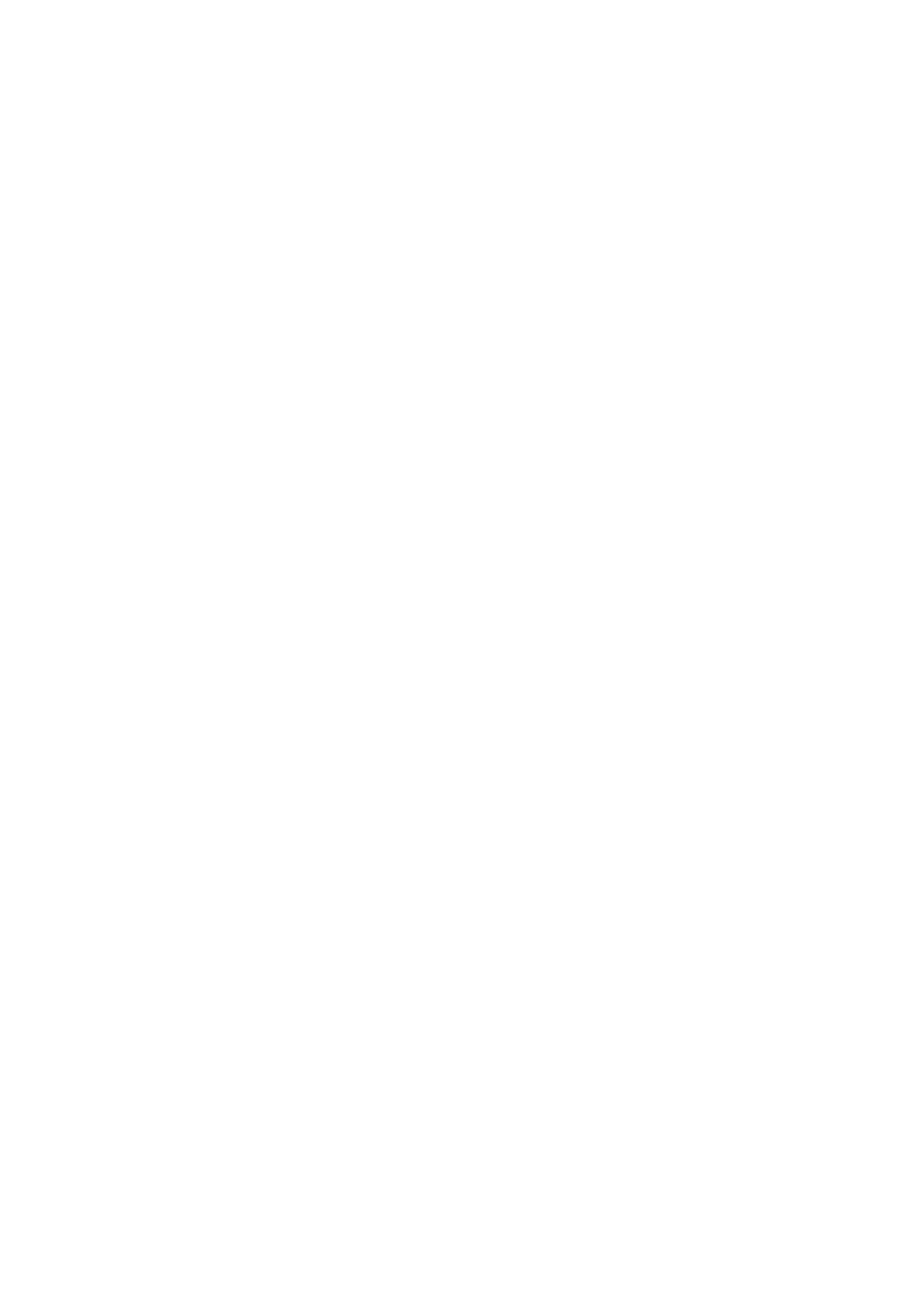# **Contents**

|                                                                                                   | $\mathbf{1}$     |
|---------------------------------------------------------------------------------------------------|------------------|
|                                                                                                   | $\mathbf{1}$     |
|                                                                                                   | 1                |
| The use of GANs in the search for new resonances at the LHC using semi-supervised ma-             | 2                |
| The development of Strontium-90 Tile scanning table for TileCal at the ATLAS experiment           | $\boldsymbol{2}$ |
|                                                                                                   | 3                |
|                                                                                                   | $\mathfrak{Z}$   |
| Deflection angle of light rays by accelerating black holes with cosmological constant             | 4                |
| Thermodynamic of black holes in a cavity from shadow formalism                                    | $\overline{4}$   |
| Searches for heavy scalar resonance through hadronic jet reconstruction at electron-proton        | 4                |
| Response of gap/crack scintillators of the Tile Calorimeter of the ATLAS detector to isolated     | 5                |
| Search for Higgs boson pair production in the bbWW <sup>*</sup> channel with the ATLAS detector   | 5                |
| The Use of a Variational Autoencoder in the Search for Resonances at the LHC                      | 5                |
| Azimuthal decorrelation between jets at all orders in QCD hard processes                          | 6                |
| Explaining a class of multi-lepton excesses at the LHC with a heavy pseudo-scalar of a            | 6                |
| The search for resonances with topological requirements with the $Z\gamma$ final state at the LHC | 7                |
|                                                                                                   | 7                |
| Modular Flavour Symmetries in magnetized toroidal orbifolds                                       | 8                |
| Influence of the laser field on electron muon neutrino processus                                  | 8                |
| A Burn-in test station for the ATLAS Phase-IITile-calorimeter low-voltage power supply            | 9                |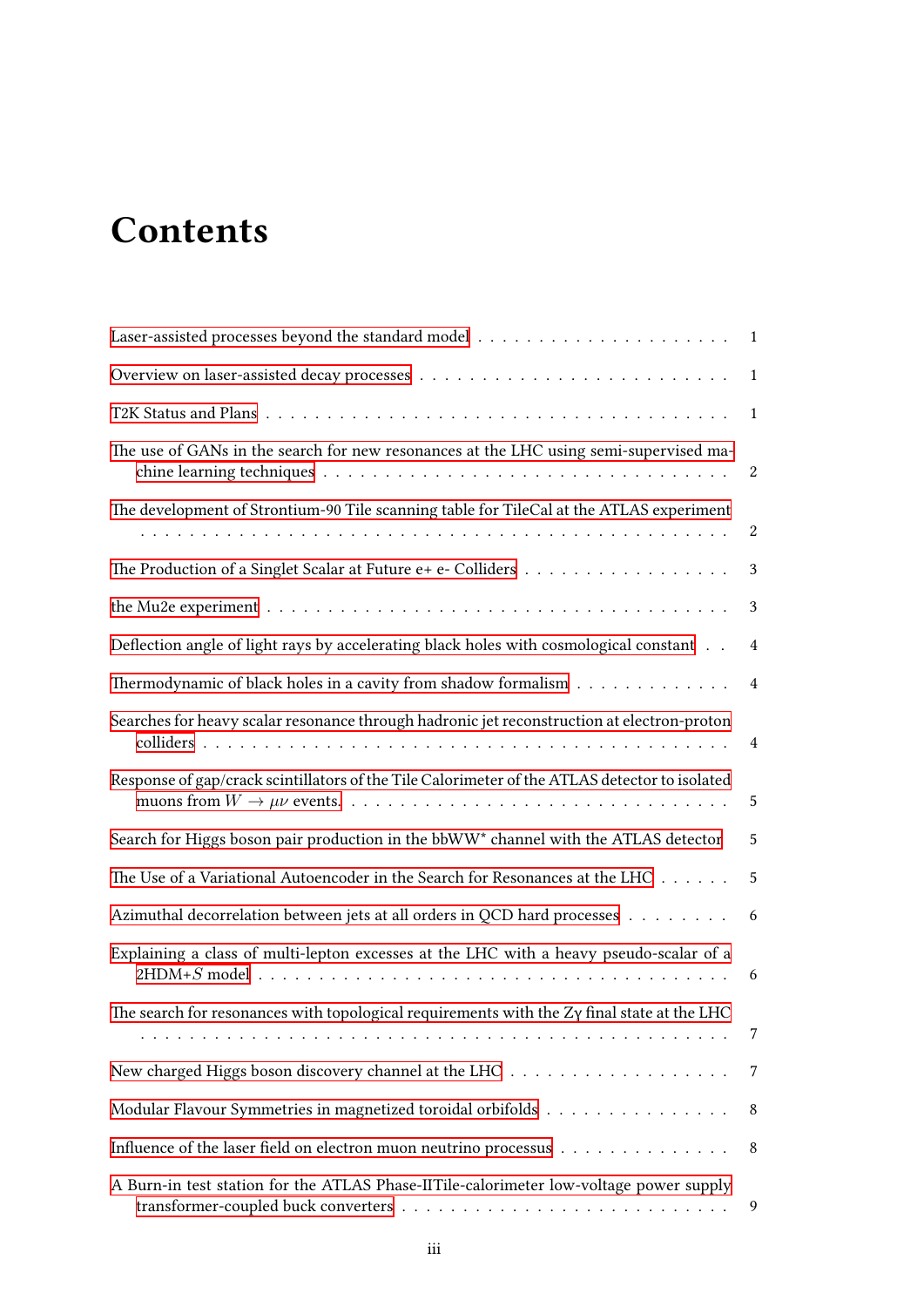| Thermal production of early dark matter from van der Waals fluid 9                                                                                                     |    |
|------------------------------------------------------------------------------------------------------------------------------------------------------------------------|----|
| Simulation of Monte-Carlo events at the LHC using a Generative model based on Kernel                                                                                   |    |
| Full next-to-leading-order corrections to the Higgs strahlung process from electron-positron                                                                           |    |
| Probing 2HDM+S with MeerKAT Galaxy Cluster Legacy Survey data                                                                                                          | 11 |
|                                                                                                                                                                        | 11 |
| Search for Higgs boson pair production in the two bottom quarks plus two photons final<br>state in <i>pp</i> collisions at $\sqrt{s}$ = 13 TeV with the ATLAS detector | 11 |
| Flavor changing neutral current in the flipped 341 model 12                                                                                                            |    |
| Upgrades of the ATLAS muon spectrometer with new small-diameter drift tube chambers                                                                                    | 12 |
| Extraction and analysis of the ATLAS Tile Calorimeter Low Voltage Power Supplies Tem-                                                                                  |    |
| Search for Magnetic Monopoles with ten years of ANTARES data                                                                                                           | 13 |
|                                                                                                                                                                        |    |
| Extracting and Analysing Data from Detector Control Systems at ATLAS Experiment for<br>Bad Channelling of High Voltage and Low Voltage Power Supplies. 14              |    |
| Leptogenesis, fermion masses and mixings in a flavored SUSY SU(5) GUT                                                                                                  | 14 |
| Searching for new physics during gravitational waves propagation                                                                                                       | 15 |
| Very-high-energy neutrino production in jetted active galactic nuclei                                                                                                  | 15 |
| Dark photon searches with the ATLAS detector at the LHC 16                                                                                                             |    |
|                                                                                                                                                                        |    |
| Single Event Effects qualification of candidate components for the ATLAS Tile Calorimeter                                                                              | 16 |
| Simulation of CMS resistive plate chamber (RPC) performance under different conditions                                                                                 | 17 |
|                                                                                                                                                                        | 17 |
|                                                                                                                                                                        | 18 |
|                                                                                                                                                                        | 18 |
|                                                                                                                                                                        | 18 |
|                                                                                                                                                                        | 19 |
|                                                                                                                                                                        | 19 |
| Searches for new physics using the top-quark pair invariant mass distribution in proton-                                                                               |    |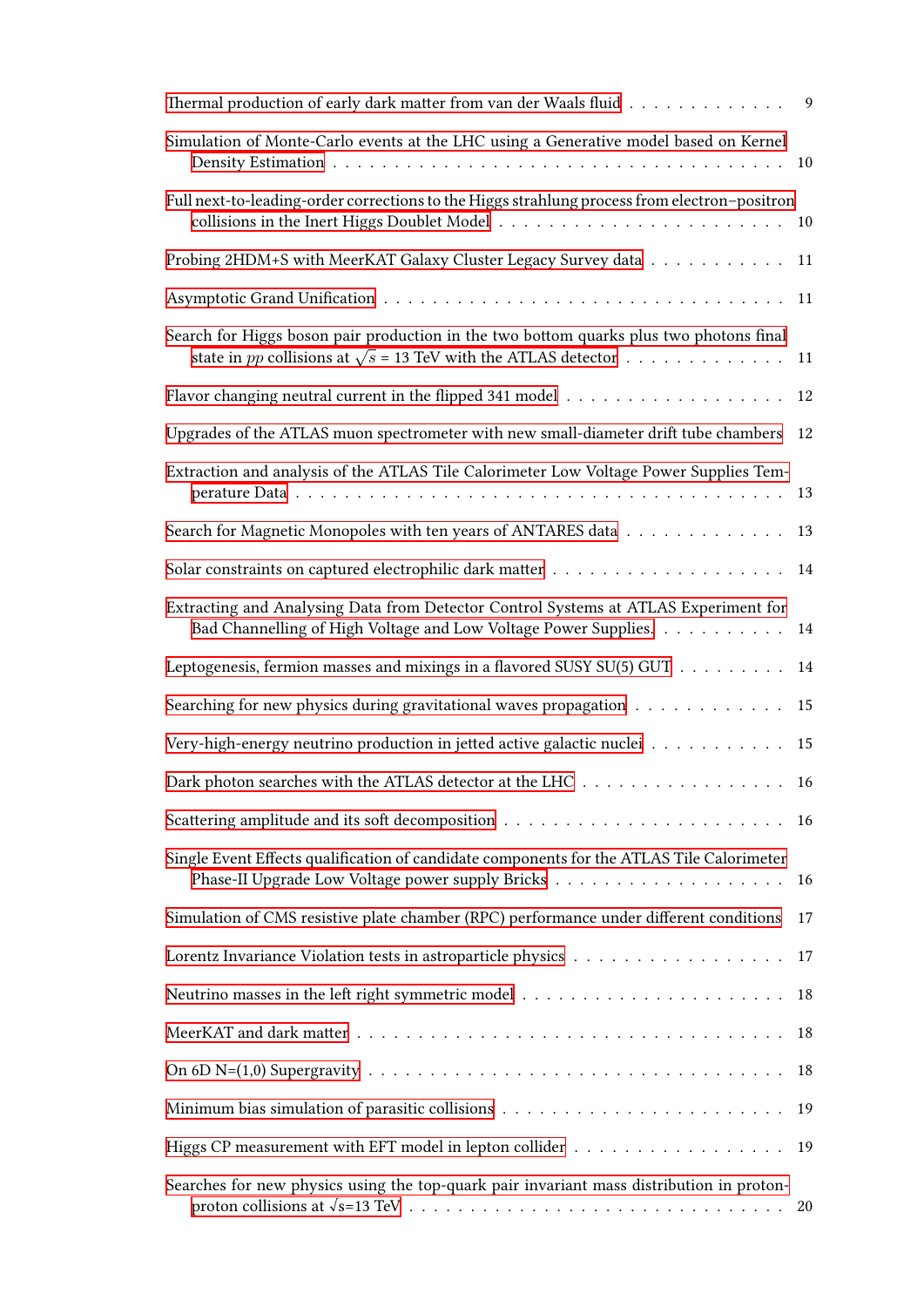| The lambda hyperon and the hyperon puzzle $\dots \dots \dots \dots \dots \dots \dots \dots \dots \dots \dots$       |    |
|---------------------------------------------------------------------------------------------------------------------|----|
| Exploring the Impact of Magnetic field on Core-Collapse Supernova Neutrino Light Curves                             | 20 |
|                                                                                                                     | 21 |
| Search for Dark Matter with the ATLAS detector at the LHC                                                           | 21 |
|                                                                                                                     | 22 |
| KM3NeT: Status and perspectives for neutrino astronomy from the MeV to the PeV                                      | 22 |
|                                                                                                                     | 22 |
| The ATLAS Inner Detector trigger design and performance during Run 2 data taking from                               |    |
| Thermodynamic analysis of the BTZ black hole in $f(R)$ gravity $\dots \dots \dots \dots \dots$                      | 23 |
|                                                                                                                     | 23 |
| Measurements of W boson properties at $\sqrt{s}$ = 5 and 13 TeV with the ATLAS detector at the                      | 24 |
| Correlation between IceCube neutrinos and X-ray flaring blazars                                                     | 24 |
| The geometry description of High Granularity Timing Detector with XML-based format                                  | 25 |
|                                                                                                                     | 25 |
| ALP-Photon interaction in magnetized environment of a compact star                                                  | 26 |
| The off-shell Higgs production and measurement of its decay width with the ATLAS exper-                             |    |
|                                                                                                                     |    |
|                                                                                                                     | 27 |
|                                                                                                                     | 28 |
|                                                                                                                     | 28 |
| $T_{OO}$ -like states from QCD Laplace sum rules and Double ratio of sum rules                                      | 29 |
| GEANT4 MONTE-CARLO SIMULATION AND MEASUREMENT OF GAMMA RAY AT-                                                      |    |
| The comparison study of the ratio between $t\bar{t}\gamma$ and $t\bar{t}$ in the $e\mu$ channel at 13 TeV using the |    |
|                                                                                                                     |    |
|                                                                                                                     |    |
|                                                                                                                     |    |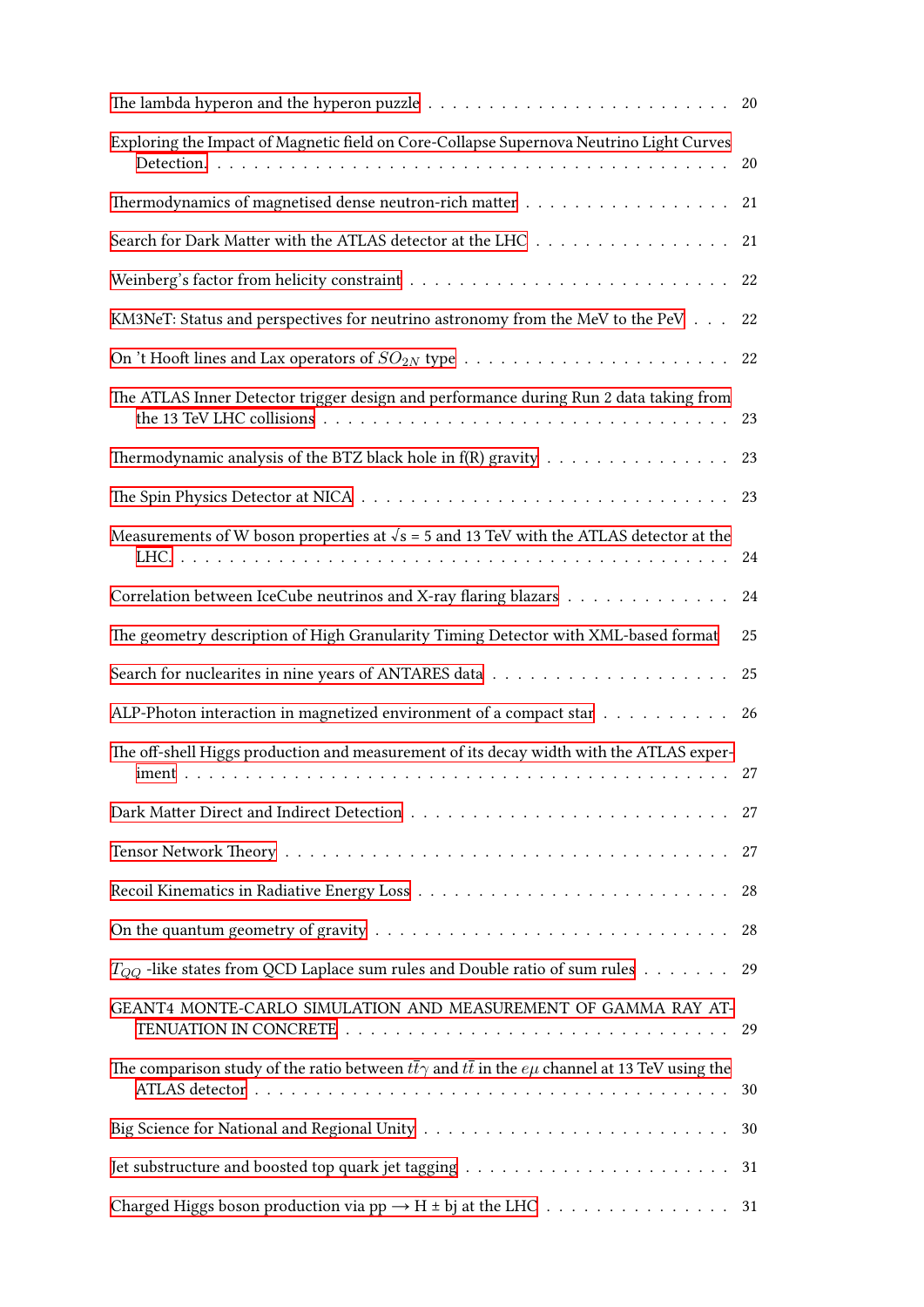| Search for charged Higgs boson via $H^{\pm}W^{\mp}$ at the LHC 31                                                        |    |
|--------------------------------------------------------------------------------------------------------------------------|----|
|                                                                                                                          | 32 |
| Detector performance and physics reach of at Muon Collider                                                               | 32 |
|                                                                                                                          |    |
| Thermal Performance of Developed Carbon Nanotubes and Nanospheres Based Thermal                                          |    |
| Higgs boson couplings at muon collider $\ldots \ldots \ldots \ldots \ldots \ldots \ldots \ldots \ldots \ldots \ldots$ 34 |    |
| NLO Scattering in φ <sup>^4</sup> Theory Finite System Size Correction                                                   | 34 |
| A Study to the Mass Effect due to Variation of Particle Type on the Femtoscopic Correlation                              |    |
|                                                                                                                          | 35 |
|                                                                                                                          | 35 |
| Study of muon-induced background in Double Chooz neutrino oscillation experiment. .                                      | 36 |
|                                                                                                                          | 36 |
|                                                                                                                          | 36 |
|                                                                                                                          | 36 |
|                                                                                                                          | 37 |
| Extended Scalar Sectors and new Physics Beyond the Standard Model                                                        | 37 |
|                                                                                                                          |    |
|                                                                                                                          |    |
|                                                                                                                          | 37 |
|                                                                                                                          | 37 |
|                                                                                                                          | 37 |
|                                                                                                                          | 38 |
| Indirect DM search and Physics Beyond the Standard Model                                                                 | 38 |
|                                                                                                                          | 38 |
| Formation and the Evolution of Large-Scale Structure in the Universe                                                     | 38 |
|                                                                                                                          | 38 |
|                                                                                                                          |    |
|                                                                                                                          |    |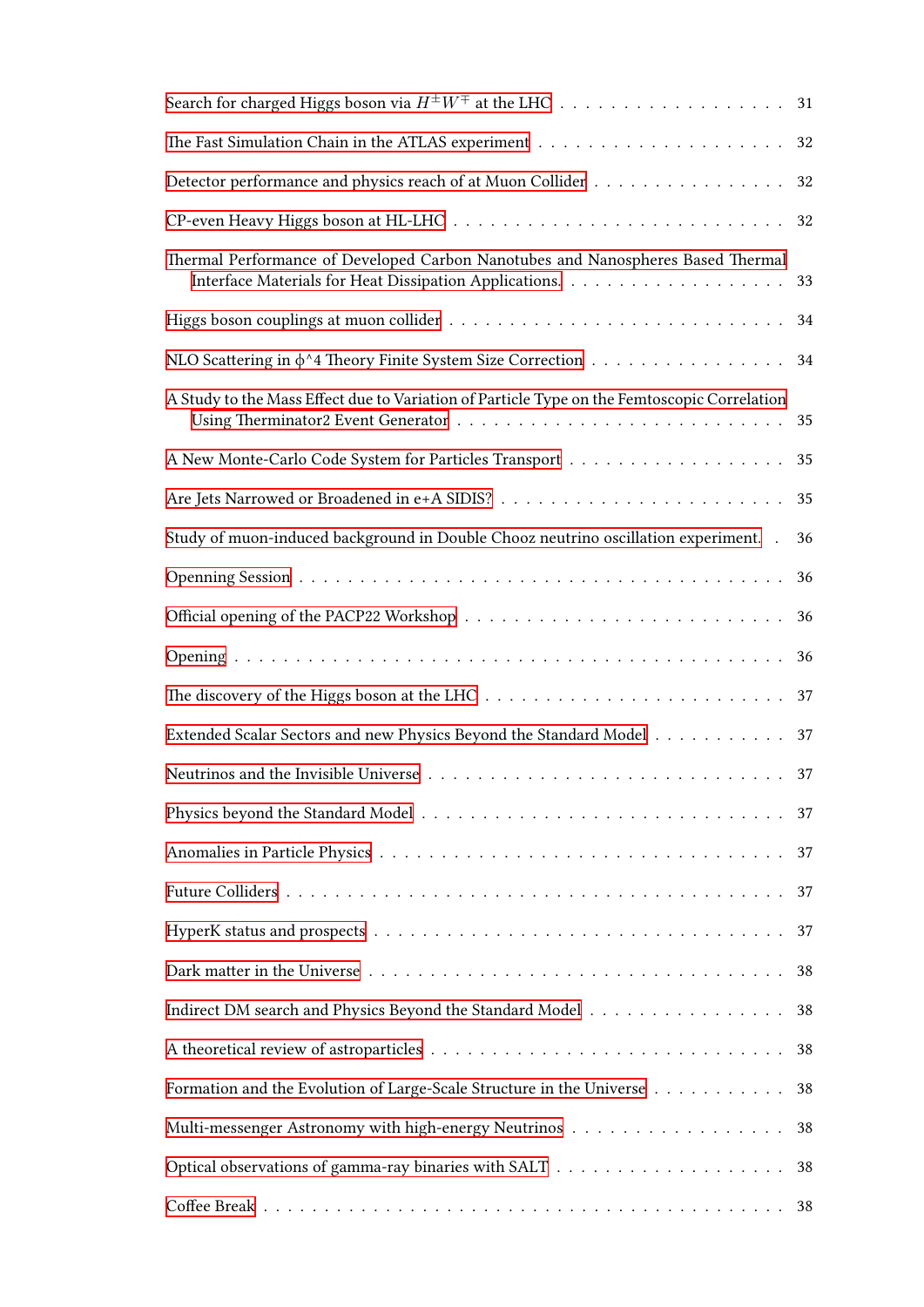| Searching for Dark Matter Scattering, on Earth and in the Stars 39                       |  |
|------------------------------------------------------------------------------------------|--|
| Search for Dark Matter with the ATLAS detector at the LHC 39                             |  |
| Light charged Higgs boson in $H^{\pm}h$ associated production at the LHC 39              |  |
|                                                                                          |  |
| Welcome from the Ministry of Higher Education, Scientific Research and Innovation of     |  |
| Welcome from the Ministry of Higher Education, Science and Innovation of South Africa 40 |  |
| Welcome from the Network of African Science Academies 40                                 |  |
| Beyond the Standard Model with Lepton Flavor Universality Violation 40                   |  |
|                                                                                          |  |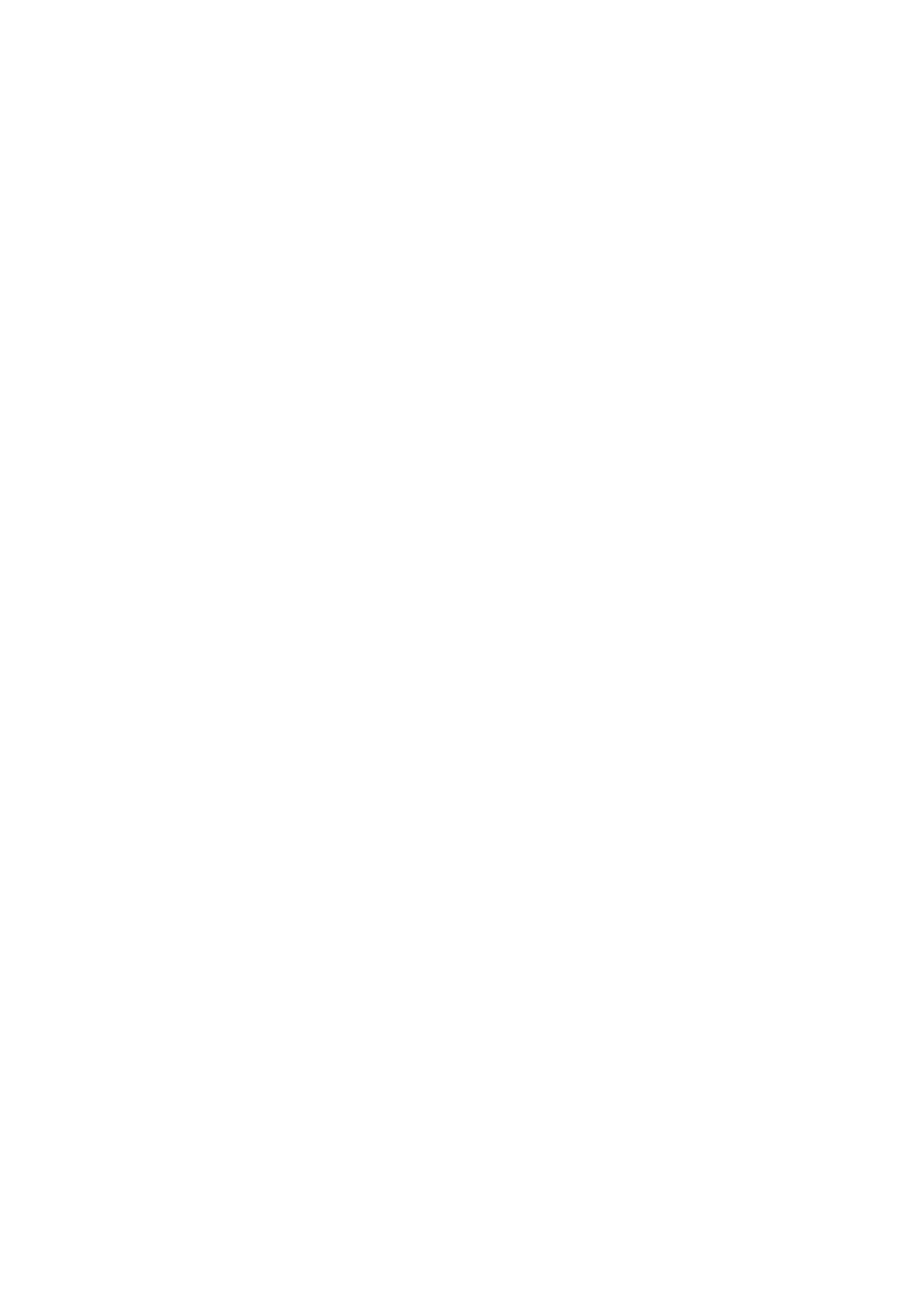### <span id="page-8-0"></span>**Parallel Session II** / **1**

# **Laser-assisted processes beyond the standard model**

**Author:** Mohamed OUHAMMOU<sup>1</sup>

**Co-authors:** Moha Ouali ; Souad Taj ; Bouzid Manaut ; Rachid Benbrik

1 *sultan moulay slimane university*

**Corresponding Author:** mh.ouhammou@gmail.com

In this work, we have theoretically studied the neutral Higgs pair production in Two Higgs Doublet Model (THDM) in the presence of a circularly polarized laser field. The laser-assisted differential partial cross section is derived in the centre of mass frame at the leading order including Z diagram. The total cross section is computed numerically by integrating the differential cross section over the solid angle dΩ. Two benchmark points are discussed for the THDM parameters. In the first step, we have analyzed the total cross section of e+e−  $\rightarrow$  h0A0 by considering H 0 as the standard modellike Higgs boson. Then, the process e+e− → H0A0 is studied by taking h0 as the Higgs boson of the standard model. For both benchmark points, the laser-assisted total cross section of the studied processes depends on the produced neutral Higgs masses, the centre of mass energy and the laser field parameters. In addition, the maximum cross section occurs at high centre of mass energy for the process e+e− → H0A0 as compared to that of e+e− → h0A0 .

<span id="page-8-1"></span>**Parallel Session II** / **2**

### **Overview on laser-assisted decay processes**

Author: Mohamed JAKHA<sup>1</sup>

Co-authors: Said Mouslih<sup>2</sup>; Souad Taj<sup>2</sup>; Bouzid Manaut<sup>2</sup>

1 *Sultan Moulay Slimane University, Polydisciplinary Faculty, Beni Mellal, Morocco*

2 *Sultan Moulay Slimane University*

#### **Corresponding Author:** jakhatal@gmail.com

This work focuses on the controversial debate that has arisen over the last two decades about the possibility that the electromagnetic field affects the lifetime or decay width of an unstable particle. In this presentation, we highlight the possible effect of the electromagnetic field on the decay of particles through the theoretical study of some decay processes such as those of the pi (pion) meson and the intermediate vector bosons *W* and *Z* in the presence of an electromagnetic field. Expressions for the decay width and lifetime in the presence of the field have been derived in the framework of the standard electroweak model. The numerical results obtained are presented and discussed.

<span id="page-8-2"></span>**Parallel Session I, Astro-Particle** / **5**

### **T2K Status and Plans**

Author: Neil McCauley<sup>1</sup>

<sup>1</sup> *University of Liverpool*

#### **Corresponding Author:** n.mccauley@liv.ac.uk

T2K is a long baseline experiment providing world-leading measurements of the parameters governing neutrino oscillation.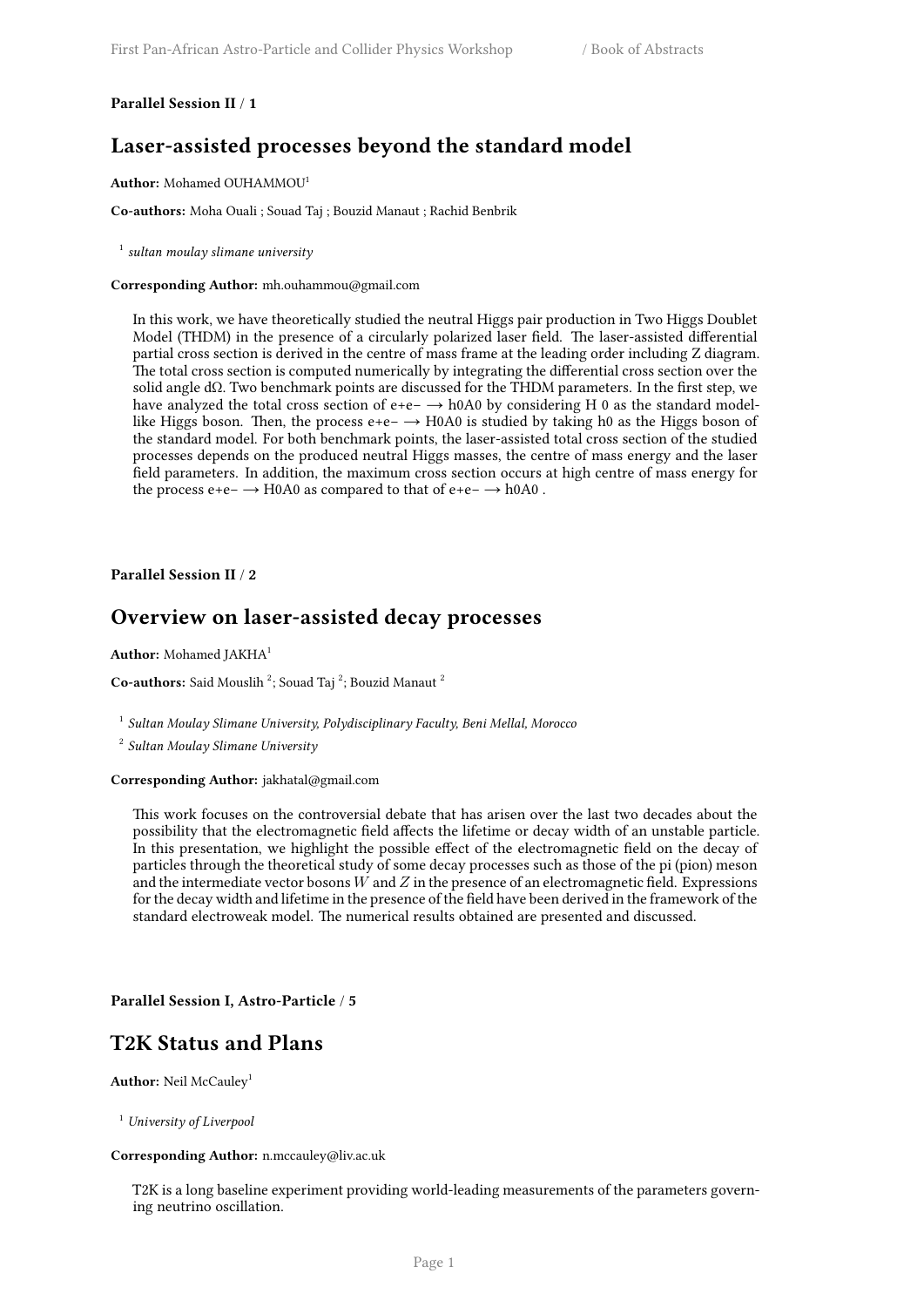T2K data enable first 3sigma exclusion for some intervals of the CP-violating phase *δCP* and precision measurements of the atmospheric parameters  $\Delta m^2_{32}$ ,  $\sin^2(\theta_{23})$ .

T2K exploits a beam of muon neutrinos and antineutrinos at the Japan Particle Accelerator Research Centre (JPARC) and it measures oscillations by comparing neutrino rates and spectra

at a near detector complex, located at JPARC, and at the water-cherencov detector SuperKamiokande, located 295 Km away.

The T2K beam will be upgraded with increased power in 2022 and an upgrade of the ND280 near detector, located 2.5 degrees off-axis, is being assembled to exploits the increased statistics.

Moreover the SuperKamiokande detector has been loaded with 0.01% of Gadolinium in 2020, enabling enhanced neutron tagging.

In preparation for the exploitation of such data, the T2K collaboration is working on an updated oscillation analysis to improve the control of systematic uncertainties

A new beam tuning has been developed, based on an improved NA61/SHINE measurement on a copy of the T2K target and including a refined modeling of the beam line materials.

New selections at ND280, with proton and photon tagging, and at Super Kamiokande, extending pion tagging to muon neutrino samples, have been developed.

After reviewing the latest measurements of oscillation parameters, the status of such new developments and the plan to deploy the beam and ND280 upgrade will be presented.

### <span id="page-9-0"></span>**Parallel Session V, Collider - Experiment** / **6**

### **The use of GANs in the search for new resonances at the LHC using semi-supervised machine learning techniques**

Author: Benjamin Lieberman<sup>1</sup>

Co-authors: Xifeng RUAN<sup>2</sup>; Bruce Mellado-Garcia<sup>3</sup>

<sup>1</sup> *University of Witwatersrand*

<sup>2</sup> *Wits University*

3 *iThemba LABS, Wits*

**Corresponding Author:** benjamin.lieberman@cern.ch

In the search for new physics, beyond the standard model, the use of semi-supervised machine learning techniques provides a methodology to extract signal processes while minimizing potential biases caused by prior understanding. When using semi-supervised techniques in the training of machine learning models, over-training can lead to background events incorrectly being labeled as signal events. The extent of false signals generated must therefore be quantified before semisupervised techniques can be used in resonance searches.

In searches for resonances within a given mass range, the significance of observing a local excess of events, must consider the probability of observing the excess elsewhere within the range. This is known as the "look elsewhere effect" and must be controlled for resonance searches. The semisupervised technique has additional "look elsewhere effects" which need to be calculated. Generative adversarial networks are used in conjunction with Monte Carlo event generation to produce scalable datasets while minimizing inefficiencies in event weighting. The Wasserstein GAN with gradient penalty is evaluated in the expansion and un-weighting of Z $\boxtimes$  Monte Carlo data in order to calculate the "look elsewhere effect" within the semi-supervised studies.

<span id="page-9-1"></span>**Parallel Session VI, Instrumentation** / **7**

### **The development of Strontium-90 Tile scanning table for TileCal at the ATLAS experiment**

Author: Gaogalalwe Mokgatitswane<sup>1</sup>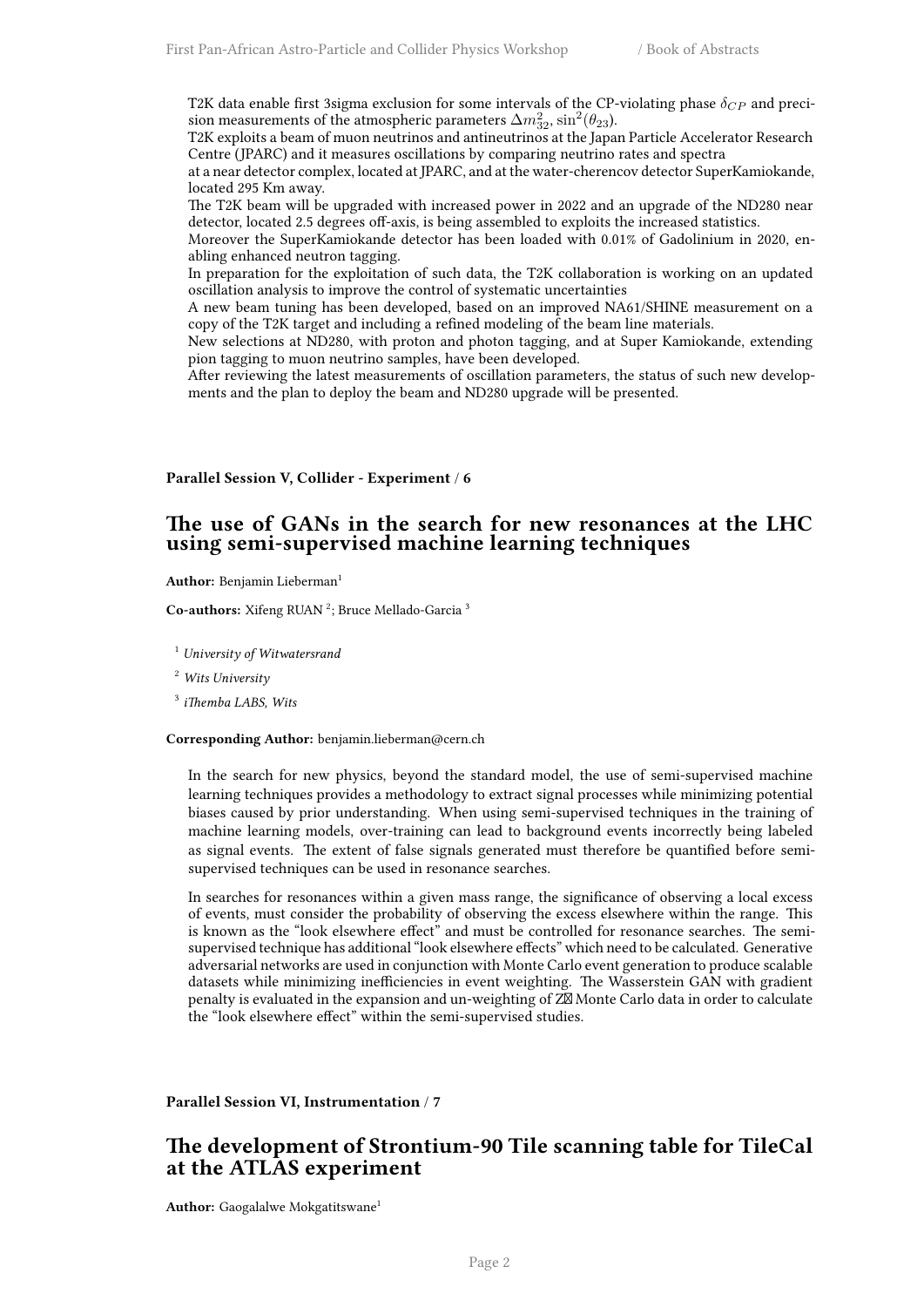**Co-author:** Bruce Mellado-Garcia <sup>2</sup>

<sup>1</sup> *University of the Witwatersrand*

2 *iThemba LABS, Wits*

**Corresponding Author:** gaogalalwe.mokgatitswane@cern.ch

During Phase I upgrade of the Tile Calorimeter of the ATLAS experiment, the characterization and qualification of assembled E3 and E4 scintillator counters (Crack) was conducted through manual scans using a strontium-90 radioactive source and a small scanbox containing a photomultiplier tube. The Crack counter, clear optical fiber cable and connections were exposed making transmitted scintillation light vulnerable to contamination by external light. This necessitated the development of an automated scanning system and appropriate size of scanbox to allow housing of all components. The one-coordinate positioning system of the scanner is driven by a powerful 103H5210-5240 Bipolar Stepper Motor. The motor is controlled by an X-NUCLEO-IHM02A1 two-axis stepper motor driver expansion board based on the L6470 component, which is plugged onto the Arduino Uno R3 microcontroller to enable correct functionality. The boards are accessible via a ttyACM0 serial port using a Universal Serial Bus cable connection and a software to control the movement and data acquisition. The new scanning box will be employed after Run 3 of the Large Hadron Collider.

### <span id="page-10-0"></span>**Parallel Session IV, Collider** / **8**

### **The Production of a Singlet Scalar at Future e+ e- Colliders**

Author: Anza-Tshilidzi Mulaudzi<sup>None</sup>

Co-authors: Bruce Mellado<sup>1</sup>; Mukesh Kumar<sup>1</sup>; Xifeng RUAN<sup>2</sup>; Abhaya Kumar Swain<sup>1</sup>

<sup>1</sup> *University of the Witwatersrand*

<sup>2</sup> *Wits University*

**Corresponding Author:** anza-tshilidzi.mulaudzi@cern.ch

Motivated by the multi-lepton anomalies, a search for narrow resonances with  $S \to \gamma \gamma$ ,  $Z\gamma$  in association with light jets, *b*-jets or missing transverse energy was reported in the paper arXiv:2109.02650. The maximum local (global) significance is achieved for  $m<sub>S</sub> = 151.5$ , GeV with 5.1*σ* (4.8*σ*). In this paper we compute the production cross-section of this scalar candidate in  $e^+e^-$  collision by assuming that the couplings to Electro-Weak bosons are loop induced. We find that the cross-section could be large enough for *S* to be detected at future  $e^+e^-$  colliders. The leading production mechanism is  $e^+e^- \to Z^* \to S\gamma$ , which offers the opportunity of isolating *S* through the missing mass method.

<span id="page-10-1"></span>**Parallel Session IV, Collider** / **9**

### **the Mu2e experiment**

Author: fabio happacher<sup>1</sup>

1 *infn*

#### **Corresponding Author:** fabio.happacher@lnf.infn.it

The Mu2e experiment at Fermi National Accelerator Laboratory (Batavia, Illinois, USA) searches for the charged-lepton flavor violating neutrino-less conversion of a negative muon into an electron in the field of an aluminum nucleus. The dynamics of such a process is well modelled by a twobody decay, resulting in a mono-energetic electron with energy slightly below the muon rest mass (104.967 MeV). Mu2e will reach a single event sensitivity of about 3x10−17 that corresponds to four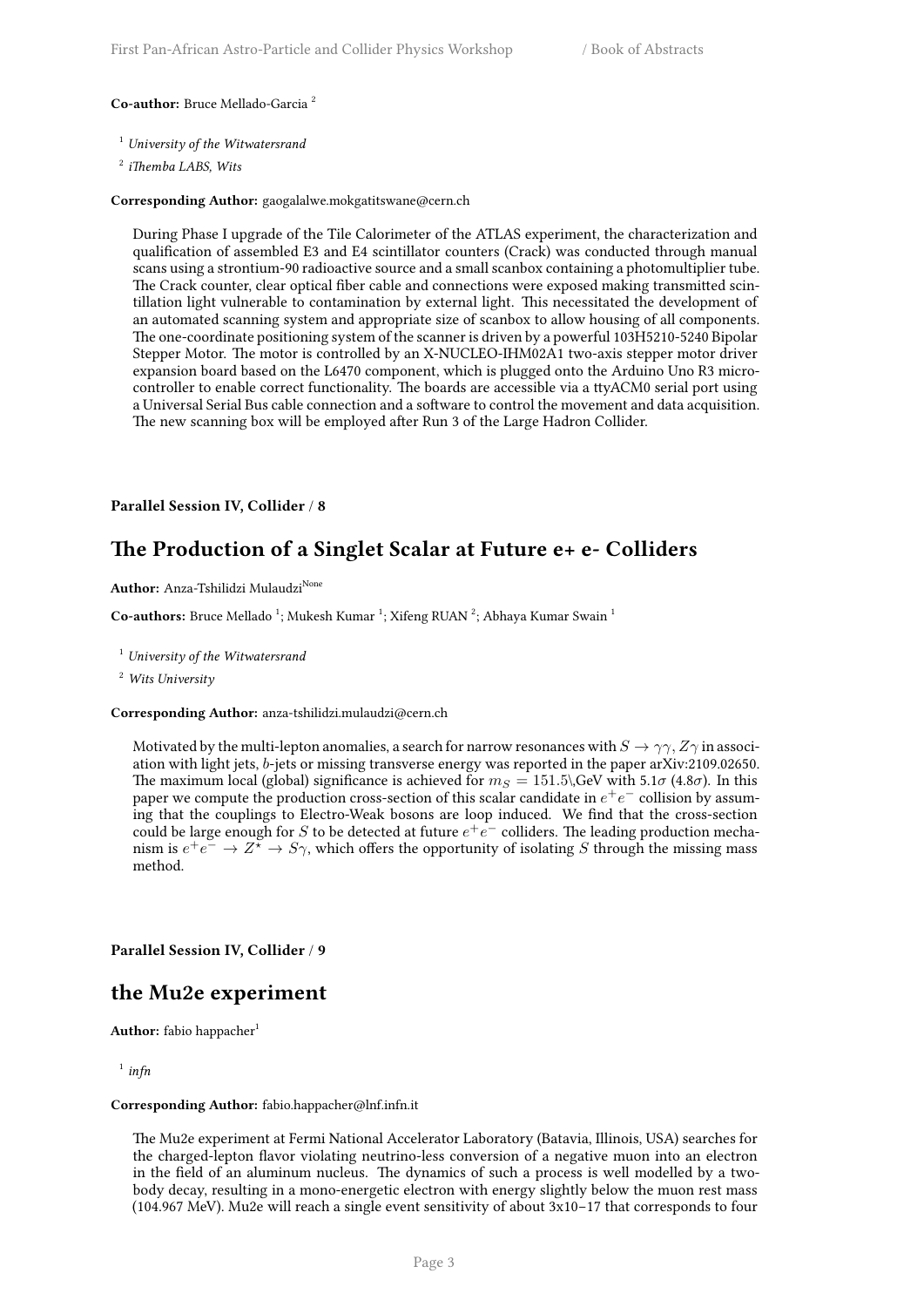orders of magnitude improvement with respect to the current best limit. We will describe the physics motivations, the underlying experimental technique and the experiment construction status.

<span id="page-11-0"></span>**Parallel Session I, Astro-Particle** / **10**

### **Deflection angle of light rays by accelerating black holes with cosmological constant**

Author: Hajar BELMAHI<sup>1</sup>

<sup>1</sup> *University Mohammed V*

**Corresponding Author:** hajar\_belmahi@um5.ac.ma

Using the Gauss-Bonnet formalism, the deflection angle of light rays by accelerating black holes is computed and investigated. The effect of the accelerating parameter is inspected. Then, the influence of the cosmological effect is also discussed.

<span id="page-11-1"></span>**Parallel Session I, Astro-Particle** / **12**

### **Thermodynamic of black holes in a cavity from shadow formalism**

**Author:** Mohamed BENALI<sup>1</sup>

<sup>1</sup> *Département de Physique, Equipe des Sciences de la matière et du rayonnement, ESMaR*

**Corresponding Author:** mohamed\_benali4@um5.ac.ma

Using the Hamilton-Jacobi formalism, we investigate the shadow behaviors of the black holes in a cavity. We approach such behaviors from the thermodynamic quantities. Among others, we establish a possible interplay between the thermodynamic and shadow aspects of such balck hole solutions.

### <span id="page-11-2"></span>**Parallel Session V, Collider - Experiment** / **13**

### **Searches for heavy scalar resonance through hadronic jet reconstruction at electron-proton colliders**

Author: Elias Malwa<sup>1</sup>

Co-authors: Xifeng RUAN<sup>2</sup>; Mukesh Kumar<sup>1</sup>; Bruce Mellado<sup>3</sup>

<sup>1</sup> *University of the Witwatersrand*

<sup>2</sup> *Wits University*

<sup>3</sup> *University of the Witwatersrand and iThemba LABS*

**Corresponding Author:** elias.malwa@cern.ch

A search for the *CP*-even scalar *H* in a SM + real singlet scalar field *ϕ<sup>H</sup>* model is presented. A proposed high energy Future Circular Hadron-Electron Collider (FCC - LheC) would provide sufficient energy in a clean environment to probe the heavy scalar *H* resonance,  $m_H \approx 270$  GeV in deep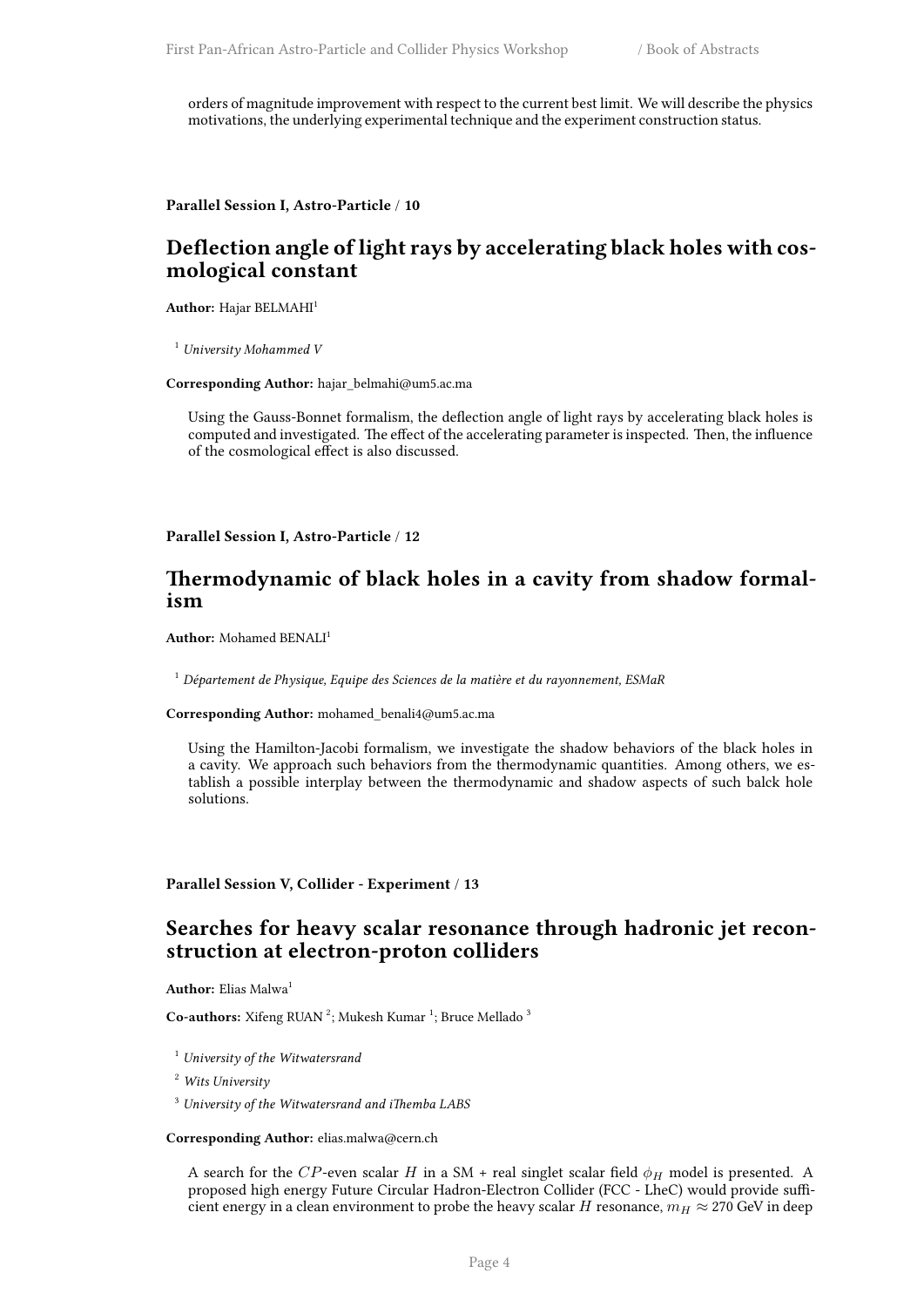inelastic scattering (DIS) charged current (CC) and neutral current (NC) process.

Here we investigate the decay of the heavy Higgs like scalar  $H \to WW^*$  in DIS electron-proton collision with an integrated luminosity of 1.0 ab*−*<sup>1</sup> and centre of mass energy of *√ s* = 1*.*3(1*.*8) TeV at FCC-LHeC.

We estimate the likelihood of detecting a resonance signal of *H* from its final state jets by imposing cut based and machine learning optimization methods to select candidate jet pairs and reconstruct the mass of *H*.

<span id="page-12-0"></span>**Parallel Session VI, Instrumentation** / **14**

# **Response of gap/crack scintillators of the Tile Calorimeter of the ATLAS detector to isolated muons from**  $W \to \mu \nu$  events.

Authors: Phuti Rapheeha<sup>1</sup>; Bruce Mellado-Garcia<sup>2</sup>

<sup>1</sup> *Wits University*

2 *iThemba LABS, Wits*

#### **Corresponding Author:** ntsokophuti@gmail.com

The ATLAS Tile Calorimeter is a hadronic sampling calorimeter that plays a major role in jet energy scale measurements. Accurate reconstruction of jets a vital role for precision measurements of the Standard Model and for searches of physics beyond the Standard Model.The jet energy scale is measured assuming uniformity of response in the azimuthal direction of both the Liquid Argon and Tile calorimeters. In this study, the response of the gap/crack scintillators of Tile calorimeter is measured using isolated muons from  $W \to \mu \nu$  events. The response of the scintillating cells is quantified by measuring the amount of energy deposited per unit length in both data and Monte Carlo simulation to evaluate the response uniformity over the azimuthal direction.

### <span id="page-12-1"></span>**Parallel Session V, Collider - Experiment** / **15**

### **Search for Higgs boson pair production in the bbWW\* channel with the ATLAS detector**

**Author:** Mourad Hidaoui<sup>1</sup>

**Co-author:** Mohamed Gouighri <sup>2</sup>

1 *Ibn-Tofail University Faculty of Sciences (MA)*

2 *Ibn Tofail University*

#### **Corresponding Author:** hidaoui.m.r@gmail.com

Search for resonant Higgs boson pair production, where one Higgs boson decays to bb and the other to WW, using the full Run 2 data of proton-proton collisions collected at a center-of-mass energy of 13 TeV with the ATLAS detector. The trilinear coupling leads to non-resonant pair production of Higgs bosons, where an off-shell Higgs decays to a pair of Higgs bosons. Physics beyond the SM can manifest in the resonant production of new particles that decay into a pair of SM Higgs bosons. This study is potentially sensitive to cases where the decaying particle is a scalar, as in the MSSM and 2HDM models, or a spin-2 graviton, as in Randall–Sundrum models.

### <span id="page-12-2"></span>**Parallel Session V, Collider - Experiment** / **16**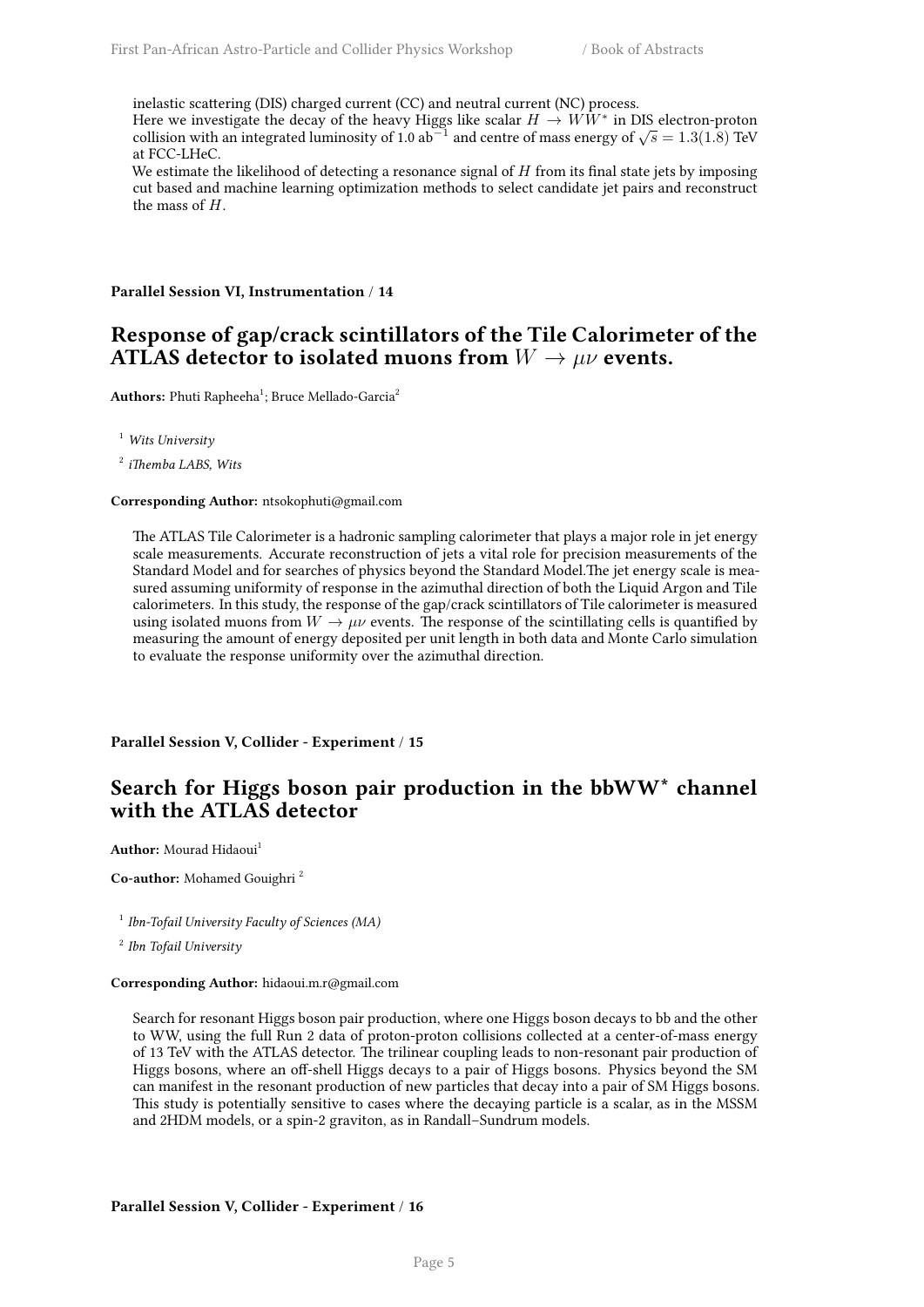### **The Use of a Variational Autoencoder in the Search for Resonances at the LHC**

**Author:** Finn Stevenson<sup>1</sup>

<sup>1</sup> *University of the Witwatersrand, CERN*

**Corresponding Author:** finn.david.stevenson@cern.ch

The Standard Model (SM) of particle physics was completed by the discovery of the Higgs boson in 2012 by the ATLAS and CMS collaborations. However, the SM is not able to explain a number of phenomena and anomalies in the data. These discrepancies to the SM motivate the search for new bosons. In this paper, searches for new bosons are completed by looking for Zgamma resonances in Zgamma ( $pp > H > Zgamma$ ) fast simulation events.

This research makes use of a neural network, more specifically a Variational Autoencoder (VAE), in the search for new bosons. The functionality of a VAE to be trained as both a generative model and a classification model makes the architecture an attractive option for the search. The VAE is used as a generative model to increase the amount of Zgamma fast simulation Monte Carlo data whilst simultaneously being used to classify samples containing injected signal events that differ from the Monte Carlo data on which the model was trained.

Both the generative capability and classification capability of a single trained VAE model is evaluated. The evaluation of the generative capability is done by assessing how similar the input distributions are to the generated distributions as well as how similar the correlations between individual input variables are to the correlations between individual generated variables.

The classification capability is evaluated by assessing how well the model is able to separate samples with various types and quantities of injected signal events versus samples containing only background events.

### <span id="page-13-0"></span>**Parallel Session III, Astro-Particle** / **17**

### **Azimuthal decorrelation between jets at all orders in QCD hard processes**

 $\mathbf{Aut}$ **hors:** Hana Benslama<sup>1</sup>; Yazid Delenda<sup>1</sup>

1 *university of Batna1*

### **Corresponding Author:** benslamaphysique@gmail.com

We study the azimuthal decorrelation ∆*ϕ* for di-jet production that promise to reveal important information on perturbative and non-perturbative QCD dynamics. This observable has been measured by the H1 collaboration that employed the *Et*-weighted recombination scheme whereby our observable is continuously global and sensitive to soft and/or collinear emissions in the back-to-back region, giving rise to single and double logarithms. We now wish to employ the four-vector recombination scheme (E-scheme) that makes our observable falling into the category of non-global QCD observables. Hence the resummation becomes highly non trivial due to the presence of non-global and/or clustering algorithms when the jets are defined using the *k<sup>t</sup>* and anti-*k<sup>t</sup>* clustering procedure. In the present work we carry out this resummation to next to leading logarithmic accuracy including the non-global and clustering logarithms involved in DIS at HERA.

### <span id="page-13-1"></span>**Parallel Session IV, Collider** / **18**

# **Explaining a class of multi-lepton excesses at the LHC with a heavy pseudo-scalar of a 2HDM+***S* **model**

 ${\bf Authors:}$  Thuso Mathaha<sup>1</sup>; Abhaya Kumar Swain<sup>1</sup>; Mukesh Kumar Kumar<sup>1</sup>; Bruce Mellado<sup>1</sup>; Xifeng Ruan<sup>1</sup>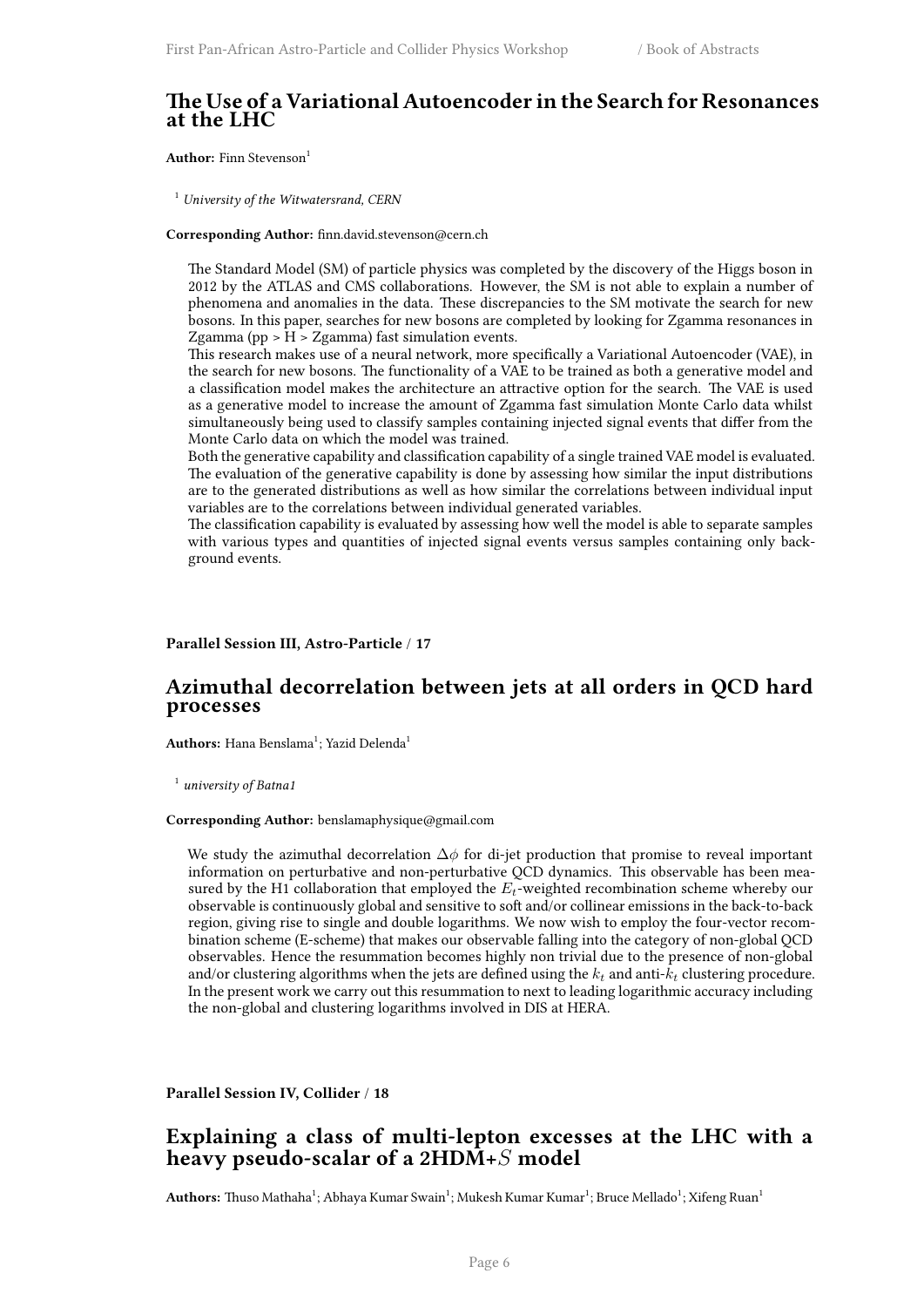<sup>1</sup> School of Physics and Institute for Collider Particle Physics, University of the Witwatersrand, Johannesburg, Wits *2050, South Africa.*

#### **Corresponding Author:** abhaya.kumar.swain@cern.ch

The Standard Model (SM) of particle physics is complete after the discovery of a Higgs-like boson at the Large Hadron Collider (LHC) by ATLAS and CMS collaboration. Although the measured properties of it is compatible with the one predicted by the SM, this does not exclude the possible existence of additional scalar bosons as long as the mixing with the SM higgs is small. In fact, in recent years the so called "multi-lepton anomalies" emerged as deviations from the SM precdictions in several analyses of multi-lepton final states from ATLAS and CMS. These excesses are reasonably well described by a 2HDM+*S* model, where the mass of the heavy scalar  $m_H \approx 270$ , GeV, the mass of the singlet scalar  $m<sub>S</sub> \approx 150$ . GeV. In this talk I will concentrate in describing a new class of multilepton excesses that can be explained with the CP-odd particle of the same 2HDM+*S* model. We have considered the dominant decays of the heavy scalar,  $H \rightarrow Sh, SS$  and looked at various multilepton final states to explain the excess. With this motivation, a candidate for a scalar resonance has been reported with a mass of 151.5\,GeV by looking at the existing SM higgs searches in the *γγ* and *Zγ* channels with associated leptons, di-jets, bjets and missing energy. There are a number of small excesses in searches at the LHC for heavy (pseudo)-scalars in the mass range 400-600\,GeV, here we have assumed that to be the heavy pseudo-scalar of the 2HDM+*S* model. The region of the parameter space that explains the multi-lepton excesses, the leading decays of the heavy pseudoscalar are  $A \to ZH$ ,  $t\bar{t}$  producing four top and four lepton final states. Here we will discuss the multi-lepton final state in conjunction with the multi-lepton excesses observed at the LHC.

### <span id="page-14-0"></span>**Parallel Session V, Collider - Experiment** / **19**

### **The search for resonances with topological requirements with the Zγ final state at the LHC**

Author: Nalamotse Joshua Choma<sup>1</sup>

Co-authors: Salah-Eddine Dahbi<sup>2</sup>; Xifeng RUAN<sup>1</sup>; Bruce Mellado<sup>3</sup>

<sup>1</sup> *Wits University*

<sup>2</sup> *University of the Witwatersrand (ZA)*

<sup>3</sup> *University of the Witwatersrand*

#### **Corresponding Author:** nalamotse.joshua.choma@cern.ch

Machine learning techniques have been improving rapidly, and this has seen their

application grow within the high energy particle physics space. In this work, we propose the use of deep neural networks based on full supervised learning to search for heavy resonances at the electroweak scale with topological requirements. This study is carried out in both inclusive and exclusive regions of the phase space tailored for specific production mode. The technique is well situated for collider searches due to its ability to learn more complex functions, and it is evaluated in the Zγ final state using the Monte Carlo simulated signal samples for 139 fb*−*<sup>1</sup> of integrated luminosity for Run 2, collected at the LHC. This approach is complemented with semi-supervised learning and used to calculate the limit on the production of Higgs-like to Zγ where the significance of the signal is maximum.

<span id="page-14-1"></span>**Parallel Session IV, Collider** / **20**

# **New charged Higgs boson discovery channel at the LHC**

Author: Mohammed Boukidi<sup>1</sup>

Co-authors: Rachid Benbrik <sup>1</sup>; Souad Semlali <sup>2</sup>; Bouzid Manaut <sup>3</sup>; Souad Taj <sup>3</sup>; Mohamed Ouchemhou <sup>4</sup>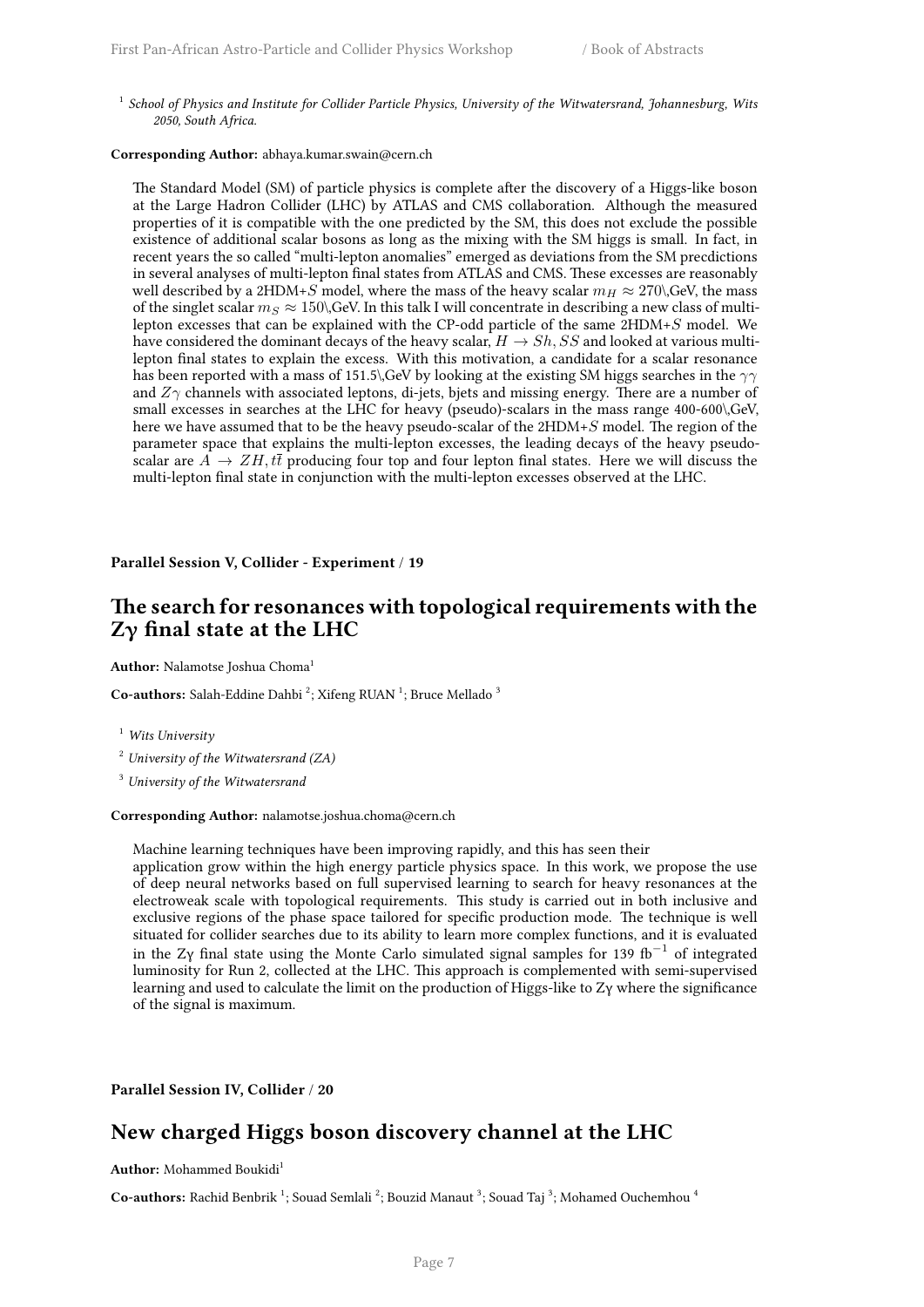- <sup>1</sup> *Cadi Ayyad University, Marrakech*
- 2 *School of Physics and Astronomy, University of Southampton*
- 3 *Sultan Moulay Sliman University*
- <sup>4</sup> *Cadi Ayyad University*

**Corresponding Author:** mohammed.boukidi@ced.uca.ma

The ATLAS and CMS experiments have an ambitious search program for charged Higgs bosons. The two main searches for *H<sup>±</sup>* at the LHC have traditionally been performed in the *τν* and *tb* decay channels, as they provide the opportunity to probe complementary regions of the Minimal SuperSymmetric Model (MSSM) parameter space. Charged Higgs bosons may decay also to light quarks,  $H^{\pm} \rightarrow cs/cb$ , which represent an additional probe for the mass range below  $m_t$ . In this work, we focus on  $H^{\pm} \to \mu \nu$  as an alternative channel in the context of two Higgs doublet model type III. We explored the prospect of looking  $pp \to tbH^\pm$ , followed by  $H^\pm \to \mu \nu$  signal at the LHC.<br>Such a scenario appears in 2HDM type-III where couplings of the charged Higgs are enhanced to  $\mu\nu$ . Almost all the experimental searches rely on the production and decay of the charged Higgs are taken into account. We show that for a such scenario, the above signal is dominant for most of the parameter space, and  $H^{\pm} \rightarrow \mu \nu$  can be an excellent complementary search. Benchmarks points are proposed for further Monte Carlo analysis.

### <span id="page-15-0"></span>**Parallel Session II** / **21**

### **Modular Flavour Symmetries in magnetized toroidal orbifolds**

Authors: Mohamad Amegroud<sup>1</sup>; Rachid Ahl Laamara<sup>2</sup>

1 *LPHE-Modeling and Simulation, Faculty of Sciences, University Mohammed V in Rabat, Morocco.*

2 *LPHE-Modeling and Simulation, Faculty of Sciences, University Mohammed V in Rabat, Morocco. And Centre of Physics and Mathematics, CPM, University Mohammed V in Rabat, Morocco.*

**Corresponding Author:** amegroud.mohamad@gmail.com

The major problems in particle physics is the origin of the flavour structure of the quarks, leptons and the generation number, mass hierarchy and mixing angles. One of the candidates for the origin of flavour structure may be in higher dimensional theories such as superstrings; certain compactifications of superstrings, lead to non-abelian discrete flavour symmetries. In this contribution, we consider the 6-D supersymmetric gauge theory compactified on torus orbifold  $T^2/Z_2$  with nontrivial magnetic flux to investigate flavour modular symmetry. The example of flavour symmetry *S*<sup>4</sup> is given. Other aspects are also described.

<span id="page-15-1"></span>**Parallel Session II** / **22**

### **Influence of the laser field on electron muon neutrino processus**

**Author:** said mouslih<sup>1</sup>

**Co-author:** sabrine el asri <sup>2</sup>

- 1 *sultan molay sliman university*
- 2 *sultan molay slimane beni mellal*

**Corresponding Author:** sabrine1996.se@gmail.com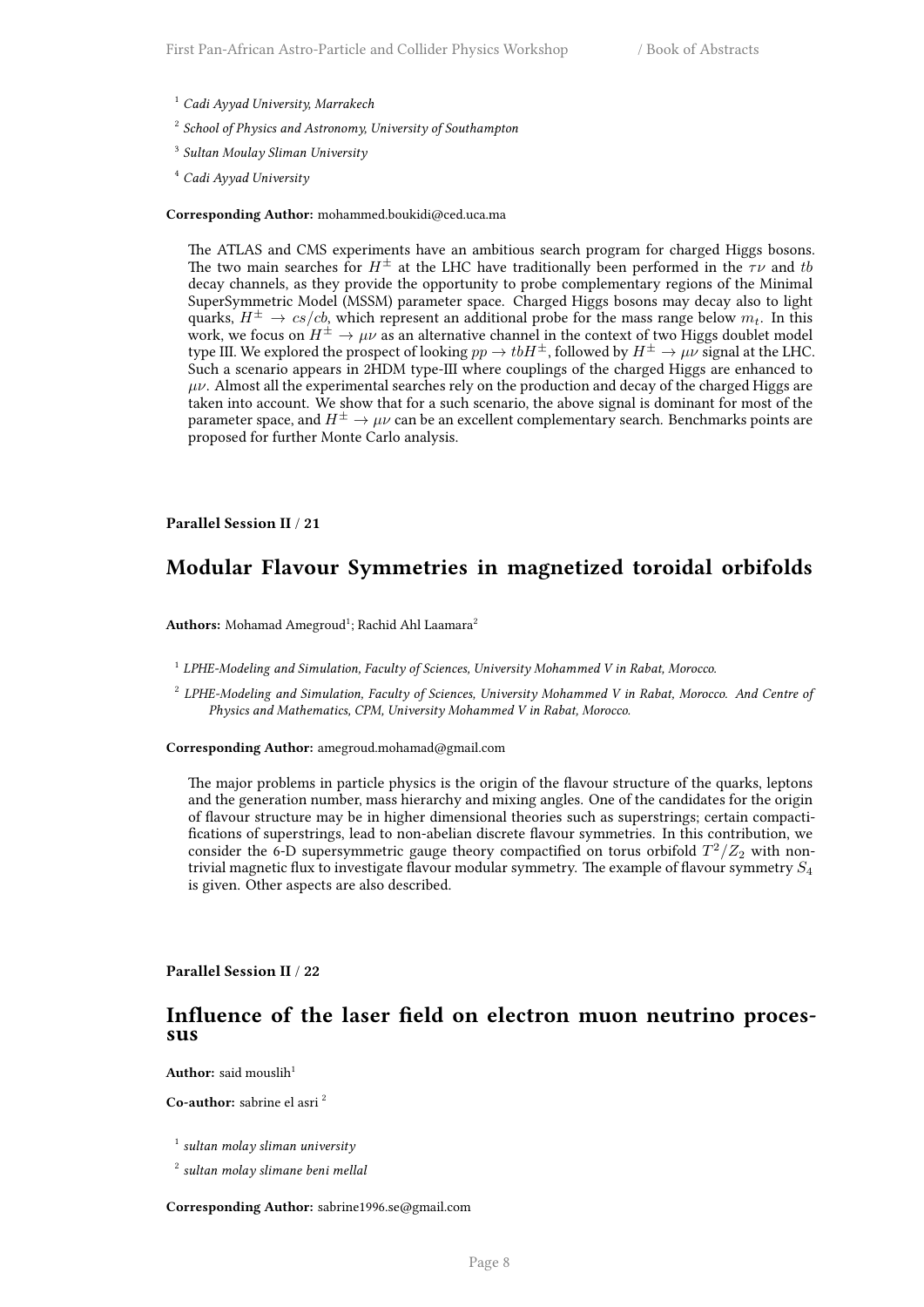In view of the great contribution of neutrino-electron scattering to the deep understanding of electroweak interactions, we focus in this paper on the study of elastic scattering of a muon neutrino by an electron (e – ν μ → e – ν μ ) in the presence of a circularly polarized electromagnetic field. We perform our theoretical calculation within the framework of Fermi theory using the exact wave functions of charged particles in an electromagnetic field. The expression of the differential cross section (DCS) for this process is obtained analytically in the absence and presence of the laser field. The effect of the field strength and frequency on the exchange of photons as well as on the DCS is presented and analyzed.

keywords: Laser-assisted , Cross Section, Electrweak Interaction

<span id="page-16-0"></span>**Parallel Session VI, Instrumentation** / **23**

### **A Burn-in test station for the ATLAS Phase-IITile-calorimeter low-voltage power supply transformer-coupled buck converters**

**Author:** Ryan Mckenzie<sup>1</sup>

Co-authors: Edward Nkadimeng <sup>2</sup>; Roger van Rensburg <sup>2</sup>; Bruce Mellado-Garcia <sup>3</sup>

<sup>1</sup> *University Of the Witwatersrand*

<sup>2</sup> *University of the Witwatersrand*

3 *iThemba LABS, Wits*

**Corresponding Author:** ryan.peter.mckenzie@cern.ch

The upgrade of the ATLAS hadronic tile-calorimeter (TileCal) Low-Voltage Power Supply (LVPS) falls under the high-luminosity LHC upgrade project. This presentation serves to provide a detailed overview of the development of a Burn-in test station for use on an upgraded LVPS component known as a Brick. These Bricks are radiation hard transformer-coupled buck converters that function to step-down bulk 200 V DC power to the 10 V DC required by the on-detector electronics. To ensure the reliability of the Bricks, once installed within TileCal, a Burn-in test station has been designed and built. The Burn-in station functions to implement a Burn-in procedure on eight Bricks simultaneously. The Burn-in procedure subjects the Bricks to sub-optimal operating conditions which function to stimulate failure mechanisms within the Bricks. This results in components that would fail prematurely within TileCal failing within the Burn-in station thereby allowing for their replacement which subsequently improves the reliability of the Brick population. The Burn-in station is of a fully custom design in both its hardware and software. The development of the test station will be explored in detail with the presentation culminating in a discussion of preliminary Burn-in results.

### <span id="page-16-1"></span>**Parallel Session I, Astro-Particle** / **24**

### **Thermal production of early dark matter from van derWaals fluid**

Authors: M. Bousder<sup>1</sup>; O. Chahboun<sup>1</sup>; Y. Ouhti<sup>1</sup>; E. Salmani<sup>1</sup>; R. Ahl Laamara<sup>1</sup>; H. Ez-Zahraouy<sup>1</sup>

<sup>1</sup> *MOHAMMED V UNIVERSITY IN RABAT*

#### **Corresponding Author:** mostafa.bousder@gmail.com

We present a new paradigm for scalar dark matter (DM) particles production in the early Universe. We show the appearance of a new quadratic potential after inflation. This result is due to the stabilization of scalar fields particles. In this case, the mass of this field increases and becomes a candidate for dark matter. We show the van der Waals equation of state for DM, which leads to the Boltzmann equation and the DM number density. We establish the correspondence between the thermodynamic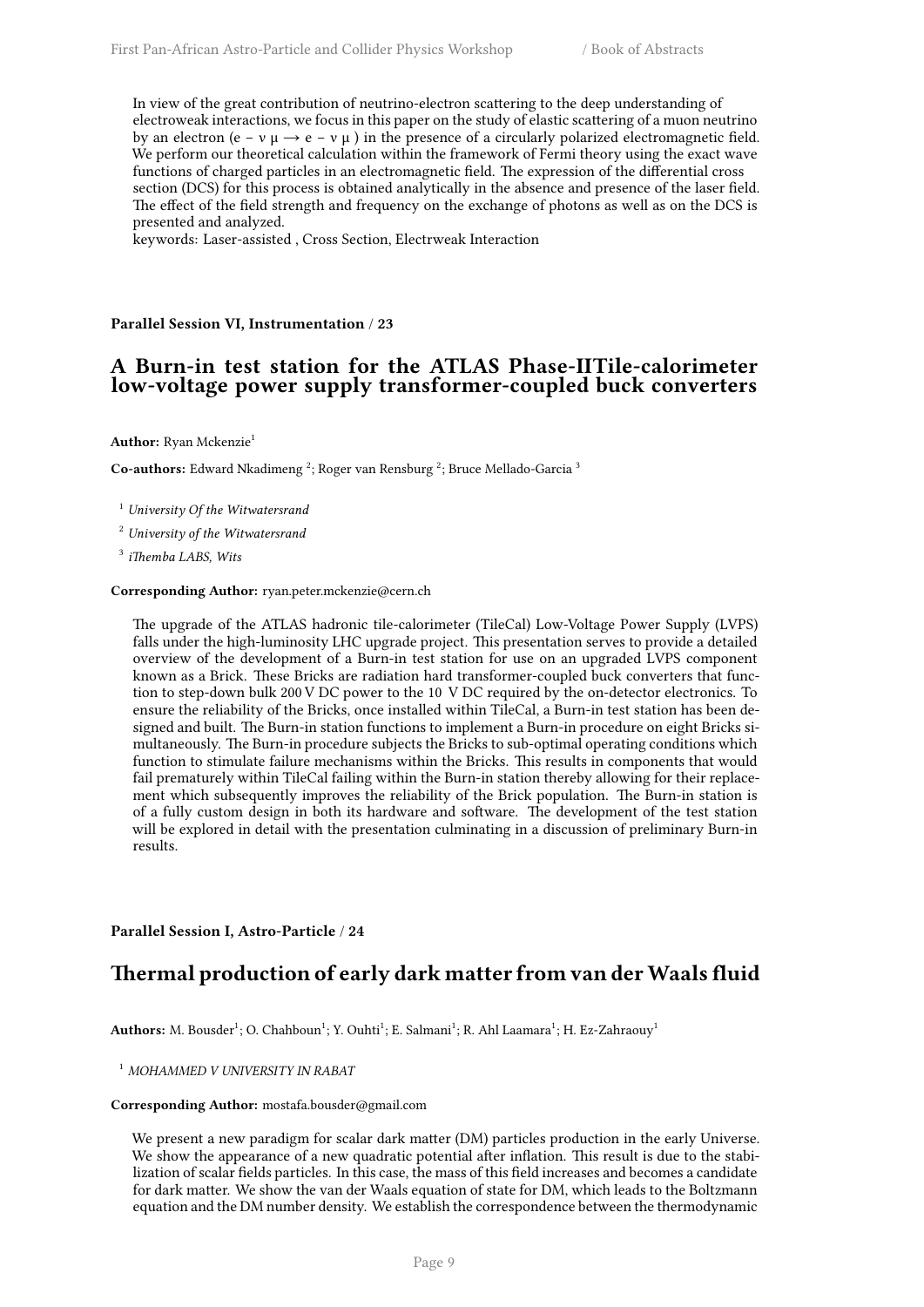variables needed to describe simple systems by the van der Waals gas. Particularly, we obtain the relationship between the DM cross-section and the redshifts. Finally, we discuss the local stability of dark matter by the heat capacity.

<span id="page-17-0"></span>**Parallel Session VI, Instrumentation** / **25**

# **Simulation of Monte-Carlo events at the LHC using a Generative model based on Kernel Density Estimation**

Author: Nidhi Tripathi<sup>1</sup>

**Co-authors:** Bruce Mellado<sup>1</sup>; Xifeng Ruan<sup>1</sup>

<sup>1</sup> School of Physics, Institute for Collider Particle Physics, University of the Witwatersrana

**Corresponding Author:** nidhi.tripathi@cern.ch

We develop a machine learning-based generative model, using scikit-learn to generate a list of particle four-momenta from the Large Hadron Collider (LHC) proton-proton collisions. This method estimates the kernel density of the data using the Gaussian kernel and then generates additional samples from this distribution. As an example of application, we demonstrate the ability of this approach to reproduce a set of kinematic features, that are used for the search of new resonances decaying to Z(ll)γ final states at the LHC. This generative model is constructed to take the pre-processed Zγ events and generate sample data with accurate statistics, mimicking the original distributions and achieving better performances with respect to the standard event Monte-Carlo generators.

<span id="page-17-1"></span>**Parallel Session IV, Collider** / **26**

# **Full next-to-leading-order corrections to the Higgs strahlung process from electron–positron collisions in the Inert Higgs Doublet Model**

 $\bf{Authors:}$  hamza abouabid $^1;$  Abdesslam Arhrib $^2;$  Jaouad El Falaki $^3;$  Bin Gong $^4;$  Wenhai Xie $^5;$  Qi-Shu Yan $^6$ 

- <sup>1</sup> *Université AbdelMalek Essaadi, Tangier, Morocco*
- <sup>2</sup> *Université Abdelmalek Essaadi, FSTT, B. 416, Tangier, Morocco*
- 3 *EPTHE, Faculty of Science, Ibn Zohr University, P.O.B. 8106 Agadir, Morocco.*
- <sup>4</sup> *Theory Division, Institute of High Energy Physics, Chinese Academy of Sciences, Beijing 100049, China.*
- 5 *School of Physics Sciences, University of Chinese Academy of Sciences, Beijing 100049, China.*
- <sup>6</sup> *Center for Future High Energy Physics, Chinese Academy of Sciences, Beijing 100049, China.*

**Corresponding Author:** hamza.abouabid@gmail.com

We present the cross section of the Higgs strahlung,  $e^+e^- \rightarrow hZ^0$ , at the full next-leading order in the Inert Higgs Doublet Model (IHDM) at the future Higgs factories We systematically calculated both weak and QED corrections by using FeynArts/FormCalc to compute both the weak and the one-loop virtual corrections and Feynman Diagram Calculation (FDC) to evaluate the real photon emission. We evaluated the contribution of the new physics on the radiation corrections in this process for three typical collision energies of future electron-positron colliders :250 GeV, 500 GeV and 1 TeV, taking into account the theoretical and the experimental constraints. We have found a sizeable deviations of the IHDM radiation corrections from the Standard model NLO values, those deviations are within the detection potentials of the future Higgs factories. In the light of these results, we suggest three interesting benchmark points of IHDM for the futures Higgs facilities.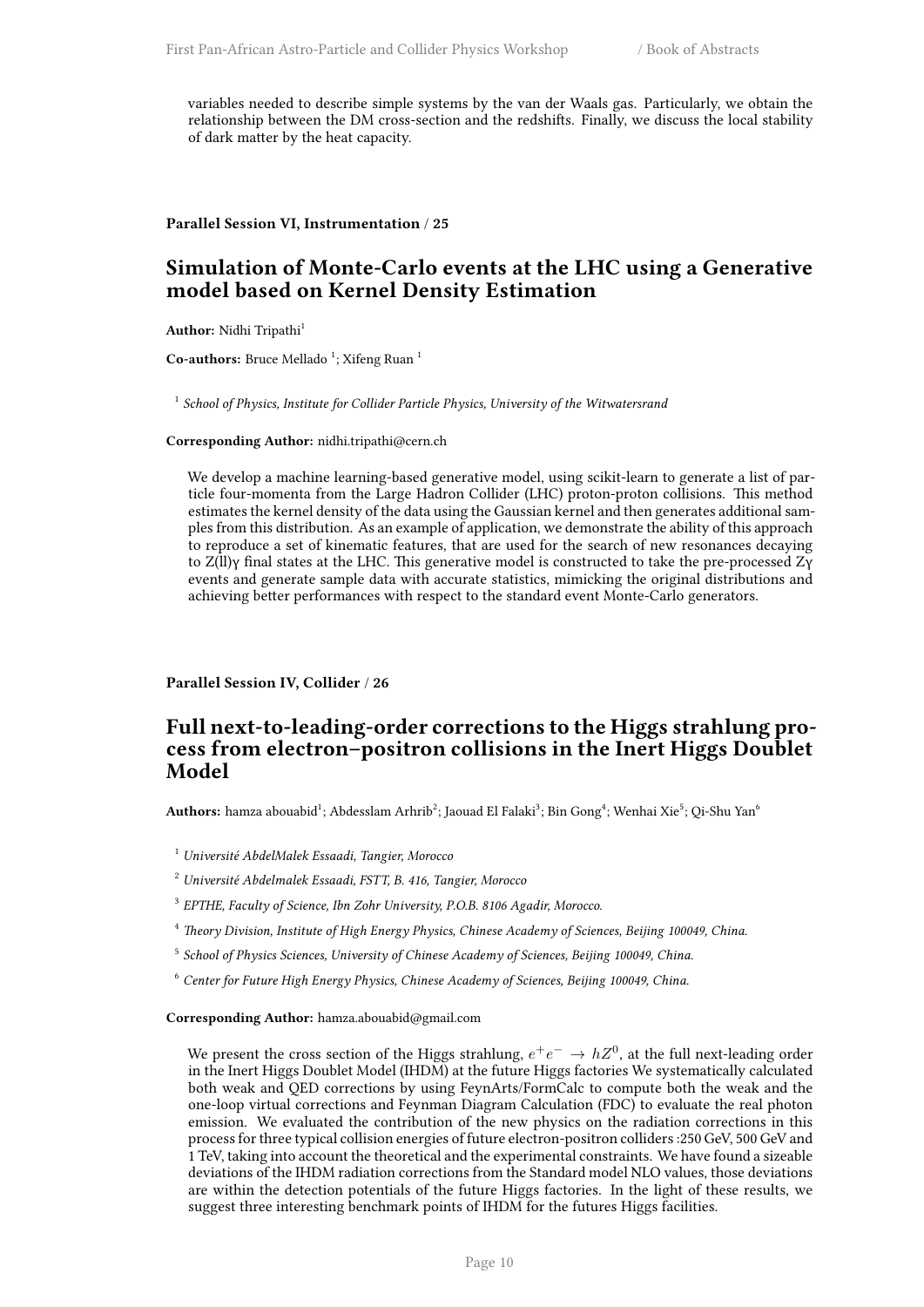### <span id="page-18-0"></span>**Parallel Session III, Astro-Particle** / **27**

# **Probing 2HDM+S with MeerKAT Galaxy Cluster Legacy Survey data**

**Authors:** Natasha Lavis<sup>1</sup>; Geoff Beck<sup>1</sup>

<sup>1</sup> *University of the Witwatersrand*

#### **Corresponding Author:** 1603551@students.wits.ac.za

Dark matter is believed to constitute the majority of the matter content of the universe, but virtually nothing is known about its nature. Physical properties of a candidate particle can be probed via indirect detection by observing the decay and/or annihilation products. While this has previously been done primarily through gamma-ray studies, the increased sensitivity of new radio interferometers means that searches via the radio bandwidth are the new frontrunners. MeerKAT's high sensitivity, ranging from 3 *µ*Jy beam*−*<sup>1</sup> for an 8 arcsecond beam to 10 *µ*Jy beam*−*<sup>1</sup> for an 15 arcsecond beam, make it a prime candidate for radio dark matter searches. Using MeerKAT Galaxy Cluster Legacy Survey (MGCLS) data to obtain diffuse synchrotron emission within galaxy clusters, we are able to probe the properties of a dark matter model. In this work we consider both generic WIMP annihilation channels as well as the 2HDM+S model. The latter was developed to explain various anomalies observed in Large Hadron Collider (LHC) data from runs 1 and 2. The use of public MeerKAT data allows us to present the first WIMP dark matter constraints produced using this instrument.

<span id="page-18-1"></span>**Parallel Session II** / **28**

### **Asymptotic Grand Unification**

Authors: Alan Cornell<sup>1</sup>; Aldo Deandrea<sup>2</sup>; Ammar Abdalgabar<sup>3</sup>; Corentin Cot<sup>4</sup>; Giacomo Cacciapaglia<sup>2</sup>; Mohammed Omer Khojali<sup>1</sup>

- <sup>1</sup> *Department of Physics, University of Johannesburg, PO Box 524, Auckland Park 2006, South Africa*
- <sup>2</sup> *Universit ́e de Lyon, F-69622 Lyon, France: Universit ́e Lyon 1, Villeurbanne CNRS/IN2P3, UMR5822, Institut de Physique des 2 Infinis de Lyon*
- <sup>3</sup> *University of Hafr al Batin College of Science, department of physics, Hafr Al Batin, KSA*
- 4 *Laboratoire de Physique des 2 Infinis (IJCLab), Université Paris-Saclay, Orsay, France.*

**Corresponding Author:** mkhojali@uj.ac.za

We explicitly test the asymptotic grand unification of a minimal 5-dimensional model with SO(10) gauge theory compactified on an  $\bar{S}^1/Z_2 \times Z'_2$  orbifold. We consider that all the matter fields propagate in the bulk and show that the gauge couplings asymptotically run to a unified fixed point in the UV. However, the Yukawa couplings will typically hit a Landau pole before the GUT scale in this class of *SO*(10) models.

<span id="page-18-2"></span>**Parallel Session V, Collider - Experiment** / **29**

# **Search for Higgs boson pair production in the two bottom quarks plus two photons final state in**  $pp$  **collisions at**  $\sqrt{s}$  = 13 TeV with **the ATLAS detector**

Author: Mohamed Belfkir<sup>1</sup>

<sup>1</sup> *UAEU*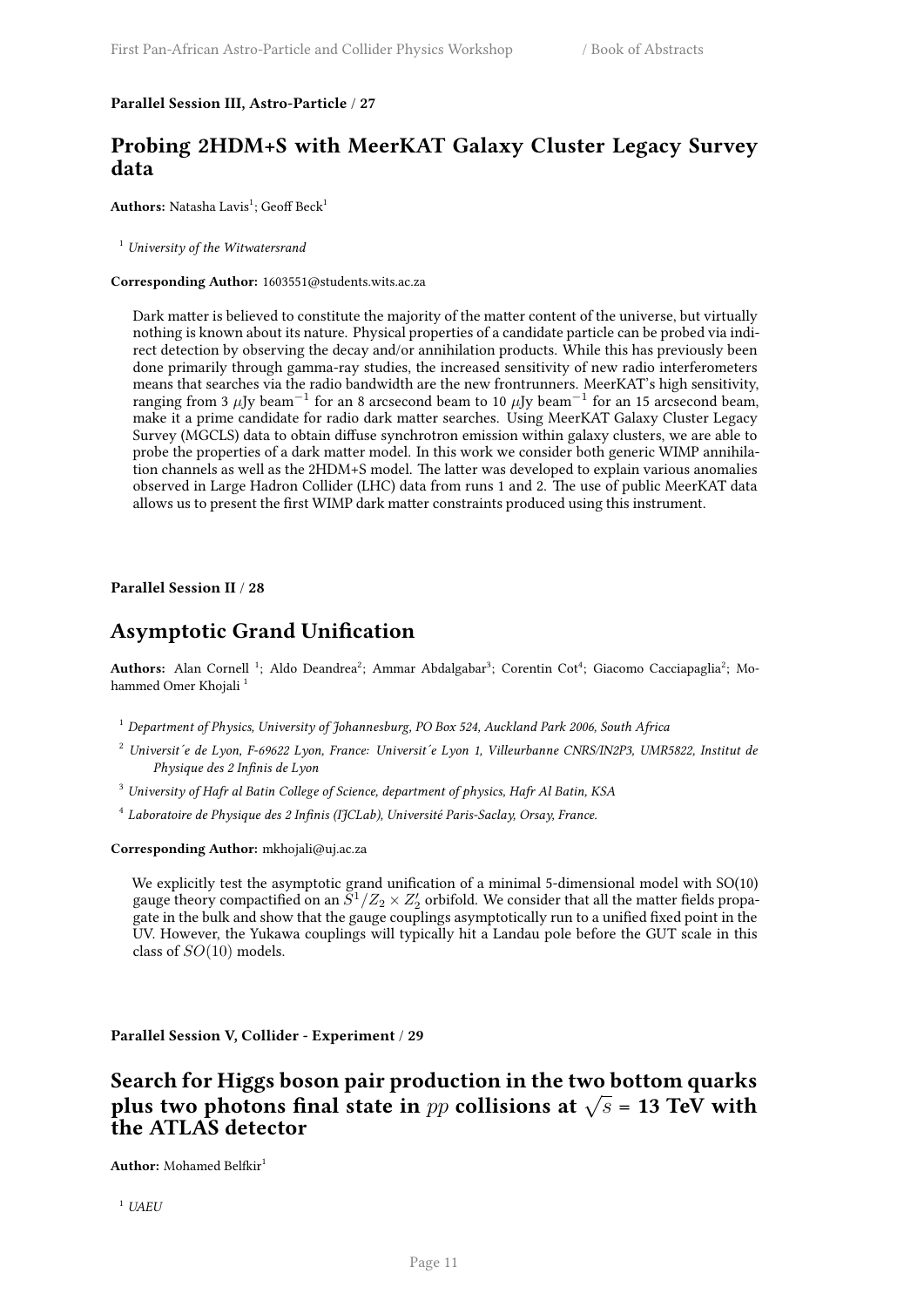#### **Corresponding Author:** mohamed.belfkir@cern.ch

From the discovery of the Higgs boson in 2012, most of its properties such as mass, spin, production cross-section and its coupling to fermions and bosons have been measured. However, the trilinear self-coupling  $\lambda_{HHH}$  of the Higgs boson has not been measured yet. This parameter controls the shape of the Higgs potential, explaining the importance of its measurement. Deviation from its Standard Model (SM) predicted value would indicate new physics beyond the SM (BSM). Deviations are quantified through the  $\kappa_{\lambda}$  modifier. At the LHC, it is measured through the rate of the rare Higgs boson pair production (HH) process, which is the only direct way to access it. This process is mainly produced at the LHC via gluon-gluon fusion (ggF) through destructive interference of two Feynman diagrams involving quark loops and the triple Higgs boson self-interaction. At the LHC  $\frac{1}{2}$  centre-of-mass energy of 13 TeV, the cross-section of the Higgs boson pair production is  $31.05^{+2.2\%}_{-5.0\%}$ fb as predicted by the SM. This low cross-section could be enhanced by the presence of BSM physics (non-resonant and resonant), thus the motivation to explore the search for the double Higgs production.

This presentation will focus on the search for the Higgs boson pair production in the two bottom quarks plus two photons final states with the 2015-2018 data recorded by the ATLAS detector recently published (https://arxiv.org/pdf/2112.11876.pdf). This search sets observed (expected) upper limits to the HH cross-section of 4.2 (5.7) times the SM expectation. The observed (expected) constrains on the Higgs boson trilinear modifier  $\kappa_{\lambda}$  are determined to be [-1.5, 6.7] ([-2.4, 7.7]) at 95% confidence level. The search explores the resonant production of double Higgs ( $pp \rightarrow X \rightarrow HH$ ) and sets limits on its cross-section as a function of the  $m<sub>X</sub>$ . The observed (expected) limits on the cross-section of  $pp \rightarrow X \rightarrow HH$  range from 610 fb to 47 fb (360 fb to 43 fb) over the constrained mass range.

In this presentation, both the search for the resonant and non-resonant double Higgs production will be detailed, in addition to a comparison with other searches f the Higgs pair production with other final states and using data collected between 2015-2016.

### <span id="page-19-0"></span>**Parallel Session II** / **30**

### **Flavor changing neutral current in the flipped 341 model**

**Author:** Meriem Djouala<sup>1</sup>

**Co-author:** Noureddine Mebarki <sup>2</sup>

1 *Laboratoire de physique Mathématiques et Subatomique, Frères Mentouri university Constantine 1-Algeria*

2 *Laboratoire de Physique Mathmatique et Subatomique, Frères Mentouri University, Constantine 1, Algeria*

**Corresponding Author:** djoualameriem@gmail.com

We present a new chiral gauge anomaly flipped 341 model where lepton families are arranged in different SU(4) gauge group representations leading to a nonuniversal coupling with heavy neutral gauge bosons *Z ′* and *Z ′′* of the model. The resulted flavor-changing neutral current in the leptonic sector is discussed and bounds on some of the flavor changing parameters are derived using the recent experimental data on the muon rare decays.

### <span id="page-19-1"></span>**Parallel Session VI, Instrumentation** / **31**

### **Upgrades of the ATLAS muon spectrometer with new small-diameter drift tube chambers**

**Author:** Ali El Moussaouy<sup>1</sup>

<sup>1</sup> *Universite Hassan II, Ain Chock (MA)*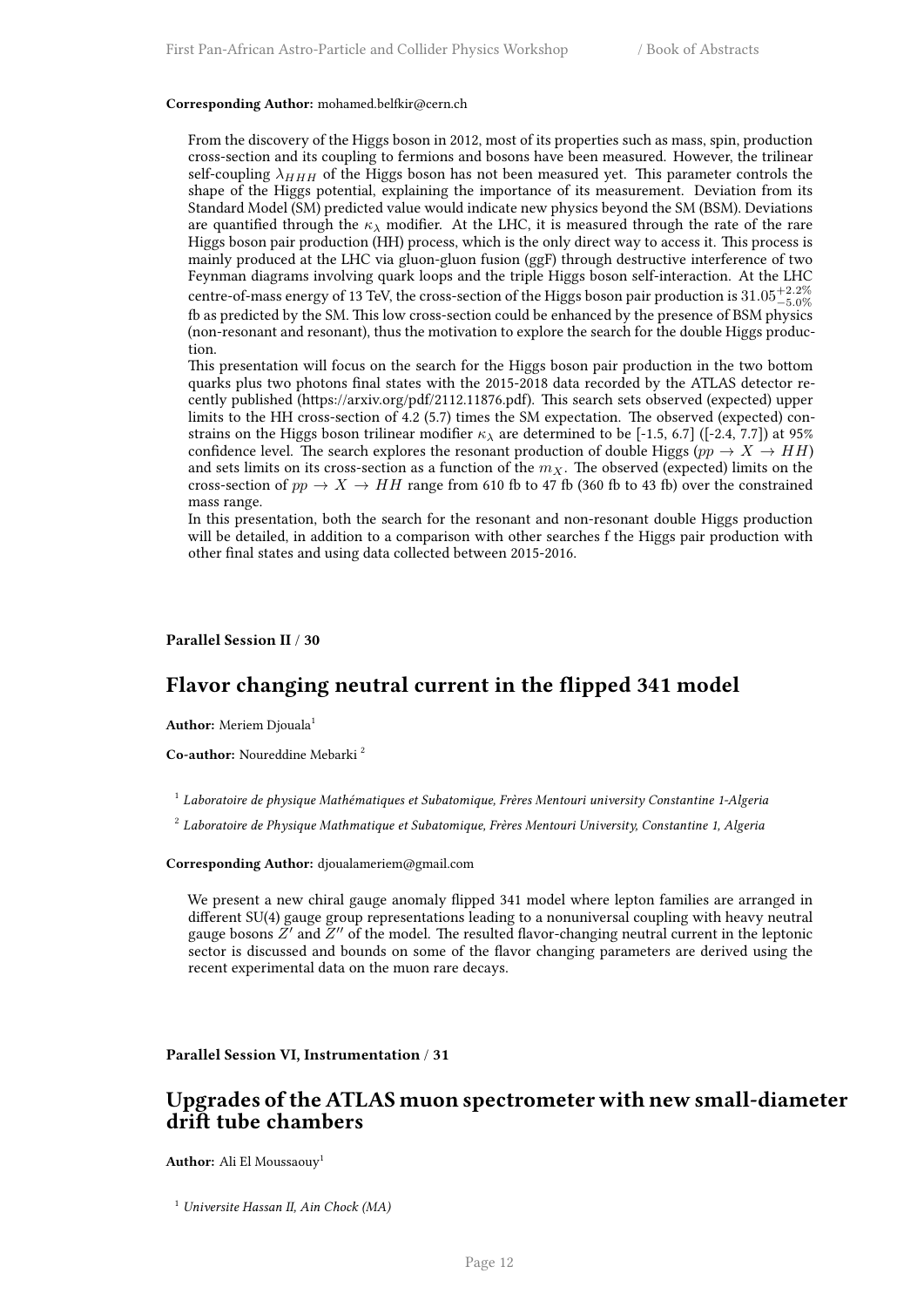### **Corresponding Author:** ali.el.moussaouy@cern.ch

The goals of the upgrades of the ATLAS Muon Spectrometer with new small-diameter Muon Drift Tube Chambers (so-called sMDT) are to make room to install new triple-Resistive Plate Chambers (tRPC) to increase the trigger efficiency in the inner barrel muon region and to improve the rate capability of the muon chambers in the high background regions corresponding to the HL-LHC project. As a pilot project for the whole replacement of the MDT chambers in the small azimuthal sectors of the barrel inner layer (so-called BIS1-6) by new sMDT-RPC detectors in the long shutdown 3 (LS3), 8 New small diameter (15 mm) Muon Drift Tube chambers (so-called sMDT BIS7A) have been installed in the long shutdown 2 (LS2) in the transition region between Barrel and Endcap of Muon spectrometer  $1 < |n| < 1.3$ . The Author will present an overview of the installation and read-out electronics of the new sMDT BIS7A chambers, their cavern commissioning status and their performance.

### <span id="page-20-0"></span>**Parallel Session VI, Instrumentation** / **32**

# **Extraction and analysis of the ATLAS Tile Calorimeter Low Voltage Power Supplies Temperature Data**

 ${\bf Authors:}$  Betty Kibirige $^1$ ; Filipe Martins $^2$ ; Lungisani Phakathi $^3$ ; Juraj Smiesko $^{\sf None}$ 

2 *Laboratorio de instrumentacao e Fisica Experemental de Particulas*

<sup>3</sup> *UNIZULU & iThemba Lab*

**Corresponding Author:** lungisani.sipho.phakathi@cern.ch

Plugin based system for assessing the quality of data and conditions for ATLAS Tile Calorimeters is known as the Tile-in-One (TiO). The TiO is a collection of small sized independent web tools called plugins, designed to make it easier for a user to evaluate Tile Calorimeter (TileCal) data. TiO platform aims to integrate individual TileCal web tools into a single common platform, which will share the same computing infrastructure and access to common services and data, as old interfaces are slowly falling behind and are harder and harder to maintain. The TiO web platform should allow large flexibility and ease of maintenance so that it would be friendly to the plugin developers as well. The Data Control System (DCS) provides temperature data through a dedicated interface called DDV. Based on the possibility to query those data, new TiO plugin is being developed under the following strategy: CentOs 8 was installed inside the virtual box to easily access CERN internal network. The DDV tool is used to query the TileDCS temperature data which are subsequently transformed to a form suitable for the visualizing library. The visualization tool allows user to interact with the plots. Currently the biggest focus is concentrated on finding an intuitive way to display not only the status of one particular module, but the whole detector as well.

<span id="page-20-1"></span>**Parallel Session I, Astro-Particle** / **33**

# **Search for Magnetic Monopoles with ten years of ANTARES data**

 ${\bf Author s:}$  Jihad Boumaaza $^1$ ; yahya Tayalati $^2$ ; Abdelilah Moussa $^3$ ; Juergen Brunner $^4$ 

<sup>1</sup> *University Mohamed V in Rabat*

- <sup>2</sup> *University Mohammed V in Rabat*
- <sup>3</sup> *University Mohamed I Oujda*
- <sup>4</sup> *CPPM*

<sup>1</sup> *UNIZULU and iThemba Labs*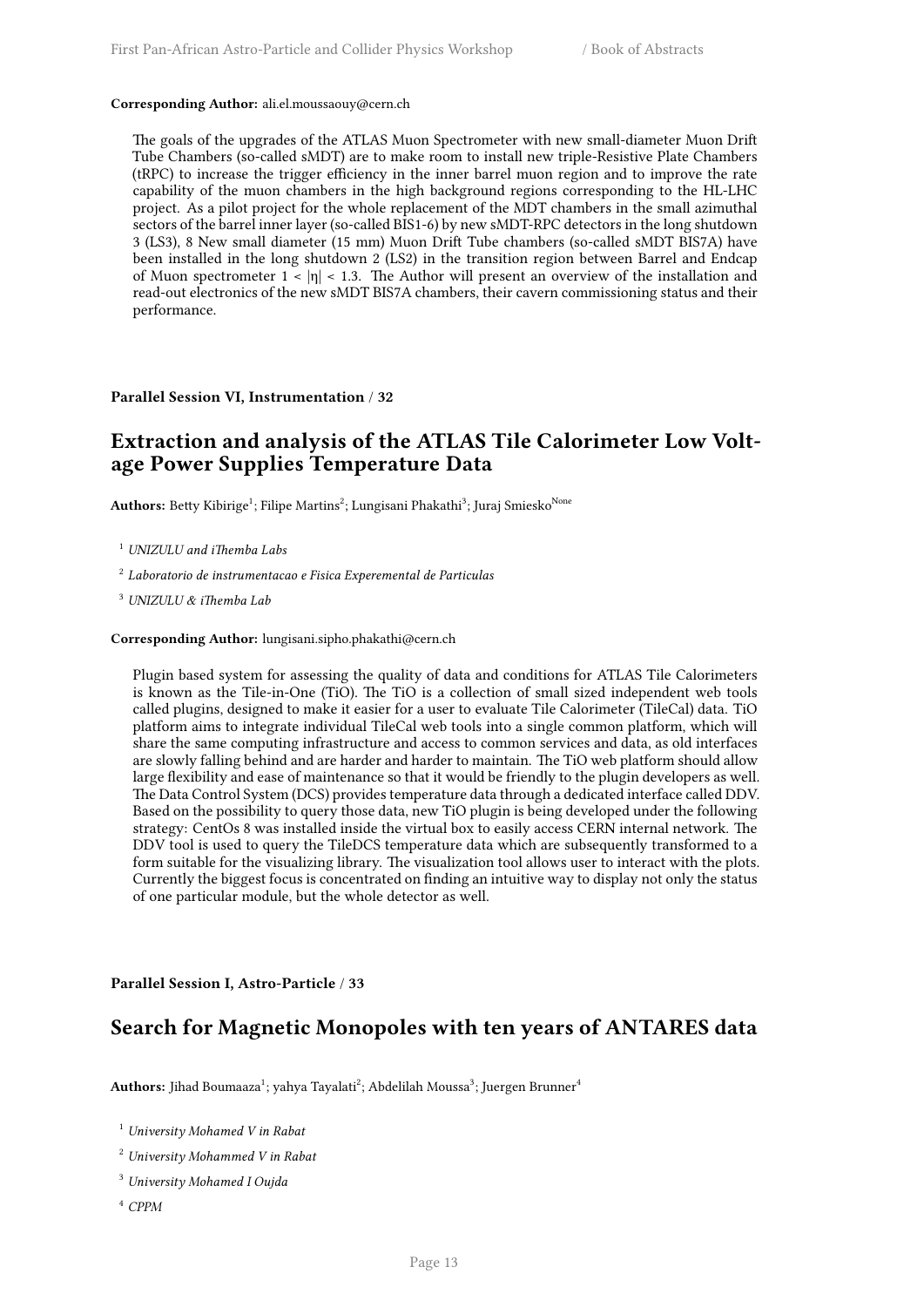#### **Corresponding Author:** boumaaza.jihad@gmail.com

This work presents an updated search for magnetic monopoles using data taken with the ANTARES neutrino telescope over a period of 10 years (January 2008 to December 2017). In accordance with some grand unification theories, magnetic monopoles were created during the phase of symmetry breaking in the early Universe, and accelerated by galactic magnetic fields. As a consequence of their high energy, they could cross the Earth and emit a significant signal in a Cherenkov-based telescope like ANTARES, for appropriate mass and velocity ranges. This analysis uses a run-by-run simulation strategy, as well as a new simulation of magnetic monopoles taking into account the Kasama, Yang and Goldhaber model for their cross section with matter. The results obtained for relativistic magnetic monopoles with  $β = v$ *c*  $≥ 0.55$ , where v is the magnetic monopole velocity and c the speed of light in vacuum, will be presented.

### **Parallel Session I, Astro-Particle** / **34**

### **Solar constraints on captured electrophilic dark matter**

Author: Debajit Bose<sup>1</sup>

1 *IIT Kharagpur*

#### **Corresponding Author:** debajitbose550@gmail.com

Dark matter captured by interaction with electrons inside the Sun may annihilate via a long-lived mediator to produce observable gamma-ray signals. We utilize solar gamma-ray flux measurements from the Fermi Large Area Telescope and High Altitude Water Cherenkov observatory to put bounds on the dark matter electron scattering cross-section. We find that our limits are four to six orders of magnitude stronger than the existing limits for dark matter masses ranging between GeV to PeV scale.

#### <span id="page-21-0"></span>**Parallel Session VI, Instrumentation** / **35**

# **Extracting and Analysing Data from Detector Control Systems at ATLAS Experiment for Bad Channelling of High Voltage and Low Voltage Power Supplies.**

**Author:** Sanele Scelo Sanele<sup>None</sup>

**Co-authors:** Filipe Martins<sup>1</sup>; Juraj Smiesko<sup>2</sup>; Betty Kibirige

1 *Laboratório de Instrumentação e Física Experimental de Partículas*

<sup>2</sup> *Charles University, Faculty of Mathematics and Physics, Institute of Particle and Nuclear Physics*

#### **Corresponding Author:** sanele.scelo.gumede@cern.ch

<span id="page-21-1"></span>Tile-in-One (TiO) is web platform to combine all web based offline data quality tools of ATLAS Tile Calorimeter in one web interface. This system is implemented a series of small web applications with main gateway, the applications are called plugins. Plugins run in thier own separate virtual machine to avoid interference and increase platform stability. The aim of this project is to extract data from Detector Control System (DCS) of the ATLAS Experiment and use TiO web platform for visualization and analysis of the data in order to observe behaviour of High volytage and Low voltage power supplies. The data was extracted on the DDV server in a form of text file then converted to comma separated values (csv) file in order to be visualized in the form of plots using plotly.js library. A detailed results for the analysis of the data will be further discussed.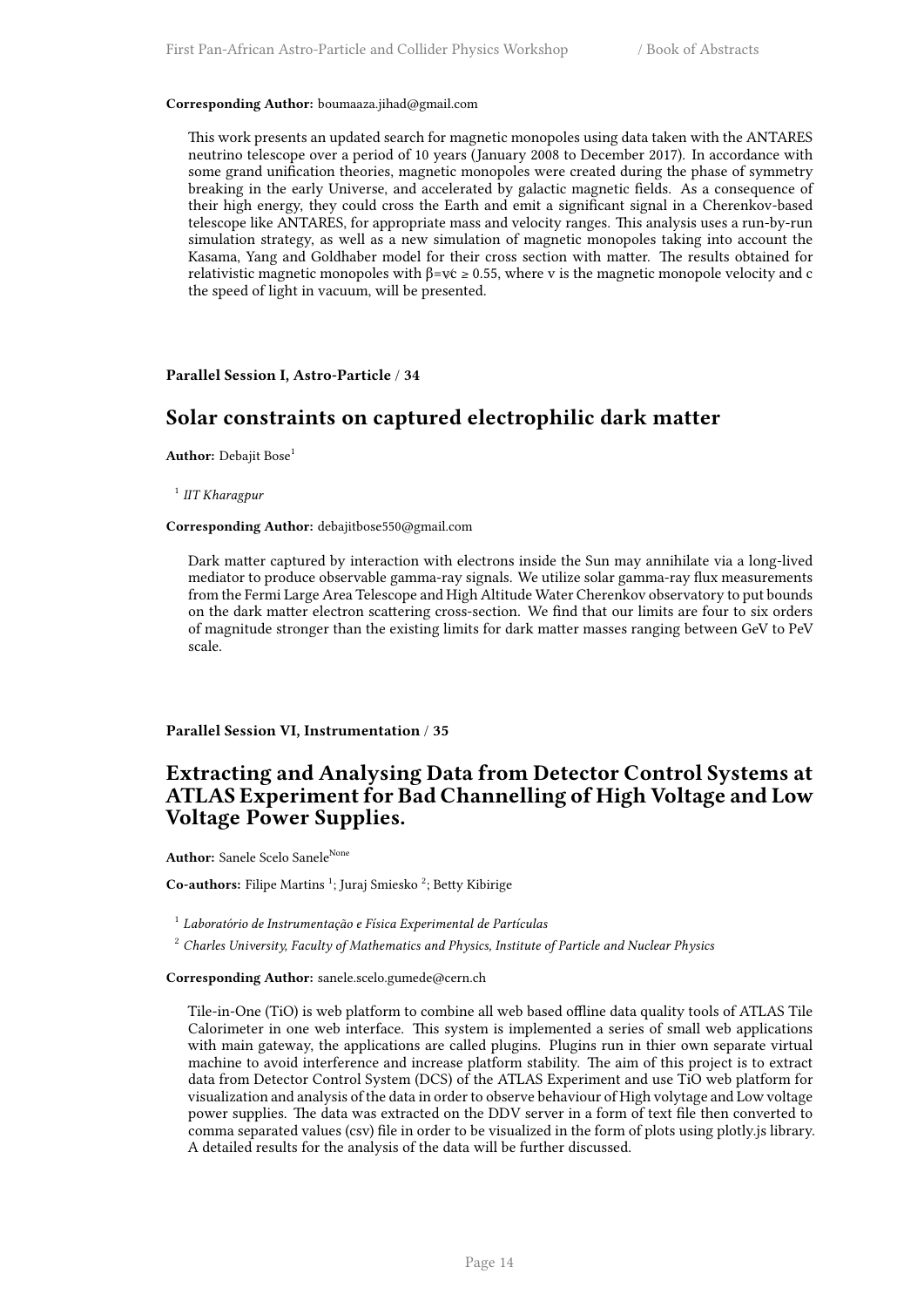### **Parallel Session IV, Collider** / **36**

# **Leptogenesis, fermion masses and mixings in a flavored SUSY SU(5) GUT**

Author: Mohamed Amin Loualidi<sup>1</sup>

1 *LPHE-MS, Faculty of Science, Mohammed V University in Rabat*

### **Corresponding Author:** mr.medamin@gmail.com

We propose a a highly predictive  $4D SU(5) GUT$  with a  $D_4$  flavor symmetry to study fermion masses and mixings. The Yukawa matrices of quarks and charged leptons are obtained after integrating out heavy messenger fields from renormalizable superpotentials while neutrino masses are originated from the type I seesaw mechanism. The group theoretical factors from 24- and 45-dimensional Higgs fields lead to ratios between the Yukawa couplings in agreement with data, while the dangerous proton decay operators are highly suppressed. By performing a numerical fit, we find that the model captures accurately the mixing angles, the Yukawa couplings and the CP phase of the quark sector at the GUT scale. The neutrino masses are generated at the leading order with the prediction of trimaximal mixing while an additional effective operator is required to account for the baryon asymmetry of the universe (BAU). An analytical and a numerical study of the BAU via the leptogenesis mechanism is performed where strong correlations between the parameters of the neutrino sector and the observed BAU are obtained.

### <span id="page-22-0"></span>**Parallel Session I, Astro-Particle** / **37**

### **Searching for new physics during gravitational waves propagation**

Author: Leïla Haegel<sup>1</sup>

#### <sup>1</sup> *APC Laboratory (Uni.Paris / CNRS)*

### **Corresponding Author:** leila.haegel@apc.in2p3.fr

The direct detection of gravitational waves opened an unprecedented channel to probe fundamental physics. Proposed extensions of our current theories predict a dispersion of the gravitational waves during their propagation, leading to a modification of the signals observed by ground-based interferometers compared to their predictions from general relativity. In this talk, I present several analyses probing different alternative models of gravitation with various observables. Using the multimessenger events consisting of gravitational waves and their electromagnetic counterpart, the speed of gravity is measured by comparing the arrival time of the two signals while extra dimensions and scalar-tensor theories are constrained from the comparison of the luminosity distance inferred independently from both signals. Relying only on gravitational wave signals, a large class of proposed theories, including as the existence of massive graviton, predict a frequency-dependent dispersion of the gravitational waves breaking local CPT and/or Lorentz symmetry. Constraints on the modified dispersion relation and effective field theories coefficients are obtained from the analysis of the third LIGO-Virgo detections catalog.

<span id="page-22-1"></span>**Plenary Session III** / **38**

### **Very-high-energy neutrino production in jetted active galactic nuclei**

**Author:** Markus Boettcher<sup>1</sup>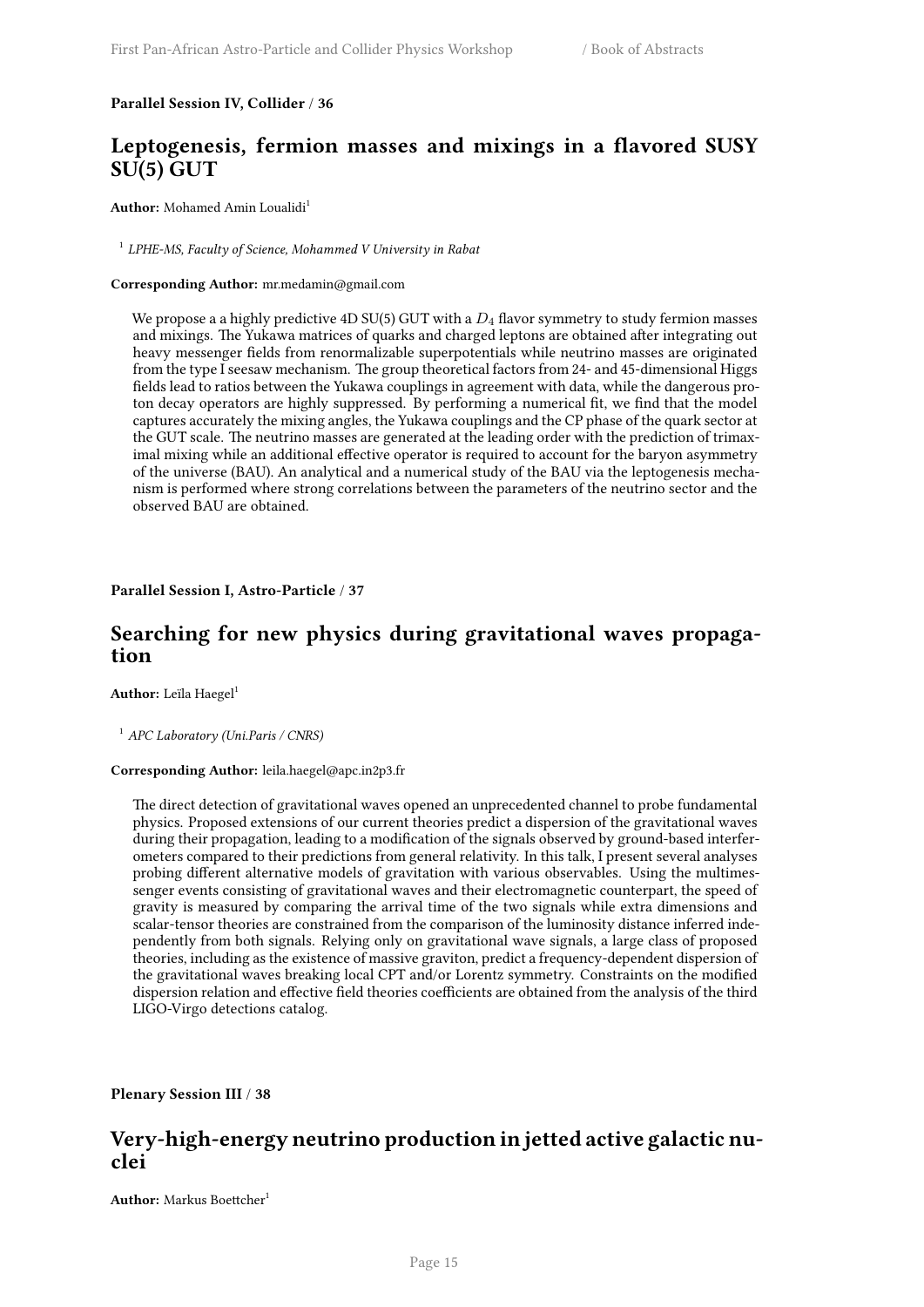<sup>1</sup> *North-West University*

**Corresponding Author:** markus.bottcher@nwu.ac.za

As the number of tentative associations of very-high-energy neutrinos detected by IceCube with jet-dominated AGN is increasing, also the development of theoretical models for neutrino production in AGN jets is advancing rapidly. This talk will provide a review of the basic physics constraints for VHE neutrino production in AGN jets as well as applications to recent tentative neutrino - blazar associations.

<span id="page-23-0"></span>**Parallel Session V, Collider - Experiment** / **39**

### **Dark photon searches with the ATLAS detector at the LHC**

**Author:** Hassnae El Jarrari<sup>1</sup>

<sup>1</sup> *Universite Mohammed V (MA)*

### **Corresponding Author:** hassnae.el.jarrari@cern.ch

Many extensions to the Standard Model (SM) introduce a hidden or dark sector (DS) to provide candidates for dark matter in the universe and an explanation to astrophysical observations such as the positron excess observed in the cosmic radiation flux. This hidden sector could rise from an additional U(1)d gauge symmetry. ATLAS has searched for the gauge boson of the DS, which could be a massless or massive dark photon that either kinetically mixes with the SM photon or couples to the Higgs sector via some mediators. If dark photons decay in turn to SM particles with a significant branching ratio, we could either observe measurable deviations in some particular Higgs boson decay channels or new exotic signatures that would be accessible at the Large Hadron Collider (LHC) energies. An overview of searches of dark photon signals with the ATLAS detector, with a particular emphasis on some SM Higgs decay channels will be presented.

<span id="page-23-1"></span>**Parallel Session II** / **40**

### **Scattering amplitude and its soft decomposition**

**Author:** Andriniaina Narindra Rasoanaivo<sup>1</sup>

1 *Ecole Normale Supérieure Université d'Antananarivo*

#### **Corresponding Author:** andriniaina@aims.ac.za

In the pure scattering theory, the universality of the soft limit has been studied for a long time. In this talk we review the property of soft limit to relate an *n*-point amplitude to an (*n*-1)-point amplitude. We show how this property can be used to decompose amplitudes into different complementary soft channel. The existence of such decomposition provides a new way to understand how to construct amplitude solely from them soft limit.

<span id="page-23-2"></span>**Parallel Session VI, Instrumentation** / **41**

# **Single Event Effects qualification of candidate components for the ATLAS Tile Calorimeter Phase-II Upgrade Low Voltage power supply Bricks**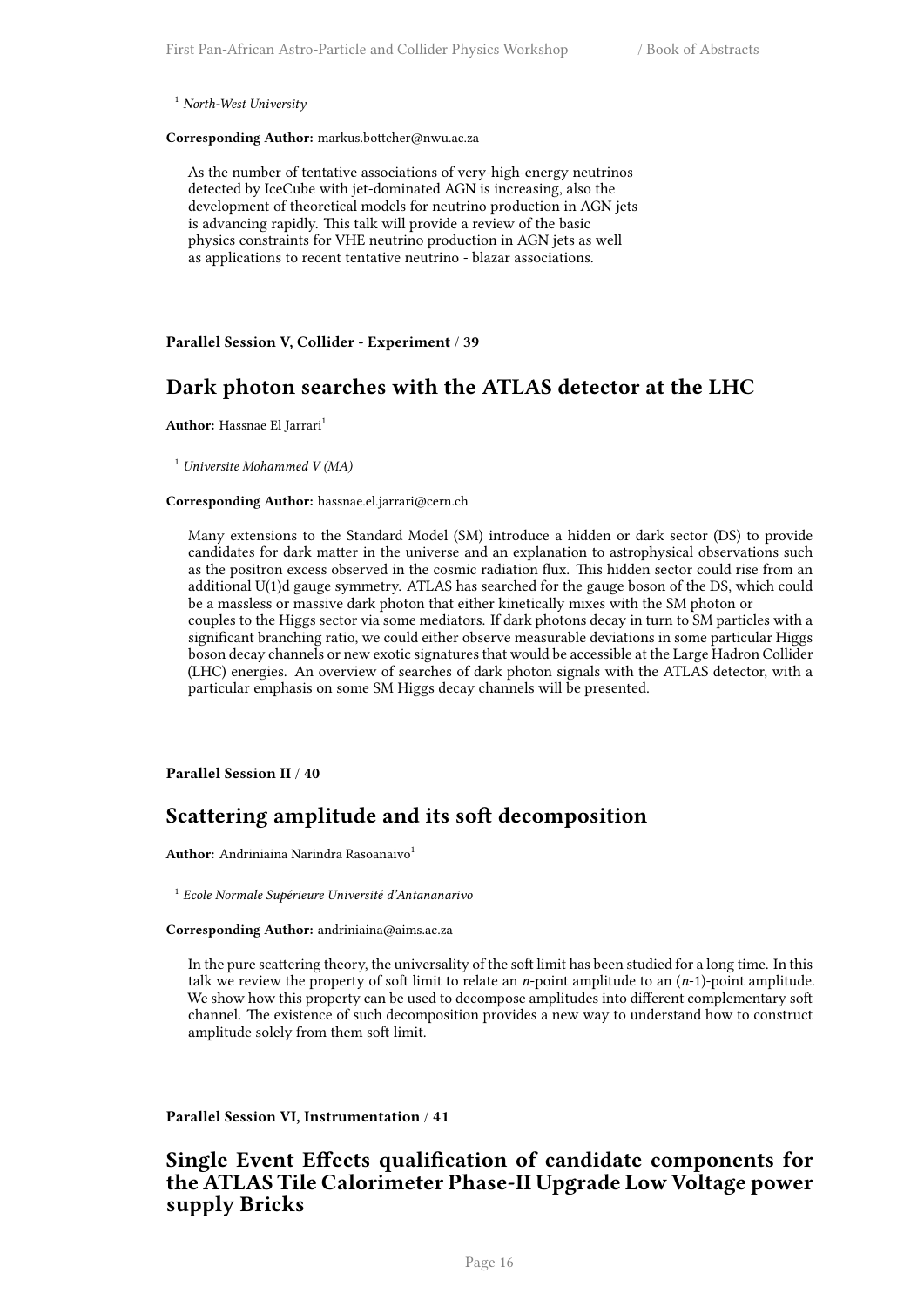### $\mathbf{Aut}$ **hors:** Edward Nkadimeng<sup>1</sup>; Ryan Mckenzie<sup>2</sup>; Bruce Mellado-Garcia<sup>3</sup>

- <sup>1</sup> *University of the Witwatersrand*
- <sup>2</sup> *University Of the Witwatersrand*
- 3 *iThemba LABS, Wits*

### **Corresponding Author:** edward.khomotso.nkadimeng@cern.ch

Irradiation campaigns have been carried out in a variety of European facilities to select radiation hard candidates for the upgraded version of the transformer coupled buck converter (Brick). The ATLAS detector is set to undergo a significant upgrade termed the "Phase-II" Upgrade. This talk primarily focuses on the exposure of selected active components (power MOSFETs, MOSFET drivers and isolation amplifiers) to a high energy proton beam at the Proton Irradiation Facility in PSI. A full scale production of nearly 2048 finger Low Voltage power supplies Bricks, with an identical output voltage, is set to be undertaken in the year 2022. The Low Voltage power supply (LVPS) Brick design, which powers the TileCal front-end electronics is currently being finalized. The tested single batch components were selected among candidates suitable to survive the full radiation tolerance in preparation for the HL-LHC. A detailed compilation of the SEE results obtained, along with the relevant set-up and observations will be discussed.

### <span id="page-24-0"></span>**Parallel Session VI, Instrumentation** / **42**

# **Simulation of CMS resistive plate chamber (RPC) performance under different conditions**

Authors: Tahany Abdelhameid<sup>1</sup>; Supratik Mukhopadhayay<sup>2</sup>; Mohamed Yassen<sup>1</sup>; Rizk Rizk<sup>1</sup>; Ayman Mahrous<sup>3</sup>; Yasser Assran<sup>4</sup>

- 1 *physics Department, Faculty of Science, Helwan University*
- 2 *Saha Institute of Nuclear Physics*
- 3 *Institute of Basic and Applied Science, Egypt-Japan University of Science and Technology, physics Department, Faculty of Science, Helwan University*
- <sup>4</sup> *Centre for Theoretical Physics, The British University in Egypt, El Sherouk City, Cairo, Egypt. Suez University, El Salam City, Suez-Cairo Road, Suez, Egypt*

#### **Corresponding Author:** tahany.abdelhameid@cern.ch

The resistive plate chamber (RPC) is a fast gaseous detector that provides a muon trigger system parallel with the drift tubes and cathode strip chambers in the CMS experiment. It consists of two parallel plates, a positively-charged anode and a negatively-charged cathode, both made of a very high resistivity plastic material and separated by a gas volume. It is used in many high-energy physics experiments due to its simple design, construction, good time resolution, high efficiency, and low-cost production.

In this research, we aimed to find the ideal operating conditions of the CMS RPCs using Garfield++ as simulation software. We studied the effect of temperature on various RPC parameters. The electron transport parameters like drift velocity, Townsend coefficient and Diffusion coefficient have been computed under different temperatures and gas mixtures using MAGBOLTZ, while the primary ionization number and energy loss have been studied using HEED. We used the nearly exact Boundary Element Method (neBEM) solver in the calculation of the weighting field and electric field. Finally, we applied Ramo's theorem to calculate the induced signal.

<span id="page-24-1"></span>The simulation results showed that temperature affects RPC performance. As the temperature increased, the drift velocity, Townsend coefficient and amplitude of the induced signal increased.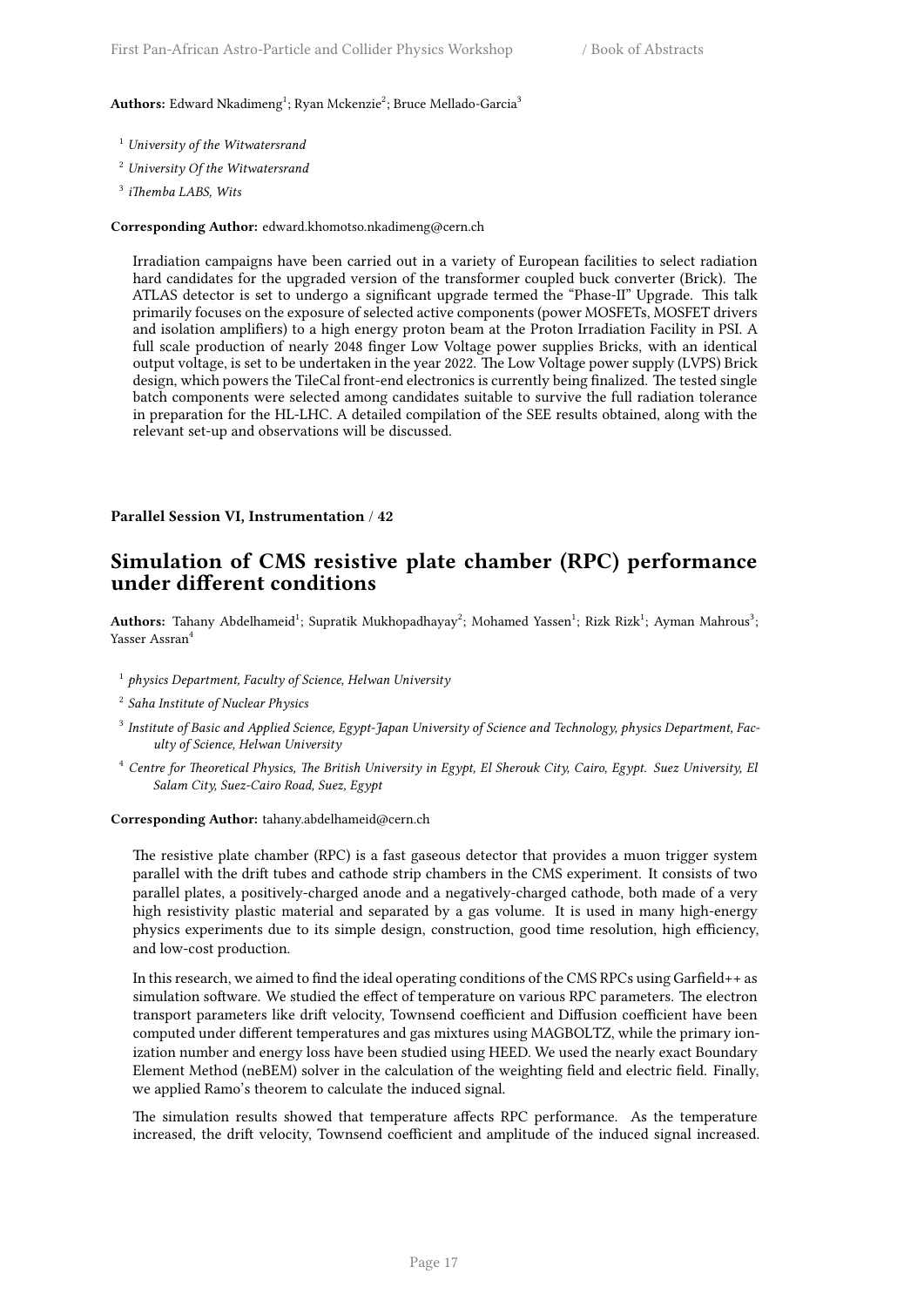### **Parallel Session III, Astro-Particle** / **43**

# **Lorentz Invariance Violation tests in astroparticle physics**

#### **Author:** Hassan Abdalla<sup>1</sup>

**Co-author:** Markus Boettcher <sup>2</sup>

<sup>1</sup> *Omdurman Islamic University - Sudan*

<sup>2</sup> *North-West University*

#### **Corresponding Author:** hassanahh@gmail.com

At energies approaching the Planck energy scale  $10^{19}$  GeV, several quantum-gravity theories predict that familiar concepts such as Lorentz symmetry can be broken. Such extreme energies are currently unreachable by experiments on Earth, but for photons traveling over cosmological distances the accumulated deviations from the Lorentz symmetry may be measurable using the Cherenkov Telescope Array (CTA). Therefore, current and future generation of gamma-ray experiments are expected to improve our understanding of fundamental physics.

### <span id="page-25-0"></span>**Parallel Session IV, Collider** / **44**

# **Neutrino masses in the left right symmetric model**

**Author:** Mustapha OUCHEN<sup>1</sup>

<sup>1</sup> *Mohammed V UNIVERSITY, Faculty of Science RABAT*

#### **Corresponding Author:** ouchenmohamed135@gmail.com

Addressing the question of the small neutrino masses in the LRSM. The results is very appealing as the LRSM leads to the celebrated seesaw mechanism, which ensures the small neutrino masses.\\ In addition the LRSM may have new particles at TeV scale giving a dominant contribution to 0*ν*2*ββ* decay, that can be reached by the future ton-scale experiments.

<span id="page-25-1"></span>**Parallel Session I, Astro-Particle** / **45**

# **MeerKAT and dark matter**

Authors: Geoff Beck<sup>1</sup>; Sphesihle Makhathini<sup>2</sup>

<sup>1</sup> *University of the Witwatersrand*

2 *Rhodes University*

### **Corresponding Author:** geoffrey.beck@wits.ac.za

<span id="page-25-2"></span>Radio indirect detection has evolved into a promising approach to probe the nature of dark matter. This will only be enhanced by the construction of the full SKA. In the mean-time, MeerKAT's potential as a dark matter detector has largely been ignored. In this work we will present simulations of the sensitivity of MeerKAT to diffuse radio emissions and apply them the dwarf galaxy Reticulum II to determine the potential of MeerKAT to probe the WIMP parameter space. We demonstrate that, by leveraging its angular resolution, MeerKAT has the potential to produce constraints tighter than Fermi-LAT results in dwarf spheroidal galaxies.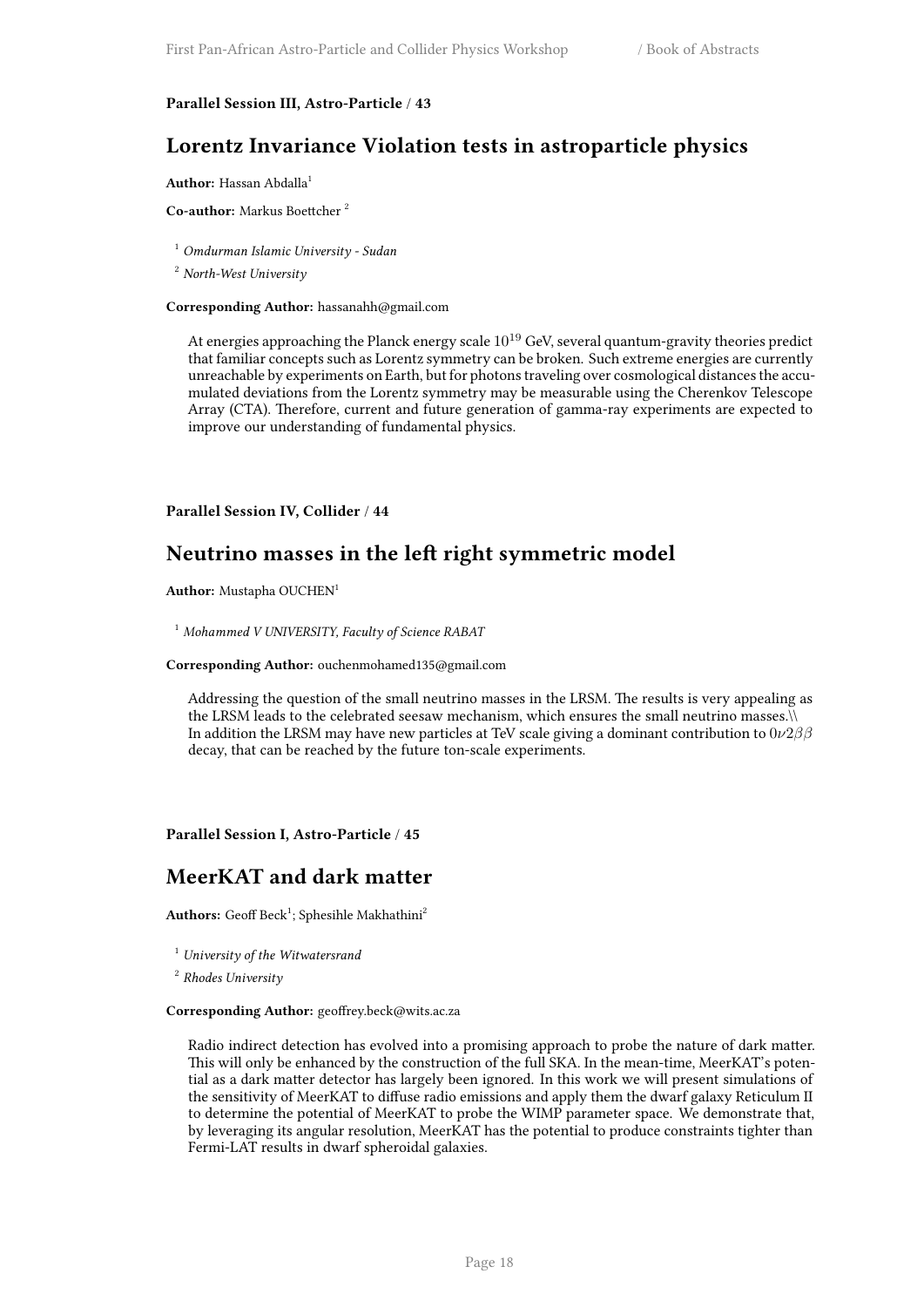### **Parallel Session II** / **46**

# **On 6D N=(1,0) Supergravity**

 $\mathbf{Aut}$ **hors:** Rajae Sammani<sup>1</sup>; Rachid Ahl Laamara<sup>1</sup>; Youssra Boujakhrout<sup>1</sup>

<sup>1</sup> LPHE-MS, Science faculty, Mohammed V University in Rabat, Morocco.

### **Corresponding Author:** sammani.rajaa@gmail.com

The main quest of modern physics is to describe all four elementary interactions within the same framework. Our inability to incorporate gravity as a renormalizable quantum field theory is a major motivation for a physics beyond the standard model, the most amazing progress we have made to understand quantum gravity is through local supersymmetry theory: supergravity. We contribute to outlining the most necessary consistency conditions for any quantum gravity theory essentially the anomaly consideration, the moduli space consideration, the BPS space consideration and some geometric conditions. All within the framework of 6D supergravity theories due to their successful landscape analysis.

### <span id="page-26-0"></span>**Parallel Session V, Collider - Experiment** / **47**

# **Minimum bias simulation of parasitic collisions**

**Author:** Sanae Ezzarqtouni<sup>1</sup>

<sup>1</sup> *Universite Hassan II, Ain Chock (MA)*

**Corresponding Authors:** driss.benchekroun@cern.ch, sanae.ezzarqtouni@cern.ch

Parasitic collisions are proton-proton collisions that happen offset from the nominal ATLAS interaction point. With a 25 ns bunch spacing, the bunches can have parasitic encounters at  $z = n \times$ 3.75 m, with n < 7. Using MC simulations, it would be possible to observe the distributions of key variables (from tracks and energy deposits) for such events at various distances. The task consisted of the generation of minimum bias MC samples, applying a Z offset to reproduce the effect and simulate the ATLAS detector response in release 21, and reconstructing the observables, based on muon segments, jets topology, Pixels clusters.

### <span id="page-26-1"></span>**Parallel Session V, Collider - Experiment** / **49**

# **Higgs CP measurement with EFT model in lepton collider**

**Authors:** qiyu sha<sup>1</sup>; Yaquan Fang<sup>2</sup>

### 1 *tttttttttttttttttttttttt*

2 *Institute of High Energy Physics*

### **Corresponding Author:** shaqiyu@ihep.ac.cn

In the Circular Electron Positron Collider (CEPC), a measurement of the Higgs charge and parity (\textit{CP}) mixing through  $e^+e^- \to ZH \to \mu^+\mu^- H (\to b\bar{b}/c\bar{c}/gg)$  process is presented, considering a scenario of analyzing 5*.*6 *ab−*<sup>1</sup> *e* <sup>+</sup>*e <sup>−</sup>* collision data with the center-of-mass energy of 240 GeV. In this work, a CP-mixing parameter p is greater (less) than  $5.40 \times 10^{-2}$  ( $-5.52 \times 10^{-2}$ ) excluded at the 95% confidence level.

This study demonstrates the potential of precise measurement of the hadronic final states of the Higgs boson decay at the CEPC, and will provide key information to look for the \textit{CP}-odd Higgs.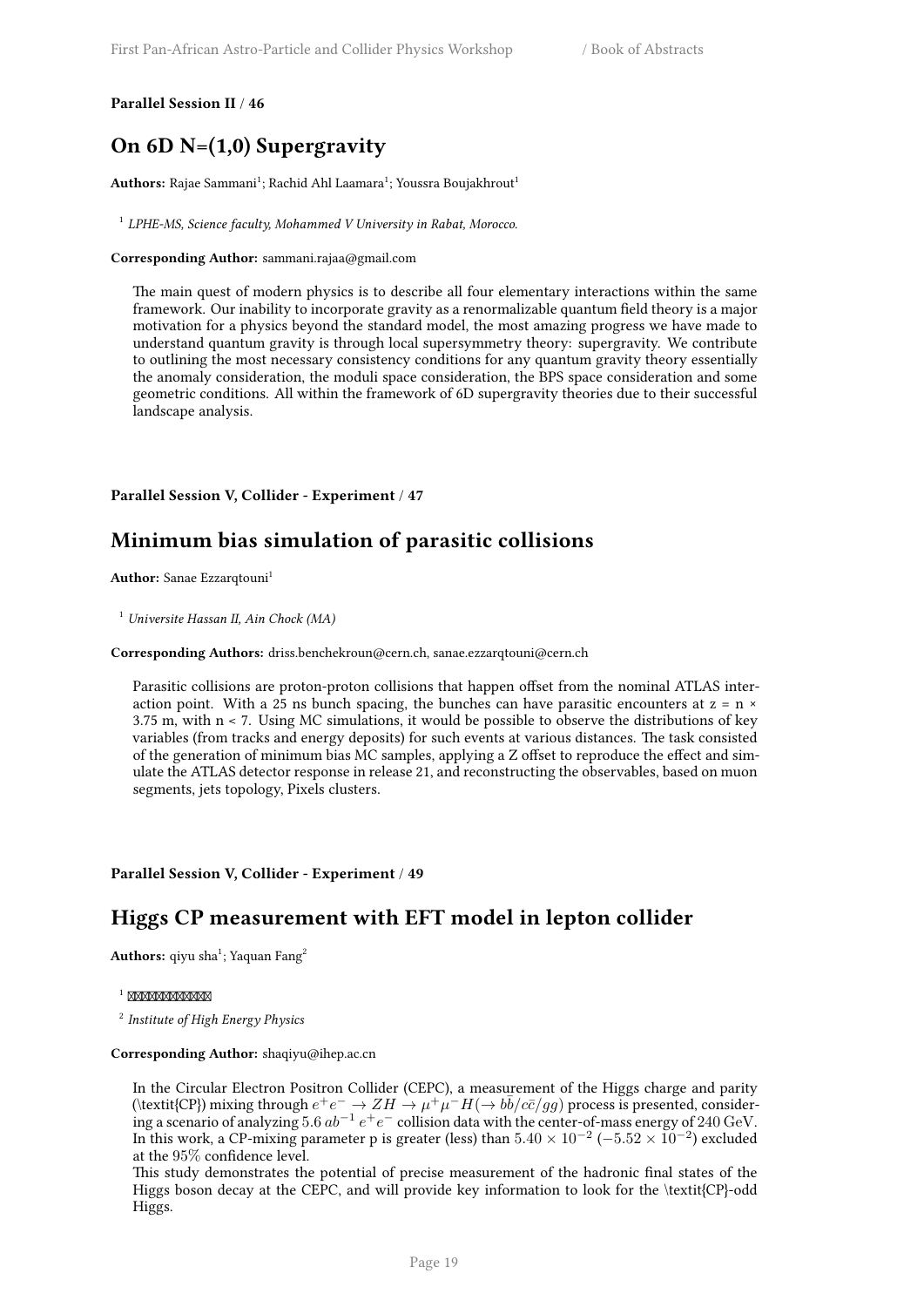### **Parallel Session IV, Collider** / **50**

# **Searches for new physics using the top-quark pair invariant mass distribution in proton-proton collisions at √s=13 TeV**

**Author:** Souad Batlamous<sup>None</sup>

#### **Corresponding Author:** souad.batlamous@cern.ch

A search for new heavy particles that decay into top-quark pairs is performed in proton-proton collisions at the LHC at a center-of-mass energy of 13 TeV using data collected by the ATLAS experiment during the years 2015 and 2018. Events consistent with top-quark pair production are selected by requiring a single isolated charged lepton, missing transverse momentum and jet activity compatible with a hadronic top-quark decay. Jets identified as likely to contain b-hadrons are required to reduce the background from other Standard Model (SM) processes. The observed invariant mass spectrum of the candidate top-quark pairs is investigated to seek for any significant deviation from the SM background expectation.

### <span id="page-27-0"></span>**Parallel Session III, Astro-Particle** / **51**

### **The lambda hyperon and the hyperon puzzle**

**Author:** Wazha German<sup>None</sup>

### **Corresponding Author:** wazhagerman@gmail.com

Neutron stars provide unique conditions to study cold dense nuclear matter at extreme densities. Due to these extreme conditions additional hadronic degrees of freedom are expected to be populated, including hyperons. This talk will focus on the influence of hyperons on the neutron star equation of state. In particular the contribution of the lambda hyperon will be discussed, as a first approximation to describing exotic neutron star equations of state. The system under consideration is where the strong nuclear force is described by the exchange of mesons and applying the relativistic mean field theory to study dense nuclear matter. As expected, the inclusion of the lambda hyperon softens the neutron star equation of state (EoS). A softer EoS will reduce the maximum mass attainable by the modeled neutron star with such EoS. While hyperons are certainly not unexpected in high density systems, but there presence seems to be contradicted by observations of high mass neutron stars. This contradiction is known as the "hyperon puzzle". The expected influx of observational data from massive new radio-telescopes like the Square Kilometer Array (SKA) will provide observations that can be supported and evolve theoretical models of nuclear matter. Therefore, the study of hyperonic matter is not only relevant to nuclear theory, but also locally to Botswana as an African partner country of the SKA.

<span id="page-27-1"></span>**Parallel Session III, Astro-Particle** / **52**

### **Exploring the Impact of Magnetic field on Core-Collapse Supernova Neutrino Light Curves Detection.**

 $\mathbf{Authors}\colon \mathsf{Meriem}\ \mathsf{Bendahman}^1\text{; Sonia El Hedri}^2\text{; Mattee}\ \mathsf{Bugli}^3\text{; Antoine Kouchner}^2\text{; Yahya Tayalati}^4$ 

- 1 *Faculty of Sciences, Mohammed V University, Rabat Laboratoire Astroparticules et Cosmologie, Université de Paris, Paris*
- <sup>2</sup> Laboratoire Astroparticules et Cosmologie, Universite´ de Paris, Paris

<sup>3</sup> *CEA Saclay, Department of Astrophysics*

4 *Faculty of Sciences, Mohammed V University, Rabat*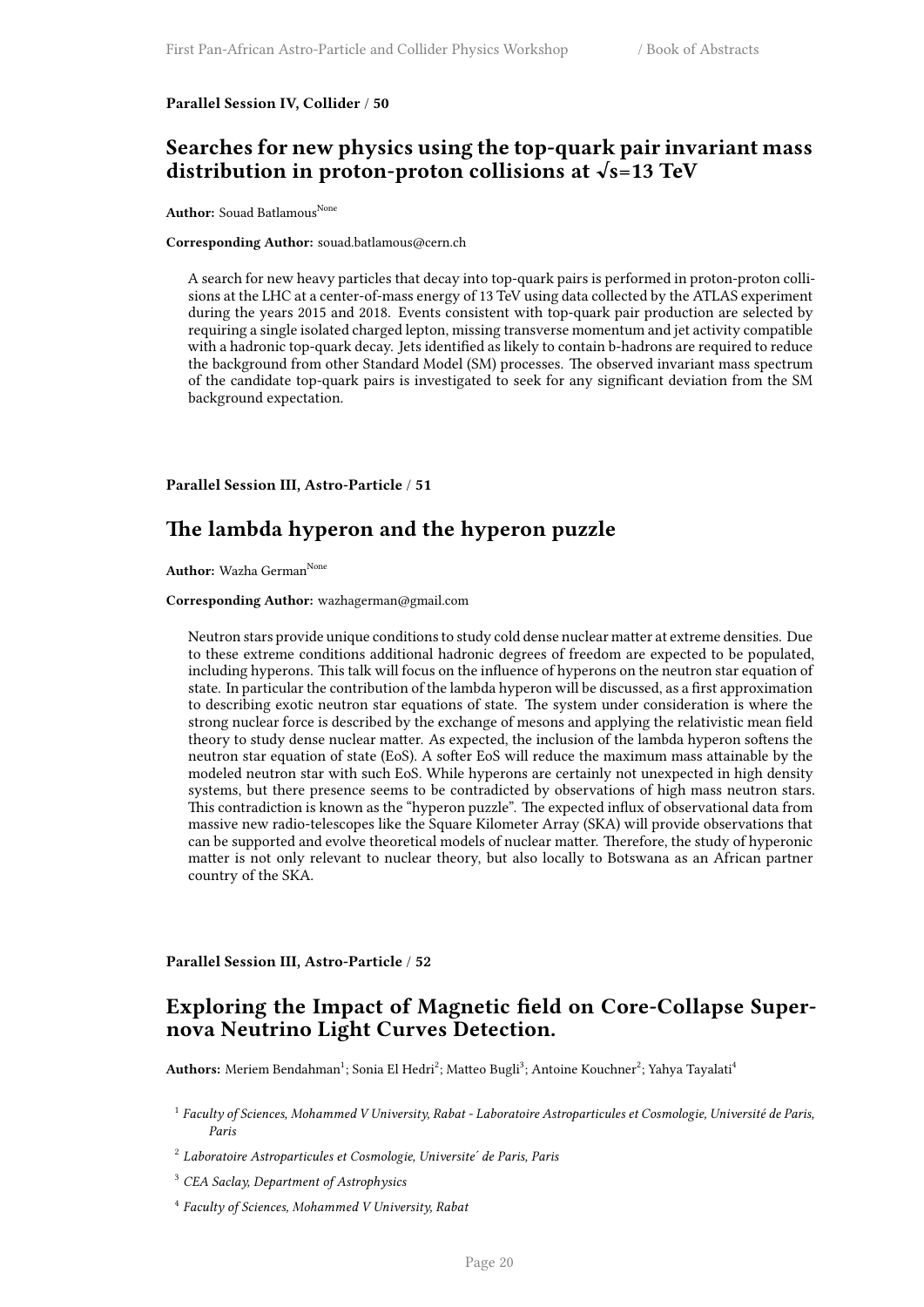#### **Corresponding Author:** mbendahman@km3net.de

The time profile of neutrino emissions from core-collapse supernovae contains unique information about the dynamics of the collapsing stars and the behavior of particles in dense en- vironments. The observation of neutrinos from the SN1987A supernova, in the Large Magellanic Cloud, marked the beginning of neutrino astronomy. To date, no other supernova neutrino obser- vation has been made. It is therefore essential to investigate the impact of the supernova properties on the neutrino light curves expected in current and future experiments. In this contribution, we study the effect of the magnetic field on the neutrino observations. For certain massive supernovae, strong magnetic fields are expected to change the star's collapse rate, and thus modulate neutrino production. Here, we consider the impact of different magnetic field topologies on neutrino light curves which would be observed at the KM3NeT, DUNE, and DarkSide experiments. We iden- tify areas of complementarity between these three experiments and discuss how to combine their observations to allow to discriminate between different supernova models.

### <span id="page-28-0"></span>**Parallel Session III, Astro-Particle** / **53**

# **Thermodynamics of magnetised dense neutron-rich matter**

**Author:** Jacobus Diener<sup>1</sup>

1 *Botswana International University of Science and Technology*

### **Corresponding Author:** dienerj@biust.ac.bw

A neutron star is one of the possible end states of a massive star. It is compressed by gravity and stabilized by the nuclear degeneracy pressure. Despite its name, the composition of these objects are not exactly known. However, from the inferred densities, neutrons will most likely compose a significant fraction of the star's interior. While all neutron stars are expected to have a magnetic field, some neutron stars ("magnetars") are much more highly magnetised than others: the inferred magnetar surface magnetic field is between  $10^{14}$  to  $10^{15}$  gauss. While neutron stars are macroscopic objects, due to the extreme value of the stars' energy, pressure, and magnetic field the thermodynamics on the microscopic scale can be imprinted on the star's large scale behaviour. This talk will focus on describing the thermodynamics of magnetised dense neutron and neutron-rich matter, its equation of state and explore conditions of a possible ferromagnetic state, contributions from the magnetised vacuum, as well as possible observational implications thereof for neutron stars.

<span id="page-28-1"></span>**Parallel Session V, Collider - Experiment** / **54**

### **Search for Dark Matter with the ATLAS detector at the LHC**

**Author:** Rachid Mazini<sup>1</sup>

1 *Institute of Physics, Academia Sinica Taiwan*

#### **Corresponding Author:** rachid.mazini@cern.ch

Astronomical and cosmological observations support the existence of invisible matter that can only be detected through its gravitational effects, thus making it very difficult to study. Dark matter (DM) makes up about 27% of the known universe. As a matter of fact, one of the main goals of the physics program of the experiments at the Large Hadron Collider of the CERN laboratory is the search of new particles that can explain dark matter. This talk discusses both experimental and theoretical aspects of searches for DM candidates at the LHC as well as exploring the nature of possible interplay between the Standard Model and the Dark Sector. An updated overview of the various experimental search channels performed by the ATLAS experiment is presented in order to pinpoint complementarity among different types of LHC searches and the interplay between the LHC and direct and indirect dark matter searches.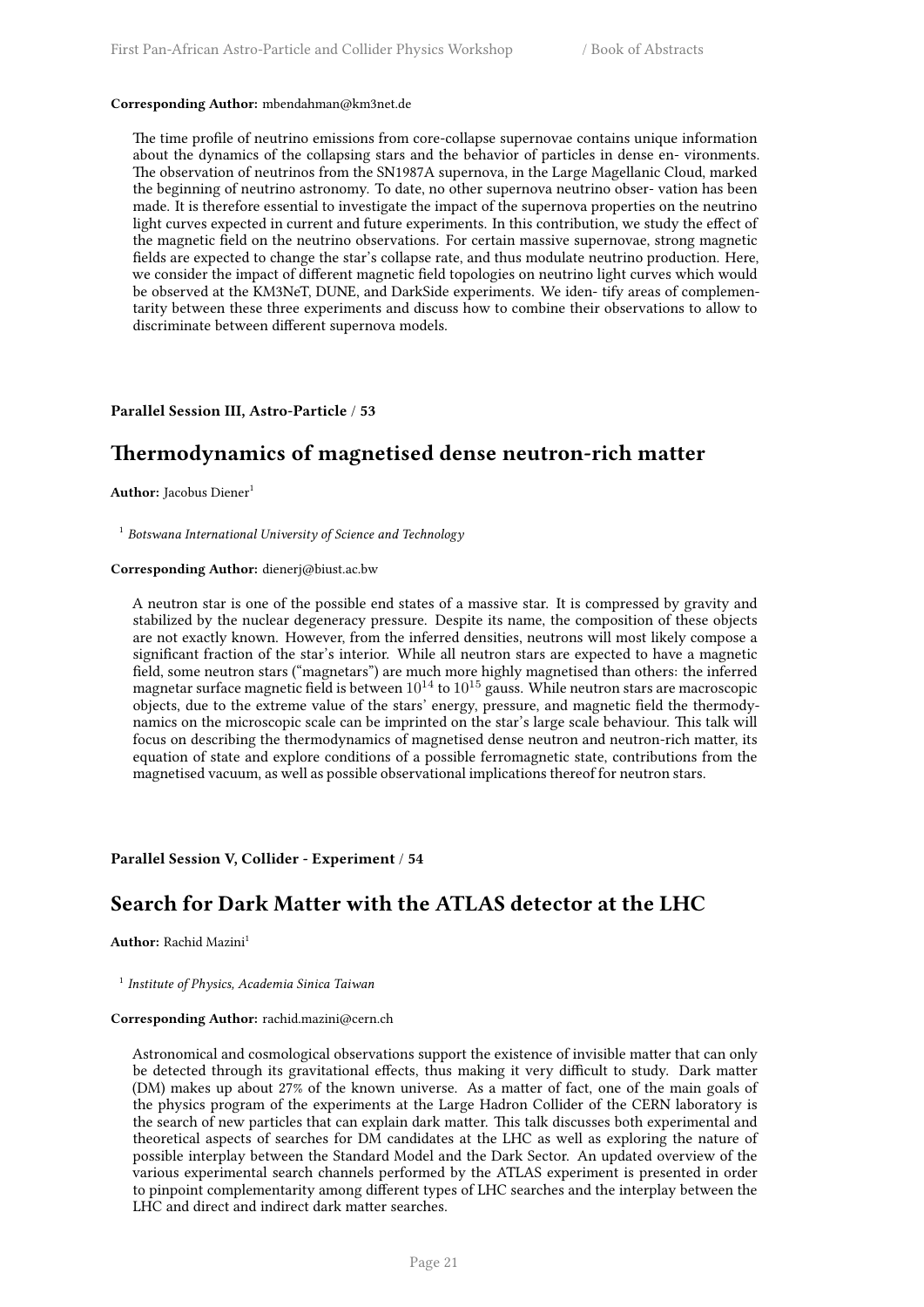<span id="page-29-0"></span>**Parallel Session IV, Collider** / **55**

# **Weinberg's factor from helicity constraint**

Author: Fanomezantsoa Arlivah ANDRIANTSARAFARA<sup>None</sup>

**Co-author:** Andriniaina Narindra RASOANAIVO

**Corresponding Author:** arlivahandriantsarafara@gmail.com

Scattering amplitudes connect theoretical descriptions to experimental predictions. Low energy terms of the scattering amplitude tend to factorize from the high energy. Different methods have already been established to understand the mechanism of such factorization, Weinberg's theorem. With regard to the Weinberg soft factor, calculations have already shown that this factor has a universal character. In this talk, we show that it is possible to calculate this factor independently from the scattering amplitude based on the Wigner constraint. We also show that such constraint leads us to a system partial differential equation to simplify the construction of the Weinberg's soft factor for the case of one particle or two particles.

### <span id="page-29-1"></span>**Parallel Session I, Astro-Particle** / **56**

### **KM3NeT: Status and perspectives for neutrino astronomy from the MeV to the PeV**

Authors: Andrew Chen<sup>1</sup>; on behalf of the KM3NeT Collaboration<sup>None</sup>

<sup>1</sup> *University of the Witwatersrand*

**Corresponding Author:** andrew.chen@wits.ac.za

KM3NeT is a multi-purpose neutrino observatory currently being deployed at the bottom of the Mediterranean Sea. It consists of two detectors: ORCA and ARCA (for Oscillation and Astroparticle Research with Cosmics in the Abyss). ARCA will instrument 1 Gton of seawater, with the primary goal of detecting cosmic neutrinos with energies between several tens of GeV and PeV. Due to its position in the Northern Hemisphere, ARCA will provide an optimal view of the Southern sky including the Galactic Center. ARCA currently has 8 detection units fully operating out of an eventual planned total of 230. ORCA is a smaller (~ few Mtons) and denser array, optimized for the detection of atmospheric neutrinos in the 1 - 100 GeV range. It can also study low-energy neutrino astronomy, such as MeV-scale core-collapse supernovae. ORCA currently has 10 detection units fully operating out of an eventual planned total of 115. I will report on the current status and recent discoveries of ARCA and ORCA as well as a timeline for future developments.

<span id="page-29-2"></span>**Parallel Session IV, Collider** / **57**

# On 't Hooft lines and Lax operators of  $SO_{2N}$  type

 ${\bf Authors:}$  Youssra Boujakhrout $^1;$  El Hassan Saidi $^1;$  Rachid Ahl Laamara $^1;$  Lalla Btissam Drissi $^1$ 

1 *LPHE-MS, Science Faculty, Mohammed V University in Rabat, Morocco*

#### **Corresponding Author:** boujakhroutyoussra@gmail.com

The four dimensional Chern Simons topological gauge theory represents a rich framework allowing to study two-dimensional integrable systems using line and surface defects and Feynman diagrams computations. Relying on this "Gauge/Bethe ansatz" correspondence, one can recover interesting results of the integrable models and generate new ones without reference to the traditional algebraic techniques. For example, the study of the intrinsic properties of interacting Wilson and 't Hooft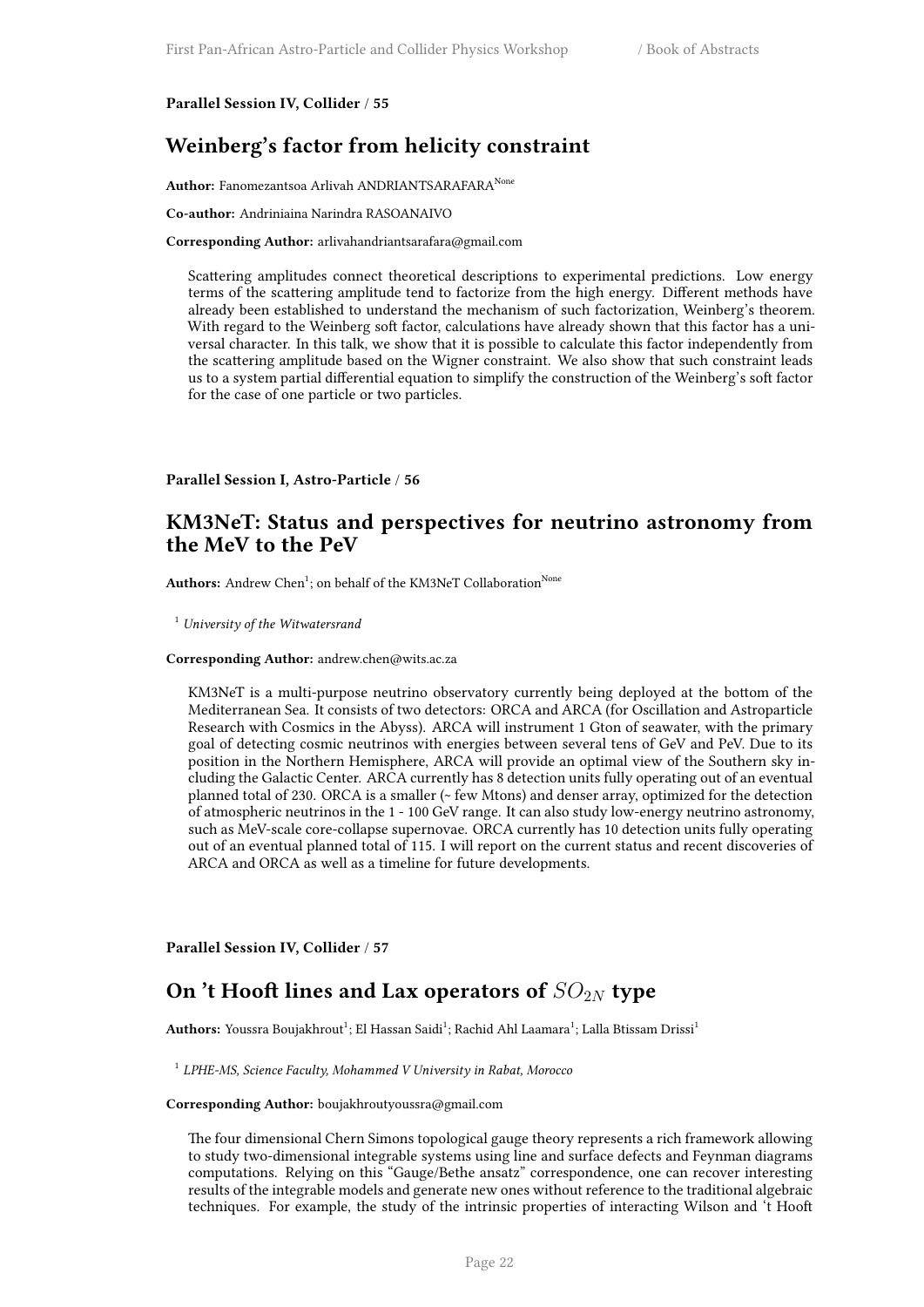line defects in the 4DCS theory yields the oscillator realisation of the Lax operator verifying the RLL equation of integrability. This study focuses on the 4DCS theory with invariance given by the *SO*2*<sup>N</sup>* gauge group, which allows to construct the Lax operator associated to the QQ representation of an XXX spin chain with *so*2*<sup>N</sup>* symmetry. This also allows to interprete the oscillator degrees of freedom in terms of algebras decomposition and field bundles charges.

<span id="page-30-0"></span>**Parallel Session VI, Instrumentation** / **58**

### **The ATLAS Inner Detector trigger design and performance during Run 2 data taking from the 13 TeV LHC collisions**

**Author:** Soufiane Zerradi<sup>1</sup>

**Co-author:** Driss Benchekroun

<sup>1</sup> *Hassan II university, faculty of science Ain Chock*

#### **Corresponding Author:** soufiane.zerradi@cern.ch

The ATLAS Inner Detector (ID) trigger is a crucial component in the ATLAS trigger system, and plays a pivotal role in the high quality reconstruction of the physics objects - electron, muon, tau and b-jet candidates. These objects are fundamental for physics studies and analyses at ATLAS. The ATLAS ID trigger was redesigned during 2013-2015 shutdown, this provided the opportunity to improve its performance during Run 2 data taking from the 13 TeV Large Hadron Collider (LHC) collisions. The design and performance of the ATLAS ID trigger during Run 2 data taking from the 13 TeV LHC collisions are discussed, as well as suggested plans and developments during 2019-2021 shutdown for the start of Run 3 and beyond. The results presented here illustrate the superb performance of the ATLAS ID trigger, even in the extreme number of proton-proton interactions per bunch-crossing (pile-up) conditions of Run 2 data taking from the 13 TeV LHC.

<span id="page-30-1"></span>**Parallel Session III, Astro-Particle** / **59**

# **Thermodynamic analysis of the BTZ black hole in f(R) gravity**

 $\mathbf{Aut}$ **hors:** Yasser El Mahlawy<sup>1</sup>; Asmaa Shalaby<sup>1</sup>

1 *Benha University*

### **Corresponding Author:** asmaa.shalaby@fsc.bu.edu.eg

The classical Einstein equations in 2+1 dimensions have a black hole solution with a negative cosmological constant. Its solutions are asymptotically anti-de Sitter rather than asymptotically flat. In the context of f(R) gravity theory, we attempt to investigate the thermodynamics of non-rotating Banados, Teitelboim, and Zanelli (BTZ) black holes. The Lagrangian will be modified due to the non-rotating BTZ BH metric, in turn, the associated area law of entropy will be modified too. In addition, the heat capacity and the evaporation time will be examined.

<span id="page-30-2"></span>**Parallel Session V, Collider - Experiment** / **60**

# **The Spin Physics Detector at NICA**

**Author:** Reham El-Kholy<sup>1</sup>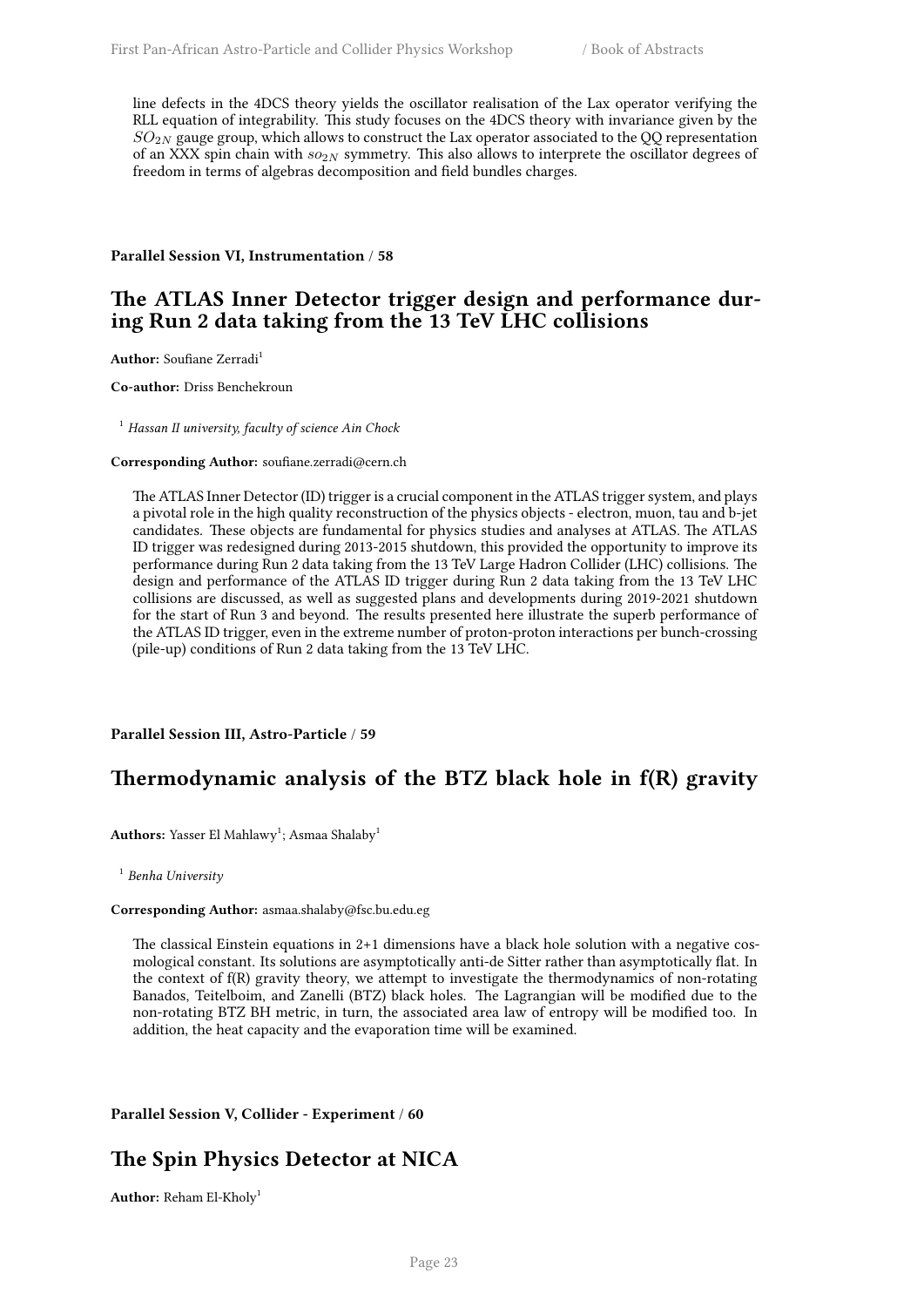<sup>1</sup> Astronomy Department, Faculty of Science, Cairo University, Giza 12613, Egypt

#### **Corresponding Author:** relkholy@sci.cu.edu.eg

The Spin Physics Detector (SPD) is planned to run at the NICA collider that is currently under construction at JINR (Dubna). The main goal of SPD is to study the spin structure and other spin-related phenomena of the nucleon. SPD will operate with polarized proton-proton, deuteron-deuteron, and proton-deuteron collisions at energies up to  $\sqrt{s} = 27$  GeV and luminosity up to  $10^{32}$  cm<sup>−2</sup> s<sup>−1</sup>. The experiment setup is planned to be a universal multipurpose 4*π* detector. Possible SPD studies with unpolarized proton and deuteron beams, at the first stage of NICA operation, are also being investigated.

<span id="page-31-0"></span>**Parallel Session IV, Collider** / **61**

# **Measurements of W boson properties at √s = 5 and 13 TeV with the ATLAS detector at the LHC.**

**Author:** hicham atmani<sup>None</sup>

#### **Corresponding Author:** hicham.atmani@cern.ch

After the discovery of the W and Z bosons at the Super Proton Synchrotron (SPS) at CERN, particles responsible for weak interactions, the efforts have been geared towards measuring their properties. A precise measurement of the W boson properties remains a major test for the validation of the standard model.

In this presentation, the measurement of the W boson transverse momentum  $p_W^T$  and the differential cross sections are described. Using low pile-up data set, collected with low number of interactions per bunch crossing, by the ATLAS detector in 2017 and 2018.

- **Measurement of the transverse momentum distribution**: One of the most important theoretical sources of uncertainties in the measurement of the W-boson mass, is the extrapolation of the  $p^T$  distribution from Z boson to W-boson (≈ 6 MeV), a direct measurement of  $p^T_W$  would avoid such an extrapolation and the corresponding theoretical modelling uncertainty.
- **Measurement of the differential cross sections**: The measurement of the differential cross sections for the *W* boson provides stringent tests of the QCD theory, and is crucial for a deep understanding and modelling of QCD interactions. Also, the rapidity dependence of the W boson production in the Drell–Yan process provides constraints on the parton distribution functions (PDFs), which are currently the dominant uncertainty source in the W mass measurement (9.2 MeV).

source: https://tel.archives-ouvertes.fr/tel-03224873

<span id="page-31-1"></span>**Parallel Session I, Astro-Particle** / **62**

### **Correlation between IceCube neutrinos and X-ray flaring blazars**

Authors: Matthew Fu<sup>1</sup>; Timothy Govenor<sup>1</sup>; Quentin King<sup>1</sup>; Parisa Roustazadeh<sup>2</sup>; Markus Boettcher<sup>3</sup>

- <sup>2</sup> *Columbus State Community College*
- <sup>3</sup> *North-West University*

<sup>1</sup> *Bishop Watterson High School*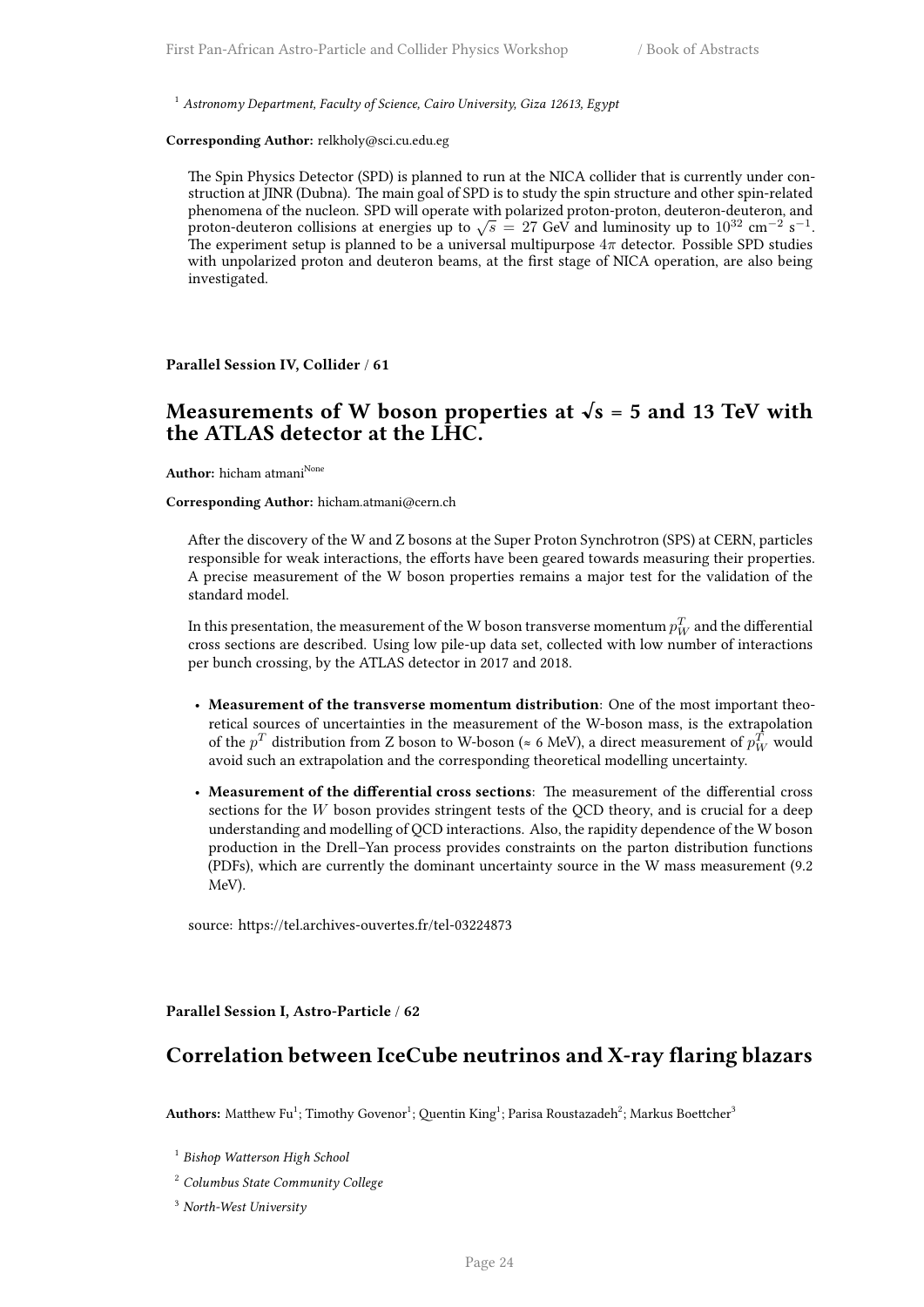**Corresponding Authors:** 222mathewfu@bwhs.org, 222quentinking@bwhs.org, 222timothygovenor@bwhs.org

Gamma-ray bright blazars are beginning to emerge as a very plausible source of at least some of the very-high-energy neutrinos detected by IceCube. Most searches for a correlation between blazars and neutrino events have so far focused on gamma-ray flaring blazars, motivated by the fact that very-high-energy gamma-rays are co-produced with neutrinos if neutrinos are produced through photo-pion interactions of relativistic protons with dense target photon fields. However, the same target photon fields also act as a source of gamma-gamma opacity, leading to the development of electromagnetic cascades. The energy of the co-produced photons is therefore more likely to emerge in the soft gamma-ray to X-ray regime instead of high-energy and very-high-energy gamma-rays. We are therefore conducting a systematic search for a correlation between IceCube Gold and Bronze alerts and X-ray flaring blazars, utilizing the Swift-XRT blazar monitoring program. First preliminary results of this search will be presented.

### <span id="page-32-0"></span>**Parallel Session VI, Instrumentation** / **63**

# **The geometry description of High Granularity Timing Detector with XML-based format**

**Author:** Selaiman Ridouani<sup>1</sup>

<sup>1</sup> *University Mohammed First in Oujda*

### **Corresponding Author:** selaiman.ridouani@cern.ch

The main purpose of the ATLAS experiment is to study the proton-proton collisions from the Large Hadron Collider (LHC) in order to exploit the full discovery potential of the LHC. ATLAS' exploration uses precision measurement to push the frontiers of knowledge by seeking answers to fundamental questions.

A new phase called High Luminosity LHC (Run4) will start operation in mid-2026, which aims to deliver an integrated luminosity of up to 4000*fb*<sup>−</sup><sup>1</sup> . To meet the quest for high precision measurements in a high luminosity environment, a new subsystem called High Granularity Timing Detector (HGTD) will be installed to mitigate the pileup effect by providing timing information. It will aid the track-vertex association in the forward region by incorporating timing information into the reconstructed tracks. The Low Gain Avalanche Detector (LGAD) sensors will be used to meet these changing needs.

For the perspective of the HGTD description, ATLAS collaboration is moving towards the use of an XML-based format for defining this subdetector description, this work aims to describe the HGTD geometry using this format, then integrate it with ATLAS software and to the simulation infrastructure.

<span id="page-32-1"></span>**Parallel Session I, Astro-Particle** / **64**

### **Search for nuclearites in nine years of ANTARES data**

#### Author: Mohammed Bouta<sup>1</sup>

 $\rm\,Co\text{-}author$ : Juergen Brunner  $^2$ ; Abdelilah Moussa  $^3$ ; Gabriela Emilia Pavalas  $^4$ ; Yahya Tayalati  $^5$ 

<sup>1</sup> *Mohamed First University in Oujda*

<sup>2</sup> *CPPM*

<sup>3</sup> *University Mohamed I Oujda*

4 *ISS*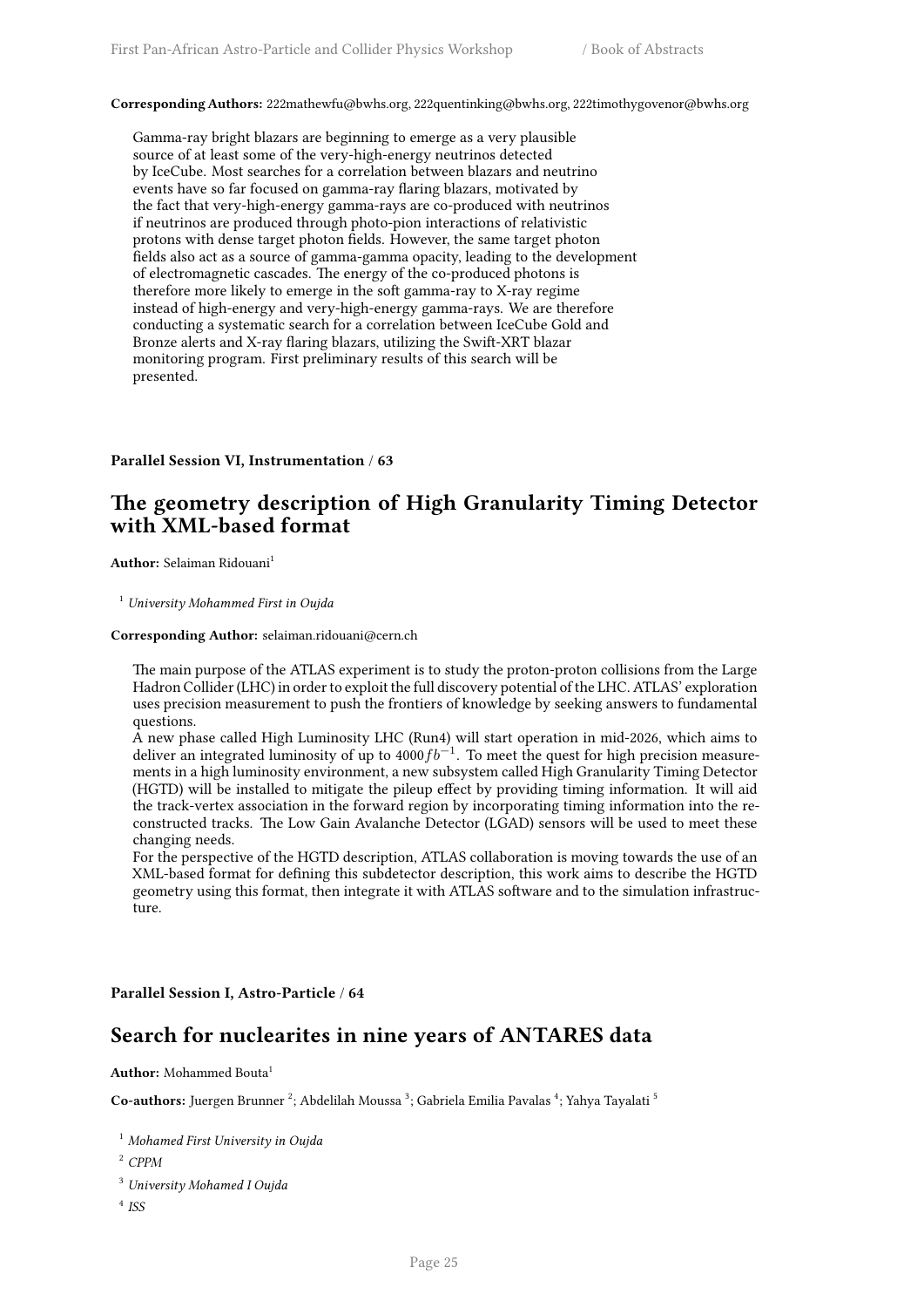5 *Faculty of Sciences, Mohammed V University, Rabat*

**Corresponding Author:** boutamohammed@hotmail.com

Nuclearites are hypothetical heavy particles composed by roughly equal proportions of up, down and strange quarks. These particles loose their energy by atomic collisions and they induce visible light in transparent mediums through black-body radiation from a shock wave.

ANTARES is a neutrinos telescope running at 2475 meters under water in the Mediterranean Sea. Nuclearites with a masses  $\geq 4 \times 10^{13}$  GeV/c<sup>2</sup> are able to generate a sufficient amount of visible light to be detected. The nuclearites with a masses  $\leq 10^{22}$  GeV/ $c^2$  are not able to cross the Earth diameter, however. In this analysis, we consider a down-going flux of nuclearites with masses ranging from  $4 \times 10^{13}$  to  $10^{16}$  GeV/c<sup>2</sup> penetrating into the Earth with galactic velocities ( $\beta = 10^{-3}$ ).

### <span id="page-33-0"></span>**Parallel Session III, Astro-Particle** / **65**

### **ALP-Photon interaction in magnetized environment of a compact star**

**Authors:** Ankur Chaubey<sup>1</sup>; Avijit K. Ganguly<sup>2</sup>

1 *Banaras Hindu University, Varanasi, India*

2 *Banaras Hindu University*

**Corresponding Author:** ankur.chaubey@bhu.ac.in

The spin zero, very light bosons like scalar (dilaton) and pseudoscalar (axion) collectively grouped into the term axion like particle (ALP). Dilatons are postulated in extended theory of standard model of particles to cure the scale invariance of the field theory while the axions have been introduced to resolve the *UA*(1) anomaly in Quantum field theory. These ALPs also show their presence in higher dimensional theories as K K particle in Kaluza Klein theory, moduli in String theory and chameleons in cosmology.

ALPs hold a special place amongst the possible candidates of dark matter therefore their detection as well as identification have become a part of the central theme of particles detector projects. The direct experimental detection of these particles in ground based laboratories are still far from reach of existing–sensitivity of the detectors. However recent advancements in the area of their indirect detection by searching the imprints of their interactions with non-thermal photons coming through the magnetosphere of the compact stars, motivates to carry out the investigations into that direction. Previously the similar kind of investigations had been practiced by several groups [1]-[5] on relevant issues, however our investigation includes another non-trivial aspect that has not been effectively considered important in such investigations; that is background dependence of the mixing dynamics of these particles (dilaton/axion) with electromagnetic radiation.

In this work we focus on evaluating statistically good signal strength of spectro-polarimetric variables like ellipticity angle, linear polarization angle and degree of linear polarization of the photons interacted with ALP using the Stokes parameters.

It has been shown that the obtained magnitudes of the variables fall into the detectable range of the detectors that would be helpful in designing the future detectors. In addition to that we have also looked for the implications of this dimension five interactions to explain the anomalous behaviour in luminosity time relation of stars like Betelgeuse.

#### **Bibliography**

[1] J. P. Conlon, and M. C. David Marsh, Excess Astrophysical Photons from a 0.1-1 keV Cosmic Axion Background, Phys. Rev. Lett. 111, 151301 (2013).

[2] L. Maiani, R. Petronzio, and E. Zavattini, Effects of nearly massless, spin-zero particles on light propagation in a magnetic field, Phys. Lett. B 175, 359 (1986).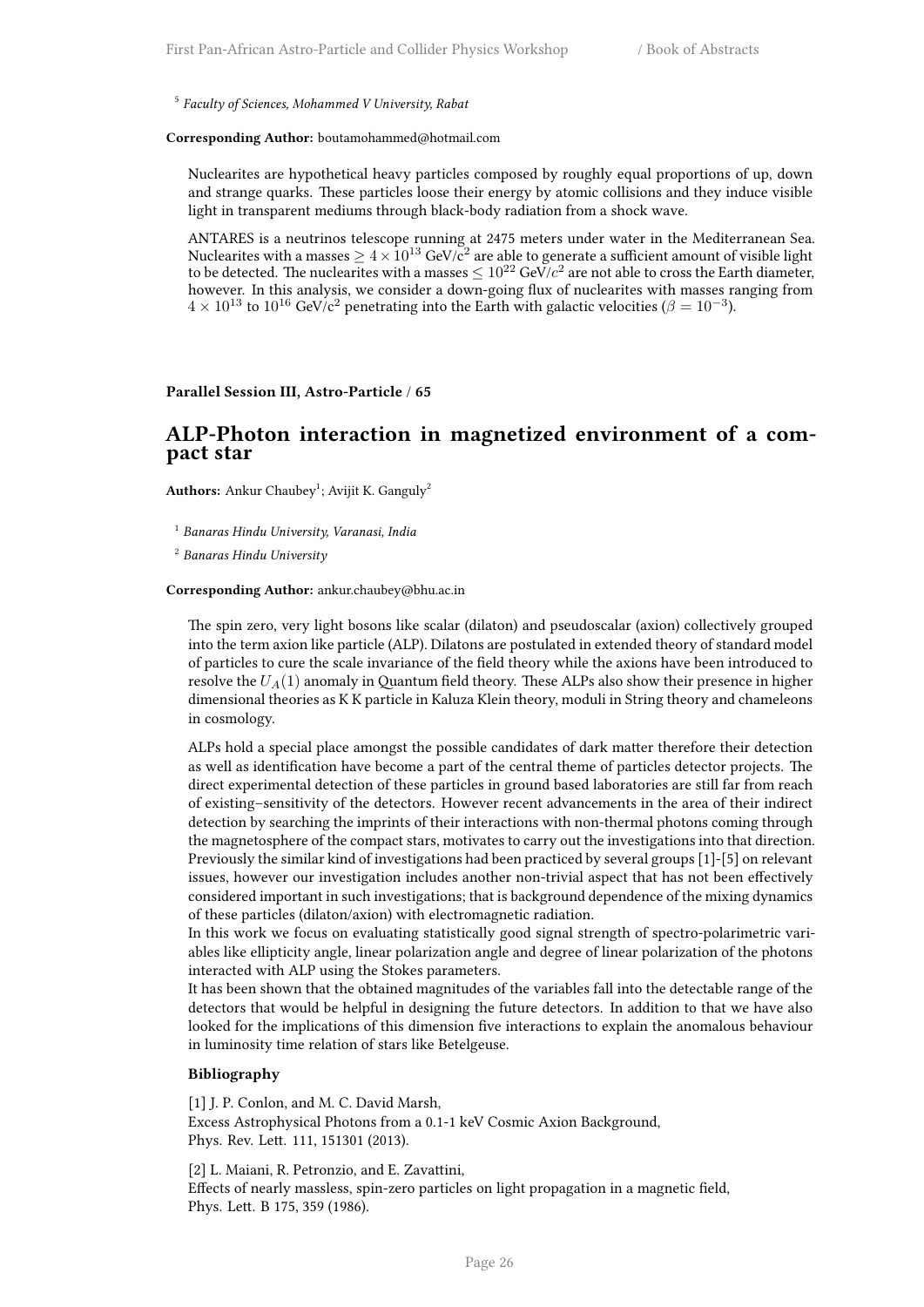[3] G. Raffelt, and L. Stodolsky, Mixing of the photon with low-mass particles, Phys. Rev. D 37, 1237-1249 (1988).

[4] N. J. Craig, and S. Raby, Modulino dark matter and teh INTEGRAL 511 keV Line arXiv:0908.1842v2.

[5] P. Sikivie, Invisible Axion Search Methods, Rev. Mod. Phys. 93, 015004 (2021).

<span id="page-34-0"></span>**Parallel Session V, Collider - Experiment** / **66**

# **The off-shell Higgs production and measurement of its decay width with the ATLAS experiment**

Author: Abdualazem Mohammed<sup>1</sup>

**Co-authors:** Yaquan Fang<sup>2</sup>; Xifeng Ruan<sup>3</sup>

<sup>1</sup> *University of the Witwatersrand*

2 *Institute of High Energy Physics*

3 *School of Physics, Institute for Collider Particle Physics, University of the Witwatersrand*

**Corresponding Author:** amohammed@aims.ac.tz

The measurement of the off-shell Higgs production and its decay width is performed in the Higgs decay channels of  $ZZ \to 4\ell$  and  $ZZ \to 2\ell 2\nu$ . The measurement uses Monte Carlo samples at a centre-of-mass energy of 13 TeV, produced according to the ATLAS detector configurations with an integrated luminosity of 139 fb*−*<sup>1</sup> . The results are presented as an expected upper limit on the offshell Higgs signal strength at 95% confidence levels (CLs). In addition, the *ZZ* off-shell and on-shell combined results are shown.

<span id="page-34-1"></span>**Parallel Session I, Astro-Particle** / **67**

# **Dark Matter Direct and Indirect Detection**

Author: houria cherief<sup>1</sup>

1 *phd student*

### **Corresponding Author:** houria.cherief1@univ-dbkm.dz

<span id="page-34-2"></span>dark matter is an essential ingredient for understanding the recipe of the universe's creation. Since it cannot be made of any of the usual standard model particles, therefore the construction of particlephysics models for dark matter has become a huge industry, accelerated quite recently by many studies. The techniques needed to detect these different signatures of dark matter are composed of two major direct and indirect detection. this work intended to provide a brief review of dark matter for the newcomer to the subject beginning with a discussion of the astrophysical evidence for dark matter. Then the standard weakly interacting massive particle (WIMP) scenario and detection techniques are reviewed, as well as mentioning some alternatives (axions and sterile neutrinos).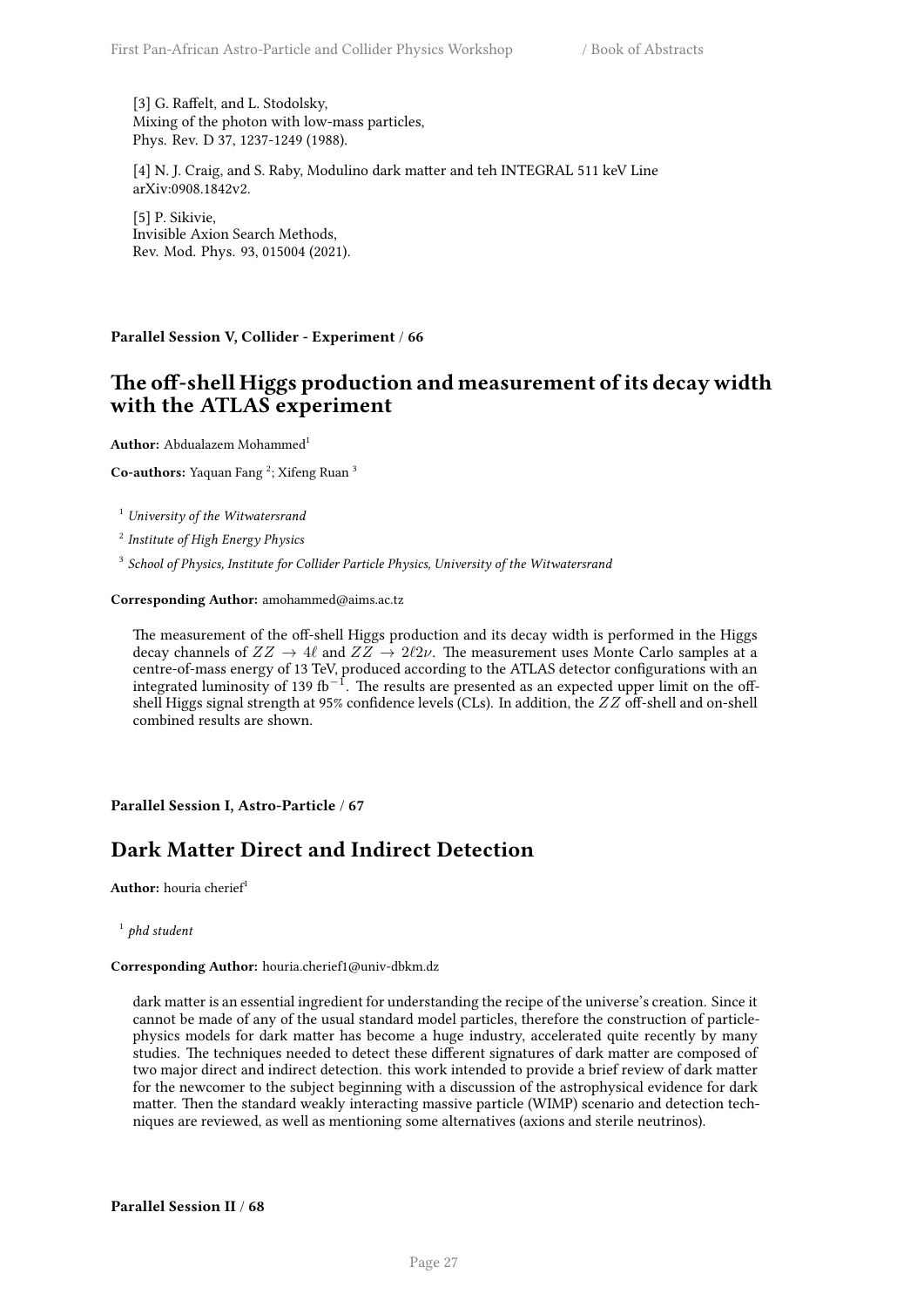# **Tensor Network Theory**

**Author:** Youssef EL MAADI<sup>1</sup>

<sup>1</sup> *Mohammed V University in Rabat*

**Corresponding Author:** youssef\_elmaadi@um5.ac.ma

We introduce some basic definitions and concepts of tensor network. We show that the tensor network can be used to represent quantum many-body states, where we explain MPS(Matrix Product States) in 1D and PEPS (Projected Entangled Pair States) in 2D systems, as well as the generalizations to thermal states and operators. The quantum entanglement properties of the tensor network states including the area law of entanglement entropy also be discussed. Finally, we present several special tensor network's that can be exactly contracted, and demonstrate the difficulty of contracting tensor network's in general cases.

<span id="page-35-0"></span>**Parallel Session III, Astro-Particle** / **69**

# **Recoil Kinematics in Radiative Energy Loss**

 $\mathbf{Aut}$ **hors:** Antonio Renecle<sup>1</sup>; William Horowitz<sup>1</sup>

<sup>1</sup> *University of Cape Town*

**Corresponding Author:** rncant003@myuct.ac.za

We investigate the behaviour of particle emission spectra in the large-*x* region following a rigorous implementation of the kinematic constraints in the simpler framework of a scalar field theory. We find that the small-*x* kinematic constraints in the simpler theory are identical to those implemented in sophisticated QCD-based energy loss models, but that the exact large- $x$  kinematics are more complicated than those implemented in those same QCD-based energy loss models. We compute the multiplicity distributions for various values of the parent parton energy and see that our spectra respect energy conservation by smoothly vanishing outside the classically allowed  $0 < x < 1$  region. We repeat the calculation for the emission of a spin-1 particle and similarly observe that the spectra have support strictly within kinematically allowed regions.

<span id="page-35-1"></span>**Parallel Session II** / **70**

### **On the quantum geometry of gravity**

**Author:** Fanomezantsoa RAZAFIMAHATRATRA<sup>1</sup>

<sup>1</sup> *University of Antananarivo*

**Corresponding Author:** fabraza3@gmail.com

The quantum algebra of observables of particles in homogeneous space from bicrossed product model  $\mathcal{C}[x]$ 

*blacktriangleright*

*joinrel*  $\lhd$  *C*[*p*] forms a Hopf algebra *A*(+*, µ, n,*  $\Delta$ *,*  $\epsilon$ ). Quantum mechanic is formulated algebraically while gravity is more geometric. Quantum geometry which is a non commutative geometry, with Hopf algebra give us an access to an algebraic language of gravity. The duality of Hopf algebra with Von Neuman algebra (Hopf duality) which relates observables and states give a quantification of gravity if one can show that the non commutativity of the coproduct  $\Delta$  curves the phase space.

**Keyword**: Quantum gravity, Quantum group, Hopf algebra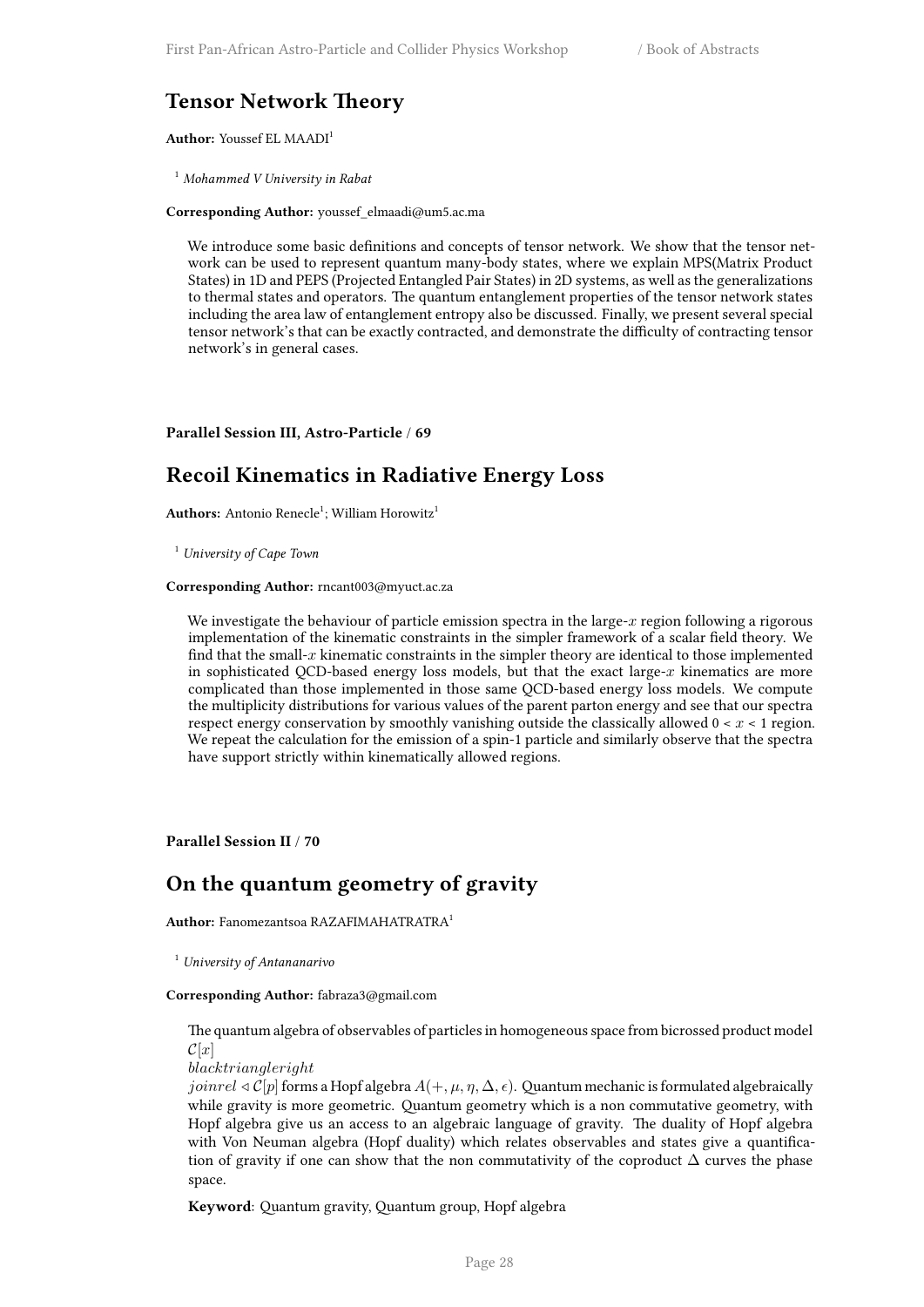### <span id="page-36-0"></span>**Parallel Session II** / **71**

# *TQQ* **-like states from QCD Laplace sum rules and Double ratio of sum rules**

**Author:** Davidson Rabetiarivony<sup>1</sup>

1 *Institute of High Energy Physics of Madagascar, University of Antananarivo*

### **Corresponding Author:** rd.bidds@gmail.com

Motivated by the recent LHCb-group discovery of an exotic hadron at 3878 MeV interpreted as  $J^P = 1^+$ 

*Tcc* tetraquark state , we improve in this work the existing results from QCD Spectral Sum Rules (QSSR)

at lowest order (LO) by combining the mass determinations from the ratio R of Inverse Laplace sum rules

(LSR) with the double ratio of sum rules (DRSR). In so doing, we start by improving the previous mass and

coupling of the X(3872) which will be used as input in the DRSR method. We extend our analyzes to the

SU3 breaking  $T_{cc\bar{s}\bar{u}}$  state and to the bottom sector.

### <span id="page-36-1"></span>**Parallel Session III, Astro-Particle** / **72**

### **GEANT4 MONTE-CARLO SIMULATION AND MEASUREMENT OF GAMMA RAY ATTENUATION IN CONCRETE**

**Author:** JOSHUA PONDO<sup>1</sup>

**Co-author:** NADIR HASHIM <sup>1</sup>

<sup>1</sup> *KENYATTA UNIVERSITY*

#### **Corresponding Author:** joshuawere2015@gmail.com

Gamma rays have high energy hence they are significantly used in irradiation of food items, diagnosis in nuclear medicine, tracing for radioactive substances like thorium, radiotherapy, sterilization of medical equipment, and among others, the detection of illicit trafficking of radioactive material across international borders. However, gamma rays also pose great danger to individuals working within and around radiation facilities including the linear accelerators used in medicine, nuclear power stations and the nuclear reactors. This is because when gamma rays is absorbed by living organisms, it damages their cells causing delayed division, reproductive failure and mutation among others. This calls for radiation protection for people working near radiation facilities. The study on gamma radiation attenuation through materials is important in Gamma ray shielding hence radiation protection. Most radiation facilities have thick concrete walls. This is because it's a cheap shielding material with good structural advantage. This study employed the use of the GEANT4 Monte-Carlo program to simulate the gamma ray attenuation in concrete. Version ten of the GEANT4 package for Linux platform was used to simulate the linear attenuation coefficient of ordinary concrete for gamma ray photons of energy 662 keV and its mass attenuation coefficient for gamma ray photons within the energy range from 10 keV to 100 MeV. The simulated and the measured data were analyzed with the ROOT program. A comparison was made between the GEANT4 simulated results, the measured data, the NIST XCOM simulated data and the published data. The findings from measurement indicated that the linear attenuation coefficient of ordinary concrete is (0.182±0.006) cm-1 while the GEANT4 simulated value is 0.179 cm-1. The half value layer of ordinary concrete was obtained to be  $(3.81\pm0.13)$  cm and 3.87 cm for the measurement and the GEANT4 simulation respectively. These research findings also showed that the mean free path of ordinary concrete is 5.59 cm and  $(5.49\pm0.18)$  cm for the simulation and the measurement respectively. The variation of mass attenuation coefficient with energy from 10 keV to 100 MeV obtained from GEANT4 was consistent with the one obtained from XCOM program, except at lower energies where the photoelectric effect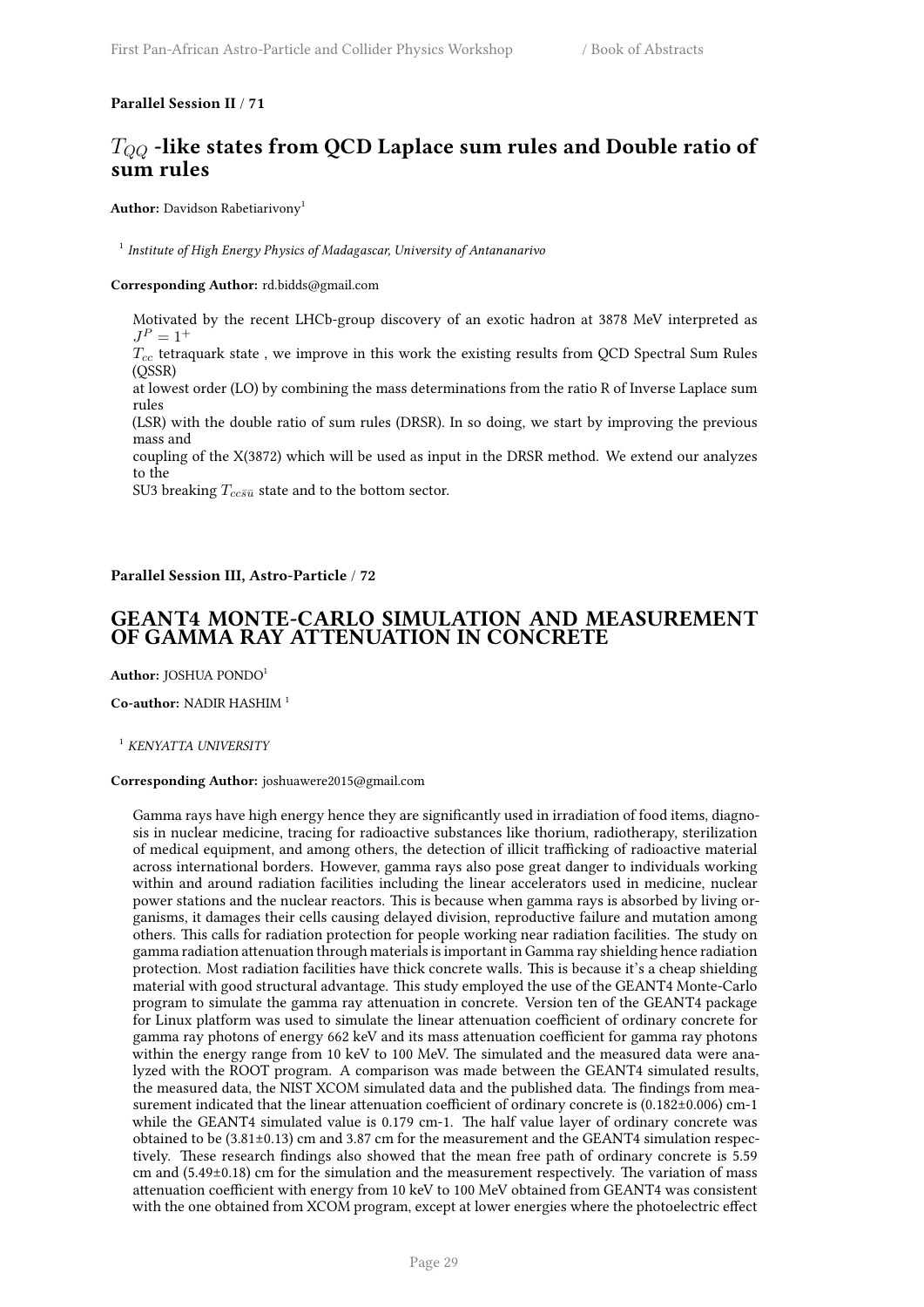mass attenuation coefficient was inconsistent. This was attributed to the adoption of different cross section data sources for the XCOM program and the GEANT4 program. These findings indicated consistency in both the measured results, the GEANT4 evaluated results, the XCOM simulated results and the published data. The results validated the use of the GEANT4 program for the simulation of gamma ray attenuation in materials.

### <span id="page-37-0"></span>**Parallel Session IV, Collider** / **73**

# The comparison study of the ratio between  $t\bar{t}\gamma$  and  $t\bar{t}$  in the  $e\mu$ **channel at 13 TeV using the ATLAS detector**

A**uthors:** Thuso Mathaha<sup>1</sup>; Abhaya Kumar Swain<sup>1</sup>; Bruce Mellado-Garcia<sup>2</sup>; Mukesh Kumar<sup>1</sup>; Xifeng Ruan<sup>3</sup>

<sup>1</sup> *University of the Witwatersrand*

2 *iThemba LABS, Wits*

3 *School of Physics, Institute for Collider Particle Physics, University of the Witwatersrand*

### **Corresponding Author:** thuso.stephen.mathata@cern.ch

With the goal of increasing the precision of NLO QCD predictions for the  $pp \to t\bar{t}\gamma$  process in the di-lepton top quark decay channel we present a study of the ratio of top quarks together with a photon to the top quark pair. Fully realistic LO and NLO computations for  $t\bar{t}\gamma$  and  $t\bar{t}$  production are employed. Events with exactly one electron and one muon, and at least two jets with one of them being a *b*-tagged are selected. Multiple observables are related with Monte Carlo simulations at leading-order and next-to-leading-order theoretical calculations. The variables include photon kinematic variables, angular separation between the two leptons, and angular variables related to the photon and the leptons.

### <span id="page-37-1"></span>**Parallel Session II** / **74**

# **Big Science for National and Regional Unity**

Author: Nadir Hashim<sup>1</sup>

Co-authors: David Otwoma<sup>2</sup>; Claus Grupen<sup>3</sup>

<sup>1</sup> *Kenyatta University*

<sup>2</sup> *National Commission for Science, Technology and Innovation*

3 *Siegen University*

#### **Corresponding Author:** hashim.nadir@ku.ac.ke

Big science is characterized by long term multi-lateral engagements and large scale instruments that are used to address fundamental questions in science. The projects in big science work require huge funding and extensive collaborations at the regional and international levels. Experiences elsewhere, for example in Europe and the Middle East, have shown that in addition to technological developments, big science work brings communities of people together to address common scientific goals. Africa will be hosting the Square Kilometer Array (SKA) project. This is the world's largest array of radio telescopes to be operated in Africa and Australia. South Africa is one of the founder members of the global SKA organization. There are eight partner countries of the SKA in Africa. The SKA and the AVN (African VLBI Network) present Africa with a great opportunity for scientists in the region to work together with world scientists. This is a unique opportunity to use big science as a means to attain regional cohesion and unity. This paper focusses on the following: how big science has contributed to unity in the European Middle-Eastern regions; the experiences from particle physics research at the European Organization for Nuclear Research – CERN; the potential for big science to enhance national and regional unity in Africa; and the way forward for Africa.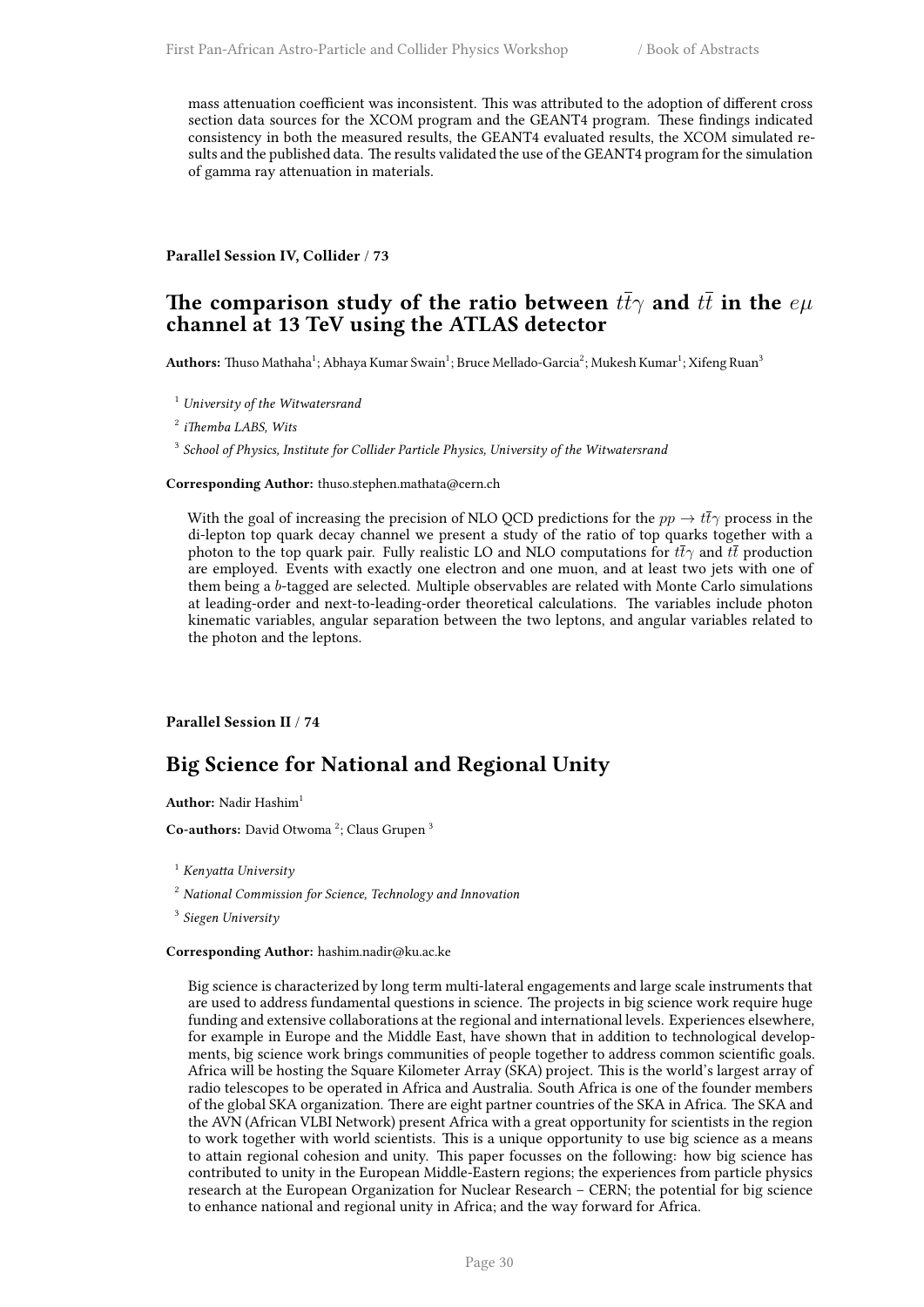### **Parallel Session IV, Collider** / **75**

# **Jet substructure and boosted top quark jet tagging**

Authors: Azzeddine Benhamida<sup>1</sup>; Yazid Delenda<sup>2</sup>

<sup>1</sup> *University of Oran 1 Ahmed ben bella*

<sup>2</sup> *University of Batna 1 Hadj lakhdere*

**Corresponding Author:** benhmidaazou@gmail.com

We discuss varied jet taggers that identify boosted hadronic top quark jets. These tagging approaches mainly uses jet algorithms to reconstruct the kinematics of fat jets (i.e. jets that includes heavy particles), by analyzing their subjet constituents. We also review the currently available experimental results as well as the crucial QCD aspects with reliable theoretical and algorithmic backgrounds that are useful for developing and enhancing these taggers.

**Parallel Session V, Collider - Experiment** / **76**

# Charged Higgs boson production via  $pp \rightarrow H \pm bi$  at the LHC

Authors: Mohamed Ouchemhou<sup>1</sup>; Abdesalam Arhrib<sup>2</sup>; Rachid Benbrik<sup>3</sup>; Mohamed Krab<sup>4</sup>

<sup>1</sup> *Cadi Ayyad University, Marrakech, Morocco.*

- <sup>2</sup> *Abdelmalek Essaadi University, Faculty of Sciences and techniques, Tanger, Morocco.*
- 3 *Laboratoire de Physique Fondamentale et Applique Safi, Faculté Polydisciplinaire de Safi, Sidi Bouzid, B.P. 4162, Safi, Morocco.*
- 4 *Research Laboratory in Physics and Engineering Sciences, Modern and Applied Physics Team, Polidisciplinary Faculty, Beni Mellal, 23000, Morocco.*

#### **Corresponding Author:** ouchemhou2@gmail.com

The charged Higgs searches can be served to probe new physics at the LHC. In this study, we focus on the associated production of the charged Higgs boson with the bottom-quark and jet in 2HDMtype-I as a promising mode for a light H  $\pm$  , i.e. m H  $\pm$  < mt . We consider both situations where h(H) are the SM-like Higgs boson discovered with a mass near 125 GeV and investigate their bosonic decays, such as  $H^{\pm} \to \overline{W^{\pm}}$  h and/or  $H^{\pm} \to W^{\pm}$  A. We explore the possible signals at the LHC taking into account the theoretical and experimental constraints, as a result, we find that, over a substantial region of the 2HDM-I parameter space, the Signal qbW + 2b/2τ /2γ could severe as a promising and alternative signal that might serve to discover the H± states at the LHC.

<span id="page-38-0"></span>**Parallel Session IV, Collider** / **77**

# Search for charged Higgs boson via  $H^{\pm}W^{\mp}$  at the LHC

**Author:** Mohamed Krab<sup>1</sup>

**Co-authors:** Abdesslam Arhrib ; Rachid Benbrik ; Bouzid Manaut ; Mohamed Ouchemhou

1 *Sultan Moulay Slimane University*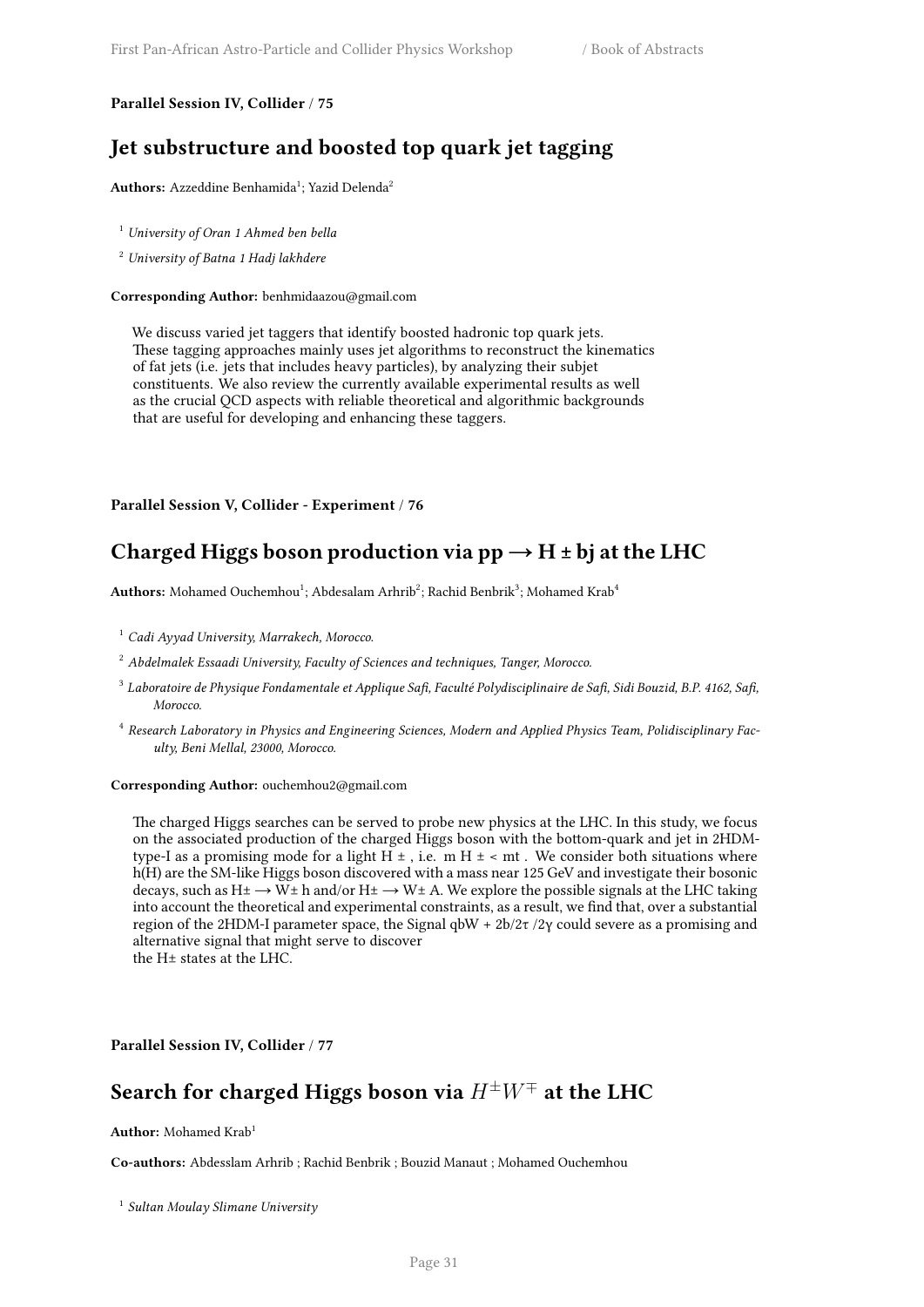#### **Corresponding Author:** med.krab@gmail.com

In this work, we investigate the production of charged Higgs bosons via  $pp \rightarrow H^{\pm}W^{\mp}$  at the LHC in the 2HDM Type-I. By focusing on the case where *h* or *H* is identified as the observed Higgs boson of mass 125 GeV, we study the aforementioned Higgs boson production channel and explore their bosonic decays, namely  $H^{\pm} \to W^{\pm}h$  and/or  $H^{\pm} \to W^{\pm}A$ . Our study in this regard shows that the signal can reach several femtobarns in the viable parameter space, especially for  $h/A \rightarrow b\bar{b}$ ,  $\tau\tau$  and *γγ* decays. We propose six Benchmark Points (BPs) amenable to experimental investigation.

#### <span id="page-39-0"></span>**Parallel Session VI, Instrumentation** / **78**

### **The Fast Simulation Chain in the ATLAS experiment**

**Author:** Brahim Aitbenchikh<sup>1</sup>

<sup>1</sup> *Universite Hassan II, Ain Chock (MA)*

#### **Corresponding Author:** brahim.aitbenchikh@cern.ch

The ATLAS experiment at the large hadron collider relies on very large samples of simulated events that are required in the majority of physics analysis and performance studies in the ATLAS physics program. Producing such a huge number of simulated events using the Geant4 framework consumes the CPU resources. The challenge is that in the high luminosity phase of LHC, the average number of proton-proton collisions per bunch crossing will increase to about 200 collisions, which will have a severe impact on ATLAS computing resources. To meet the simulated sample statistics requirements, ATLAS is developing faster alternatives to the algorithms used in the standard sample production chain. This document describes the new tools for fast simulation chain that have been developed by ATLAS, and shows their physics performance.

#### <span id="page-39-1"></span>**Parallel Session VI, Instrumentation** / **79**

### **Detector performance and physics reach of at Muon Collider**

Authors: Chiara Aimè<sup>1</sup>; on behalf of the Muon Collider Physics and Detector working group<sup>None</sup>

1 *Istituto Nazionale di Fisica Nucleare - Università di Pavia*

### **Corresponding Author:** chiara.aime'@cern.ch

A muon collider is very promising for the future of high energy physics and is becoming a realistic option. It combines the high precision of electron-positron machines, with a low level of beamstrahlung and synchrotron radiation, and the high centre-of-mass energy and luminosity of hadron colliders. Beams with an intensity of the order of  $10^{12}$  muons per bunch are necessary to obtain the desired luminosity, which entails a very high rate of muons decay. Among the technological challenges, the treatment of the Beam-induced Background is one of the most critical issues for the detector design.

This contribution will present the detector performance for collider machines working at centre-ofmass energies up to 3 TeV, discussing, in particular, the strategies studied to mitigate the effect of the Beam-induced Background. Moreover, the reach of the most representative physics processes will also be discussed.

<span id="page-39-2"></span>**Parallel Session V, Collider - Experiment** / **80**

### **CP-even Heavy Higgs boson at HL-LHC**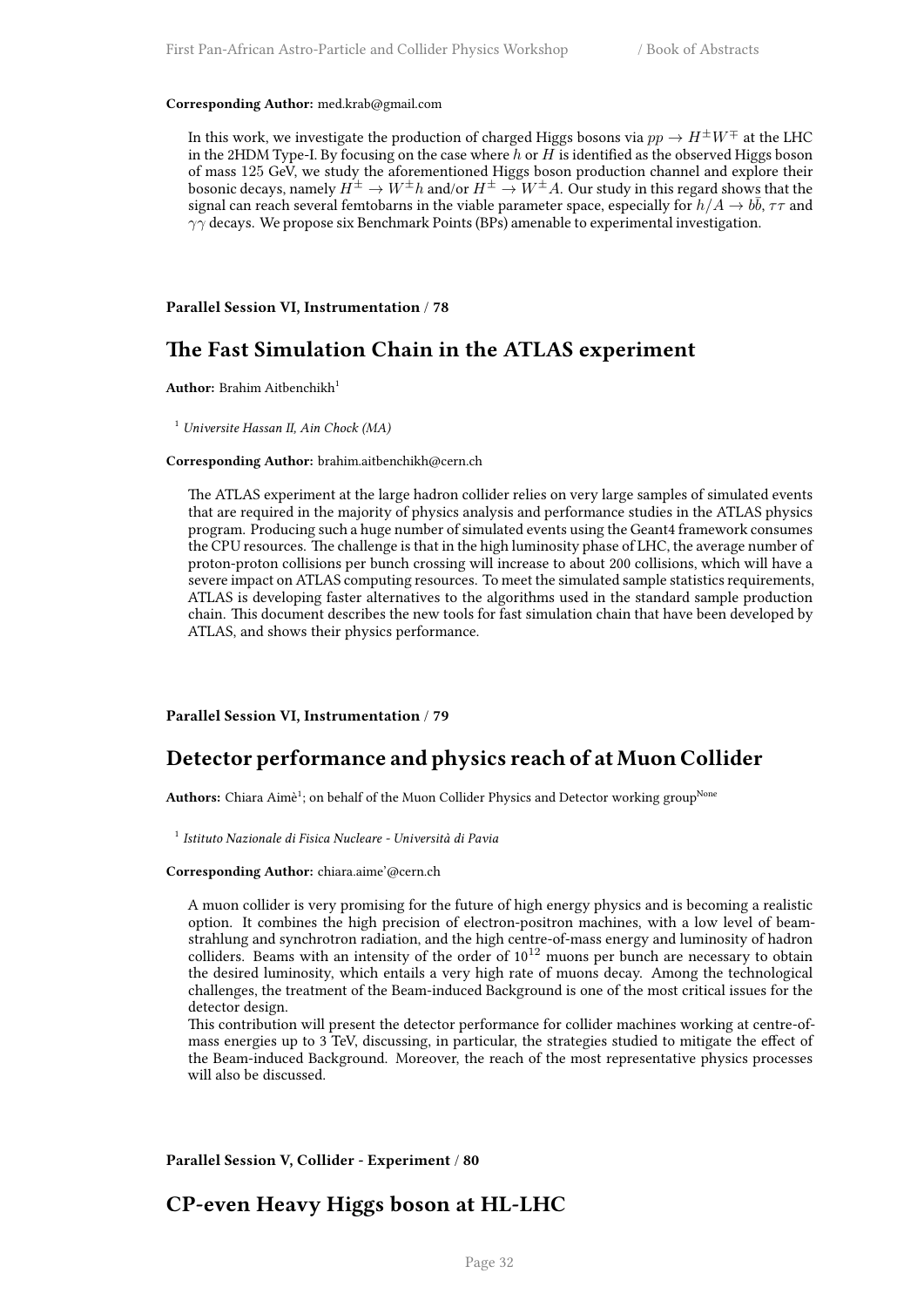### $\mathbf{Authors}\colon \mathbf{A}\mathbf{ya}\ \mathrm{I}.\ \mathbf{Beshr^1}\text{; Ahmed}\ \mathbf{Ali}\ \mathbf{Abdelalim^2}\text{; Zeinab}\ \mathrm{Y}.\ \mathbf{Morsy^3}$

- 1 *Physics Department, Faculty of Women for Arts, Science and Education, Ain Shams University, Heliopolis, Cairo 11757, Egypt*
- <sup>2</sup> Physics Department, Helwan University, Cairo 11757, Egypt, also Zewail City of Science and Technology, 6th of *October, Giza 12578, Egypt*
- 3 *Physics Department, Faculty of Women for Arts, Science and Education, Ain Shams University, Heliopolis, Cairo 11757, Egypt*

#### **Corresponding Author:** aya.beshr@cern.ch

We investigate the possibility of observing a havey Higgs boson (*H*) within the context of type-I 2 Higgs Doublet Model (2HDM). Our study is focused on  $gg \to H \to hh \to b\bar{b} ZZ \to b\bar{b}4\mu$ for *H* production and decay. The study is done assuming a data-set of size 3000 *fb−*<sup>1</sup> of protonproton collisions at *√ s* = 14 TeV at High Luminosity Large Hadron Collider (HL-LHC). According to scans over the parameter space, we consider two promising benchmark points for this analysis. Signal and background samples are produced using MonteCarlo (MC) simulation where the detector response is based on CMS detector PhaseII Upgrade. We find that the mass distributions of our signal are consistent with those obtained by previous experimental study performed on HHbb4l channel where they investigated the self Higgs coupling using the full Run2 data of the CMS detector with  $\sqrt{s} = 13$  TeV and  $L_{int} = 137fb^{-1}$ .

#### <span id="page-40-0"></span>**Parallel Session VI, Instrumentation** / **81**

### **Thermal Performance of Developed Carbon Nanotubes and Nanospheres Based Thermal Interface Materials for Heat Dissipation Applications.**

Authors: Othmane Mouane<sup>1</sup>; ELIAS SIDERAS-HADDAD<sup>2</sup>

Co-authors: Edward Nkadimeng <sup>3</sup>; Ryan Mckenzie <sup>4</sup>; Roger van Rensburg <sup>3</sup>; Bruce Mellado-Garcia <sup>5</sup>

<sup>1</sup> *University of Witwatersrand*

<sup>2</sup> *WITS UNIVERSITY*

- <sup>3</sup> *University of the Witwatersrand*
- <sup>4</sup> *University Of the Witwatersrand*

5 *iThemba LABS, Wits*

### **Corresponding Authors:** othmane.mouane@cern.ch, edward.khomotso.nkadimeng@cern.ch

In this study, the incorporation of 0D and 1D carbon nanomaterials in a commercial thermal interface material is reported to enhance the heat transfer of electronic devices. The investigated thermal interface materials were fabricated following a protocol based on sonication of the carbon nanomaterials and the thermal compound in acetone at 55 ℃. In order to test the applicability of the fabricated thermal interface materials, a setup was designed to simulate the operating conditions of standard electronic components. The experimental setup monitored the heat dissipation and transmission to the heat sink and allowed the acquisition of the data by means of LabVIEW software. The role of the carbon nanomaterials incorporated was studied by varying the mass in the thermal interface materials in a range between 0 and 10 %. The large heat transfer is reported with thermal interface materials containing 1% of carbon nanomaterials, corresponding to a temperature drop of 2 ℃. In addition, the thermal resistance Rth of the thermal interface materials was characterised by the ASTM D5470 approach. The reproducibility and reliability of the reported results were shown as part of the study. These measurements are found to be in accordance with the testing stand results. The new thermal interface material was tested in the low voltage power electronics and a temperature drop of over 5 ℃ was observed. The use of these new thermal interface material as part of the current upgrade of the ATLAS detector at CERN will have good impact, such as protecting the electronics from overheating and will expand their life span.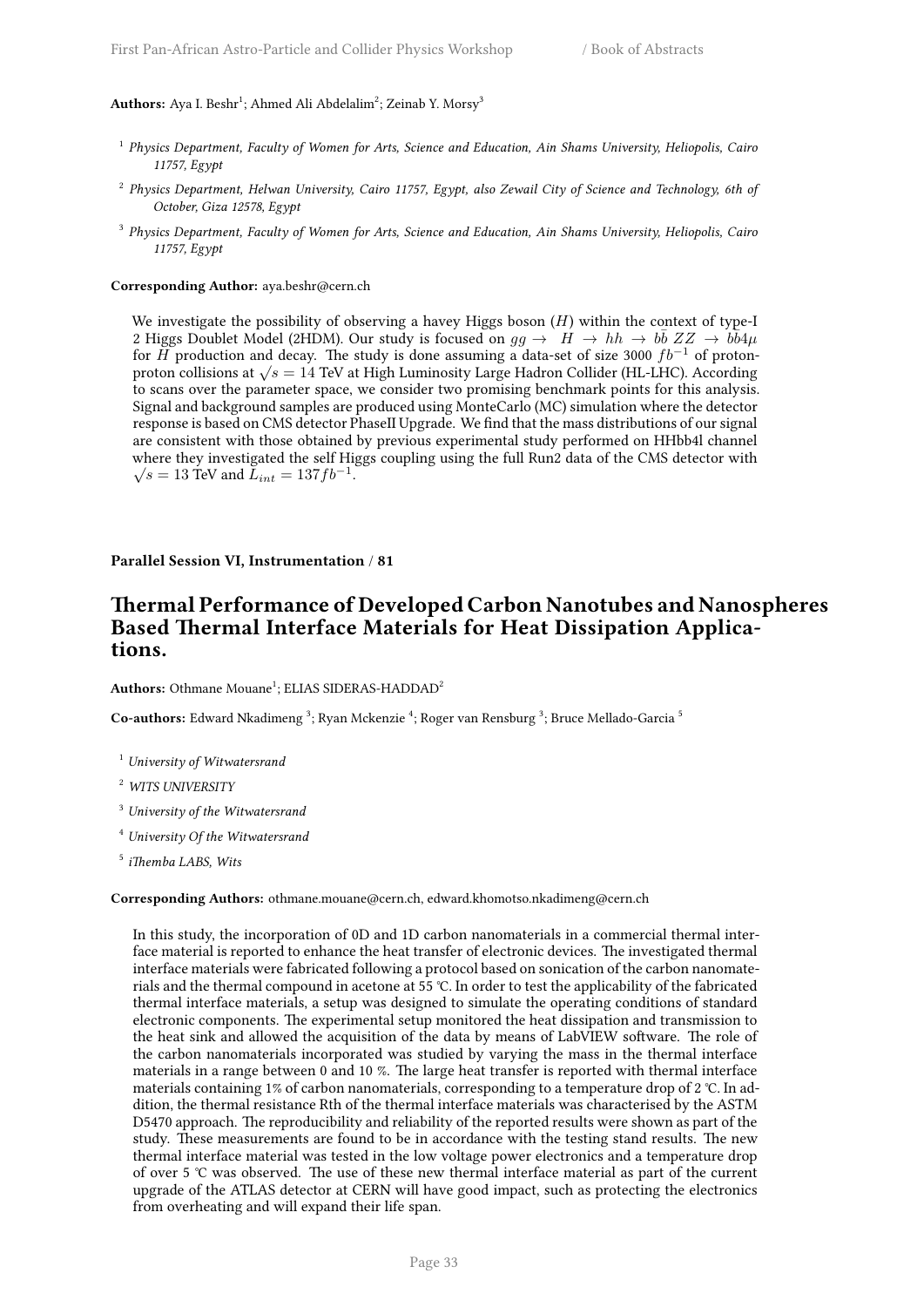### <span id="page-41-0"></span>**Parallel Session V, Collider - Experiment** / **82**

# **Higgs boson couplings at muon collider**

Author: Laura Buonincontri<sup>None</sup>

**Co-author:** On behalf of the muon collider physics and detector working group

**Corresponding Author:** laura.buonincontri@cern.ch

Muon collisions at multi-TeV center of mass energies are ideal for studying Higgs boson properties. Precise measurements of its couplings to fermions and bosons will be allowed by the high production rates that can be reached at these energies. Furthermore the double Higgs boson production rate could be sufficiently high to directly measure the parameters of trilinear self-couplings, giving access to the determination of the Higgs potential.

In this presentation an overview of the results that have been obtained so far on Higgs couplings by studying the  $\mu^+\mu^- \to H\nu\bar{\nu}$  and  $\mu^+\mu^- \to H\nu\bar{\nu}$  processes at  $\sqrt{s}$  of 3 TeV will be given. All these studies have been performed by fully simulating the signal and physics background samples and by evaluating the effects of the beam-induced background on the detector performances.

Evaluations on Higgs boson couplings sensitivities and most recent results on the uncertainty on double Higgs production cross section and the trilinear Higgs self-coupling, will be presented and discussed.

### <span id="page-41-1"></span>**Parallel Session II** / **83**

### **NLO Scattering in ϕ^4 Theory Finite System Size Correction**

**Authors:** Jean Du Plessis<sup>1</sup>; Will Horowitz<sup>2</sup>

1 *Stellenbosch University*

<sup>2</sup> *University of Cape Town*

#### **Corresponding Author:** jfduple@gmail.com

Previously an equation of state for the relativistic hydrodynamics encountered in heavy-ion collisions at the LHC has been calculated using lattice QCD methods. This leads to a prediction of very low viscosity, due to the trace anomaly. Finite system corrections to this trace anomaly could challenge this calculation, since the lattice QCD calculation was preformed in an effectively infinite system. To verify this trace anomaly it is beneficial to add the finite system corrections that will be encountered. We construct a massive *ϕ* 4 theory while imposing periodic boundary conditions on n of the 3 spatial dimensions.  $2 \rightarrow 2$  NLO scattering is then computed, while analytically making sure the optical theorem holds, to ensure unitarity remains intact despite the pathological nature of the finite system. In order to develop a solid mathematical basis that will carry forward into the thermal field theory context, some small and large argument analysis (in terms of the incoming energy as well as the length scales of the finite dimensions) is performed on the s,t and u channels separately. Finally the finite size corrections to the total cross section, running coupling and effective coupling is explored numerically, in order to estimate the size of such finite system corrections in massive field theories.

The size of these effects appears to depend very sensitively on the length scales of the finite dimensions, the number of finite dimensions, the energy of the scattering as well as the size of the renormalized coupling. For parameters comparable to what is found for QCD at the LHC it is unclear if the corrections would be detectable or not. Due to the pathological nature of the system it is also found that there are energies at which the total cross section becomes infinite when there are 2 finite dimensions, and that the cross section is infinite for all physical energies when all three spatial dimensions are finite. This makes interpretation difficult, and suggests the need to consider scattering happening in a finite time-span. It does however suggest that a fuller treatment of finite-system time-independent QCD may reveal detectable finite system effects, possibly challenging or confirming the low viscosity of the relativistic Quark Gluon Plasma generated in heavy-ion collisions, as calculated as a consequence of the numerically calculated lattice QCD equation of state.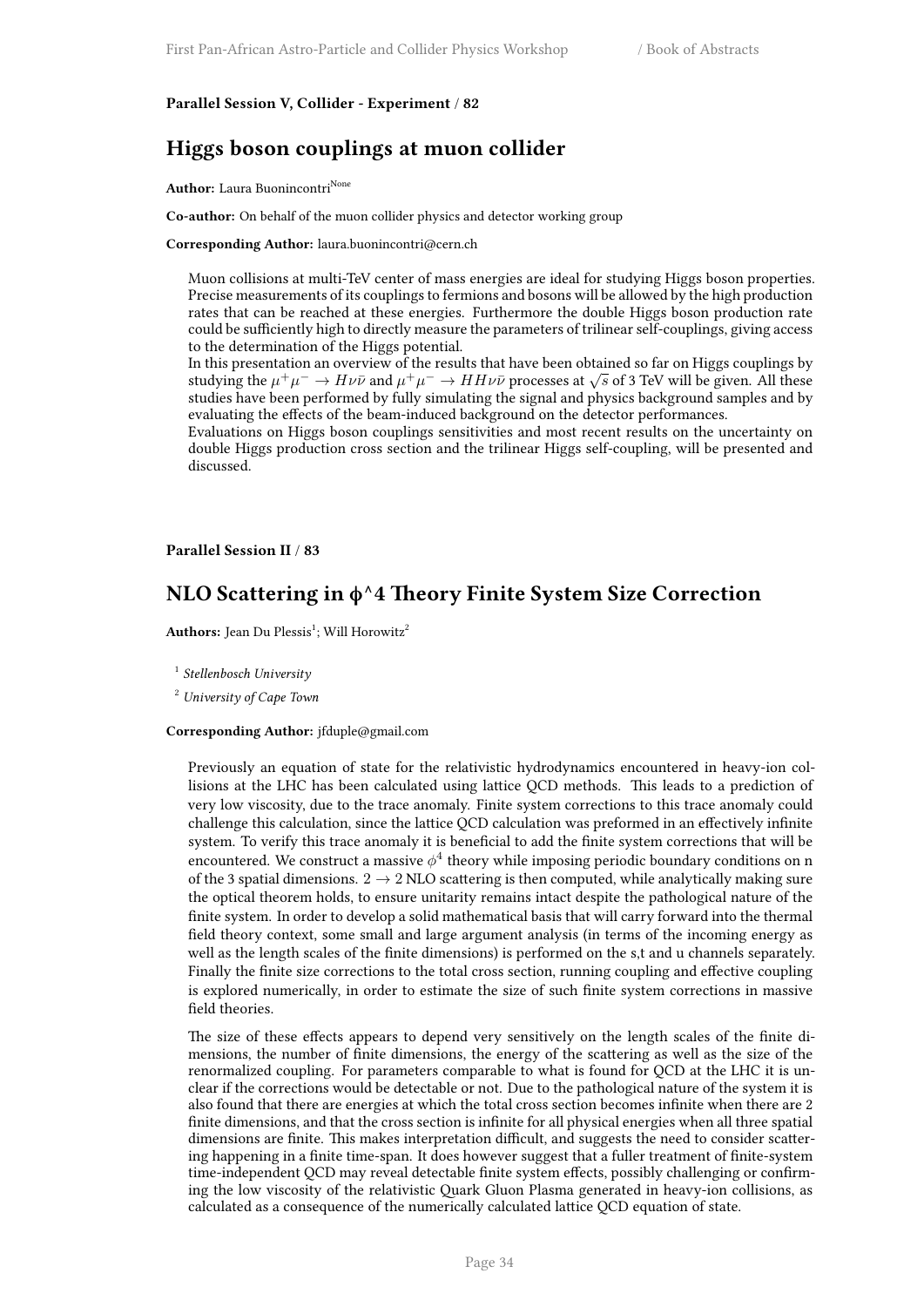### <span id="page-42-0"></span>**Parallel Session III, Astro-Particle** / **84**

### **A Study to the Mass Effect due to Variation of Particle Type on the Femtoscopic Correlation Using Therminator2 Event Generator**

Author: Muhammad Ibrahim Abdulhamid Elsayed<sup>1</sup>

1 *Faculty of Science, Tanta University*

**Corresponding Author:** muhammad.ibrahim@science.tanta.edu.eg

Studying the femtoscopic correlation of elementary particles resulting from heavy-ion collisions introduces an identification of the particle's space-time characteristics after the collision, in addition to the determination of how strong particles can interact. In this study, I try to present a femtoscopic analysis of particles with identical charges to check the effect of mass on the correlation factor through THERMINATOR2 which is used to generate events for proton-lead collisions at a center of mass energy of 5.02 TeV.

<span id="page-42-1"></span>**Parallel Session VI, Instrumentation** / **85**

# **A New Monte-Carlo Code System for Particles Transport**

Author: mourad fouka<sup>None</sup>

**Corresponding Author:** snfouka@yahoo.fr

Particles Through Matter (or PTM for short) is a new Monte-Carlo C++ code system, under development by us. The PTM is intended to be a general purpose Monte-Carlo code, simulating all types of particles and their interactions with matter. The current version is still in an early stage of development, although a minimum stuff of electromagnetic interactions is already done, covering a wide energy range from low to high energies (at least collider energy scale). For electron/positron, a minimal package of physical processes is done, e.g., energy loss, bremsstrahlung, ionization, coulomb scattering (single and multiple) and the annihilation for the positron. For photons, the photoelectric effect, Rayleigh and Compton scattering and pair production are implemented with different models. The PENELOPE option is implemented for both electron/positron and photons aside with the standard option. Optical photon and its processes is implemented too, enabling performing simulations of even complex optical systems, e.g., refractive and reflective telescopes. Fresnel lenses which present complex shapes of the surface are taken into account. Further, a minimal functioning package for neutrino propagation and interaction (roughly implemented) through matter with matter effect is done, with three active neutrino scheme and three active plus one sterile neutrino. More details about the design of the code with some validation tests will be presented and discussed through this contribution.

<span id="page-42-2"></span>**Parallel Session III, Astro-Particle** / **86**

# **Are Jets Narrowed or Broadened in e+A SIDIS?**

**Author:** Will Horowitz<sup>1</sup>

Co-authors: Matthew Sievert<sup>2</sup>; Hannah Clayton<sup>3</sup>

<sup>1</sup> *University of Cape Town*

- <sup>2</sup> *New Mexico State University*
- <sup>3</sup> *Cambridge University*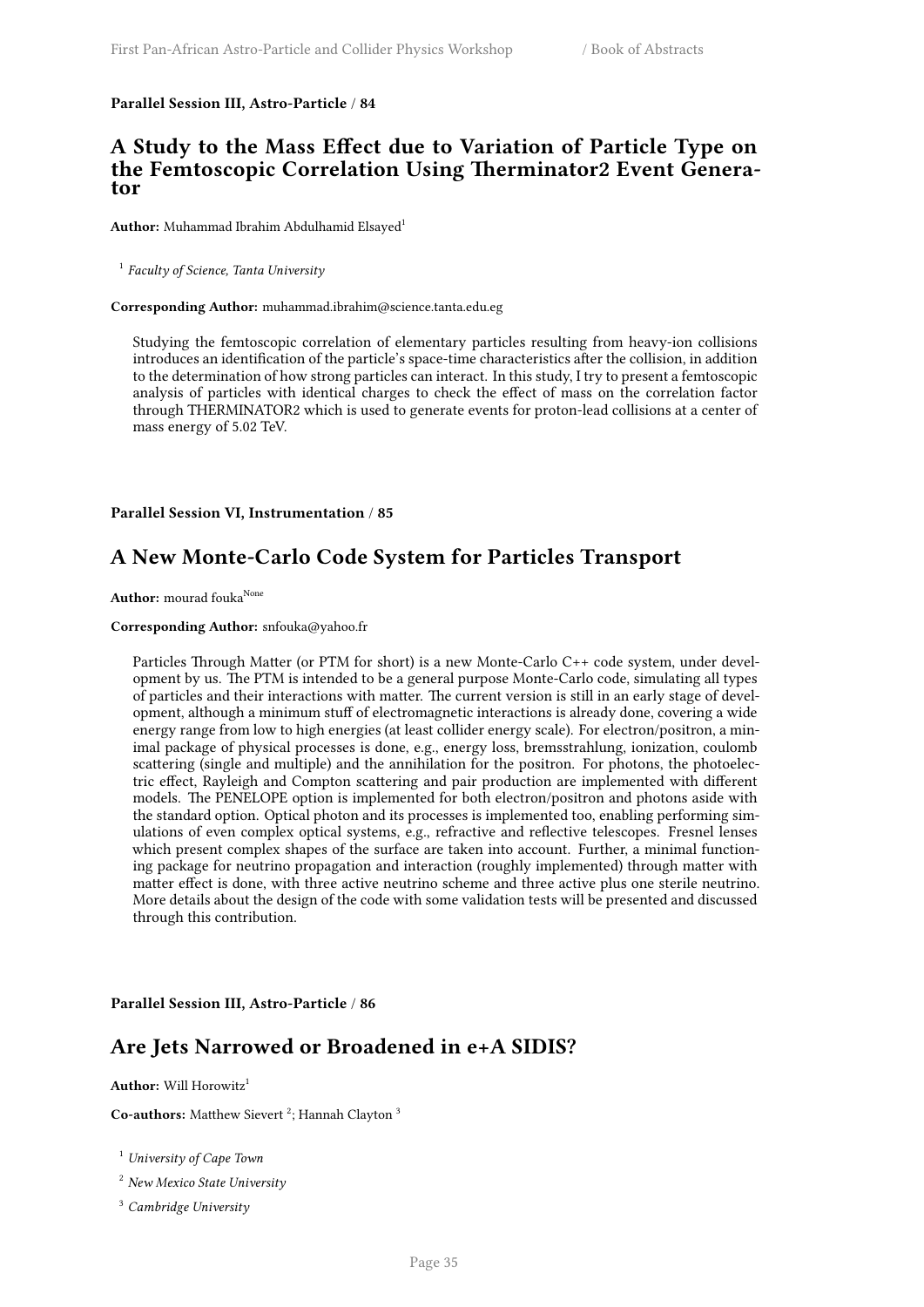#### **Corresponding Author:** wa.horowitz@gmail.com

We compute the in-medium jet broadening to leading order in energy in the opacity expansion. At leading order in  $\alpha_s$  the elastic energy loss gives a jet broadening that grows with  $\ln E$ . The nextto-leading order in  $\alpha_s$  result is a jet narrowing, due to destructive LPM interference effects, that grows with  $\ln^2 E$ . We find that in the opacity expansion the jet broadening asymptotics are—unlike for the mean energy loss—extremely sensitive to the correct treatment of the finite kinematics of the problem; integrating over all emitted gluon transverse momenta leads to a prediction of jet broadening rather than narrowing. We compare the asymptotics from the opacity expansion to a recent twist-4 derivation and find a qualitative disagreement: the twist-4 derivation predicts a jet broadening rather than a narrowing. Comparison with current jet measurements cannot distinguish between the broadening or narrowing predictions. We comment on the origin of the difference between the opacity expansion and twist-4 results.

<span id="page-43-0"></span>**Parallel Session III, Astro-Particle** / **87**

### **Study of muon-induced background in Double Chooz neutrino oscillation experiment.**

Author: Kenny KALE SAYI<sup>None</sup>

#### **Corresponding Author:** kenny.kale-sayi@epita.fr

The Double Chooz experiment is a reactor antineutrino disappearance experiment located on the site of the Chooz nuclear power plant in the Ardennes region in France. The principal aim of the experiment is a high precision measurement of the oscillation amplitude sin2 2θ13 of the antineutrinos emitted from the two reactor cores of the Chooz power plant. The robustness and accuracy of this measurement depends strongly on a precise knowledge of the rates and spectral shapes of the backgrounds that contaminate the antineutrinos selection over the neutrino oscillation expected region. We study the muon induced background in the Double Chooz experiment. Indeed, cosmic muons crossing the detectors or interacting in the neighborhood constitute the main source of background events encountered in Double Chooz. Dedicated identification techniques have been developed ton tag each of these backgrounds and, consequently, the associated spectral shapes and rates have been determined. The values obtained in our work serve as inputs in the final fit whence the θ13 value is extracted. The latest measurement released by the Double Chooz collaboration is  $\sin^2 2 \theta$ 13 = 0.119 ± 0.016.

<span id="page-43-1"></span>**88**

### **Openning Session**

<span id="page-43-2"></span>**89**

### **Official opening of the PACP22 Workshop**

<span id="page-43-3"></span>**Plenary Session I** / **90**

# **Opening**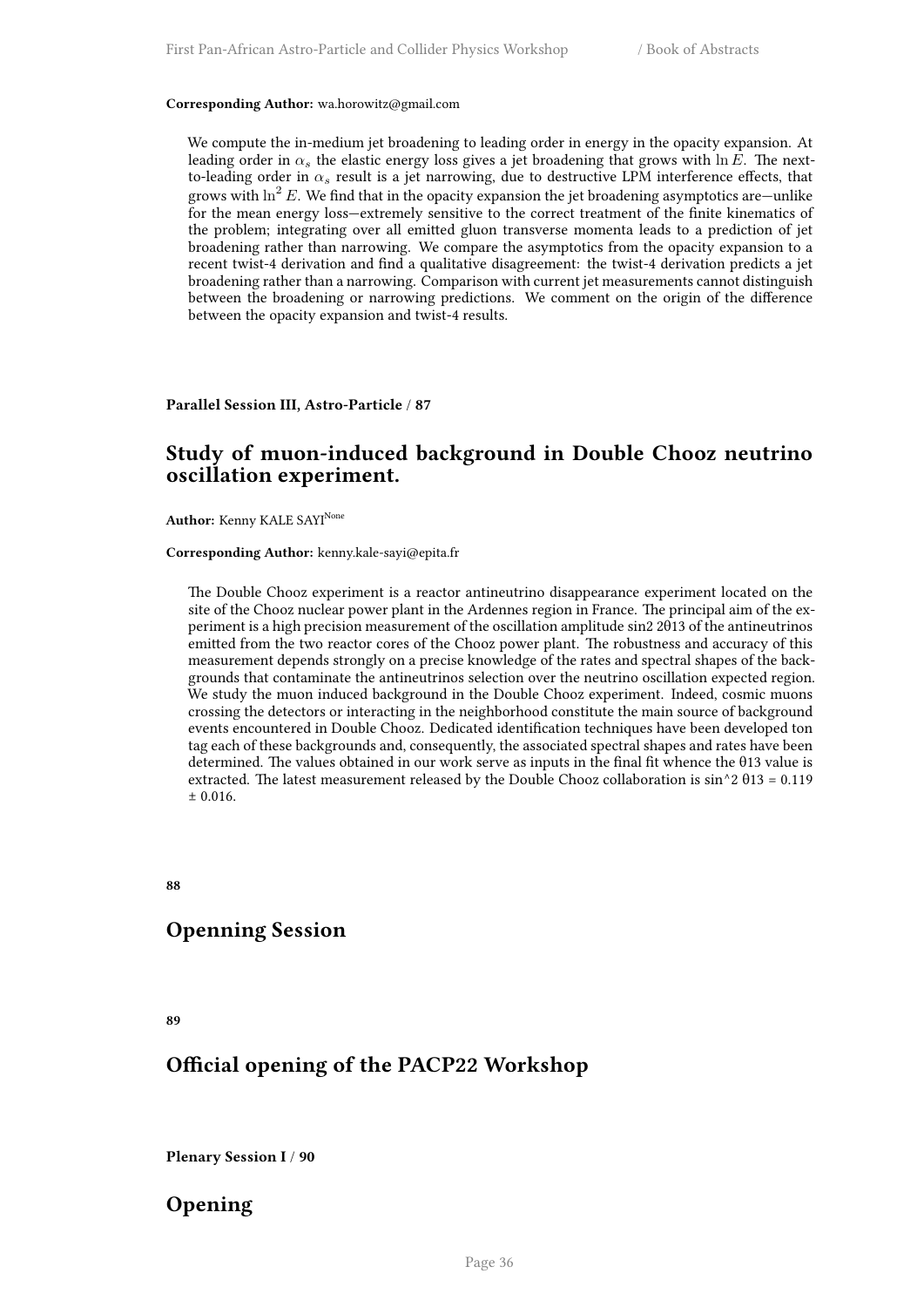<span id="page-44-0"></span>**Plenary Session I** / **91**

# **The discovery of the Higgs boson at the LHC**

**Corresponding Author:** tejinder.virdee@cern.ch

<span id="page-44-1"></span>**Plenary Session II** / **92**

# **Extended Scalar Sectors and new Physics Beyond the Standard Model**

**Corresponding Author:** r.benbrik@uca.ac.ma

<span id="page-44-2"></span>**Plenary Session I** / **93**

# **Neutrinos and the Invisible Universe**

**Corresponding Author:** belen.gavela@uam.es

<span id="page-44-3"></span>**Plenary Session II** / **94**

# **Physics beyond the Standard Model**

**Corresponding Author:** abdelhak.djouadi@cern.ch

<span id="page-44-4"></span>**Plenary Session II** / **95**

# **Anomalies in Particle Physics**

**Corresponding Author:** andreas.crivellin@cern.ch

<span id="page-44-5"></span>**Plenary Session III** / **96**

# **Future Colliders**

**Corresponding Authors:** fangyq@ihep.ac.cn, xinchou@ihep.ac.cn

<span id="page-44-6"></span>**Plenary Session I** / **97**

# **HyperK status and prospects**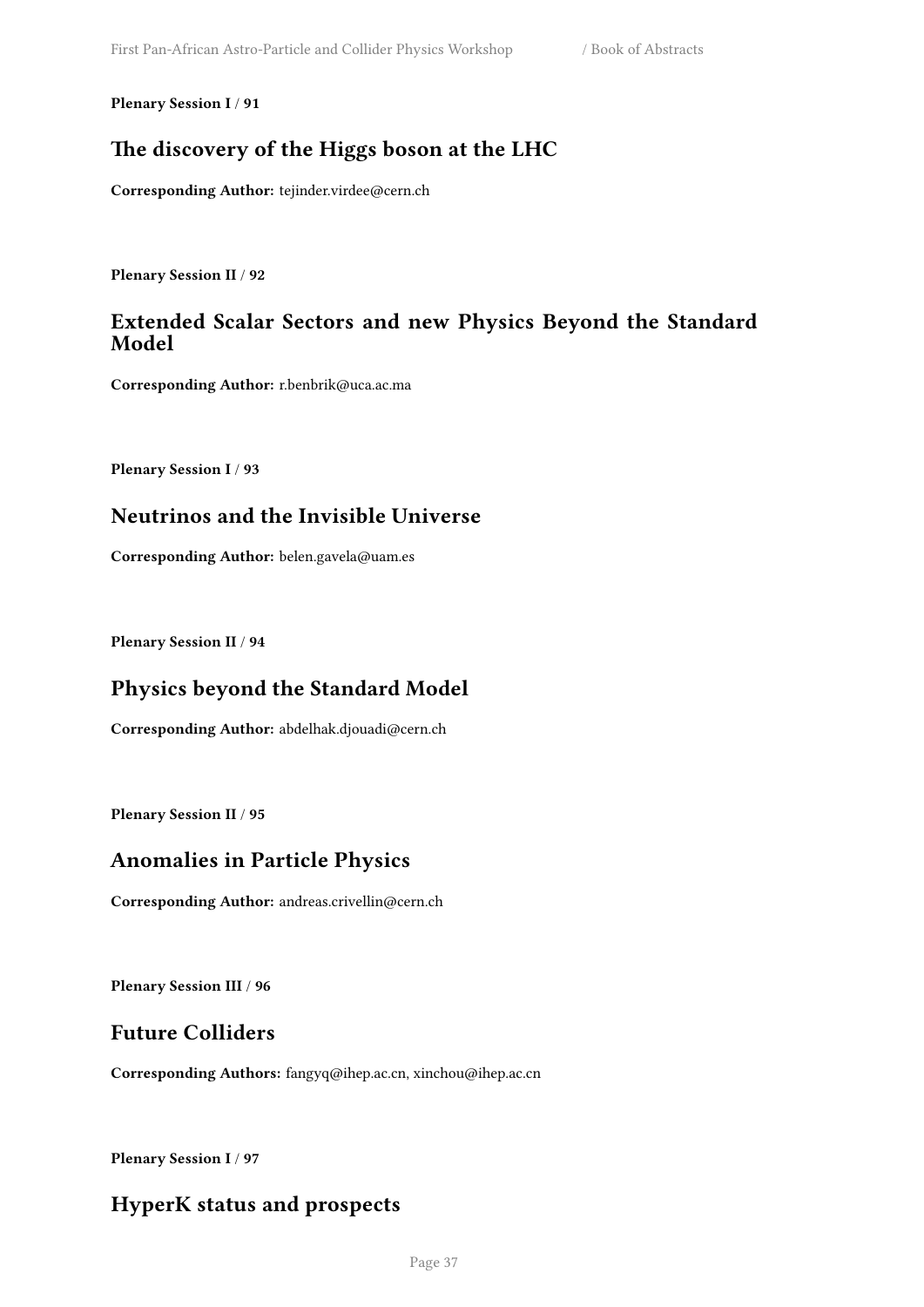**Corresponding Author:** francesca.di\_lodovico@kcl.ac.uk

<span id="page-45-0"></span>**Plenary Session I** / **98**

# **Dark matter in the Universe**

**Corresponding Author:** francoise.combes@obspm.fr

<span id="page-45-1"></span>**Plenary Session II** / **99**

# **Indirect DM search and Physics Beyond the Standard Model**

**Corresponding Author:** gabrijela.zaharijas@ung.si

<span id="page-45-2"></span>**Plenary Session III** / **100**

# **A theoretical review of astroparticles**

**Corresponding Author:** profumo@ucsc.edu

<span id="page-45-3"></span>**Plenary Session II** / **101**

### **Formation and the Evolution of Large-Scale Structure in the Universe**

**Corresponding Author:** tesla@ucsc.edu

<span id="page-45-4"></span>**Plenary Session III** / **102**

# **Multi-messenger Astronomy with high-energy Neutrinos**

**Corresponding Author:** anna.franckowiak@desy.de

**Plenary Session III** / **103**

# **Optical observations of gamma-ray binaries with SALT**

**Corresponding Author:** vansoelenb@ufs.ac.za

### **Parallel Session III, Astro-Particle** / **104**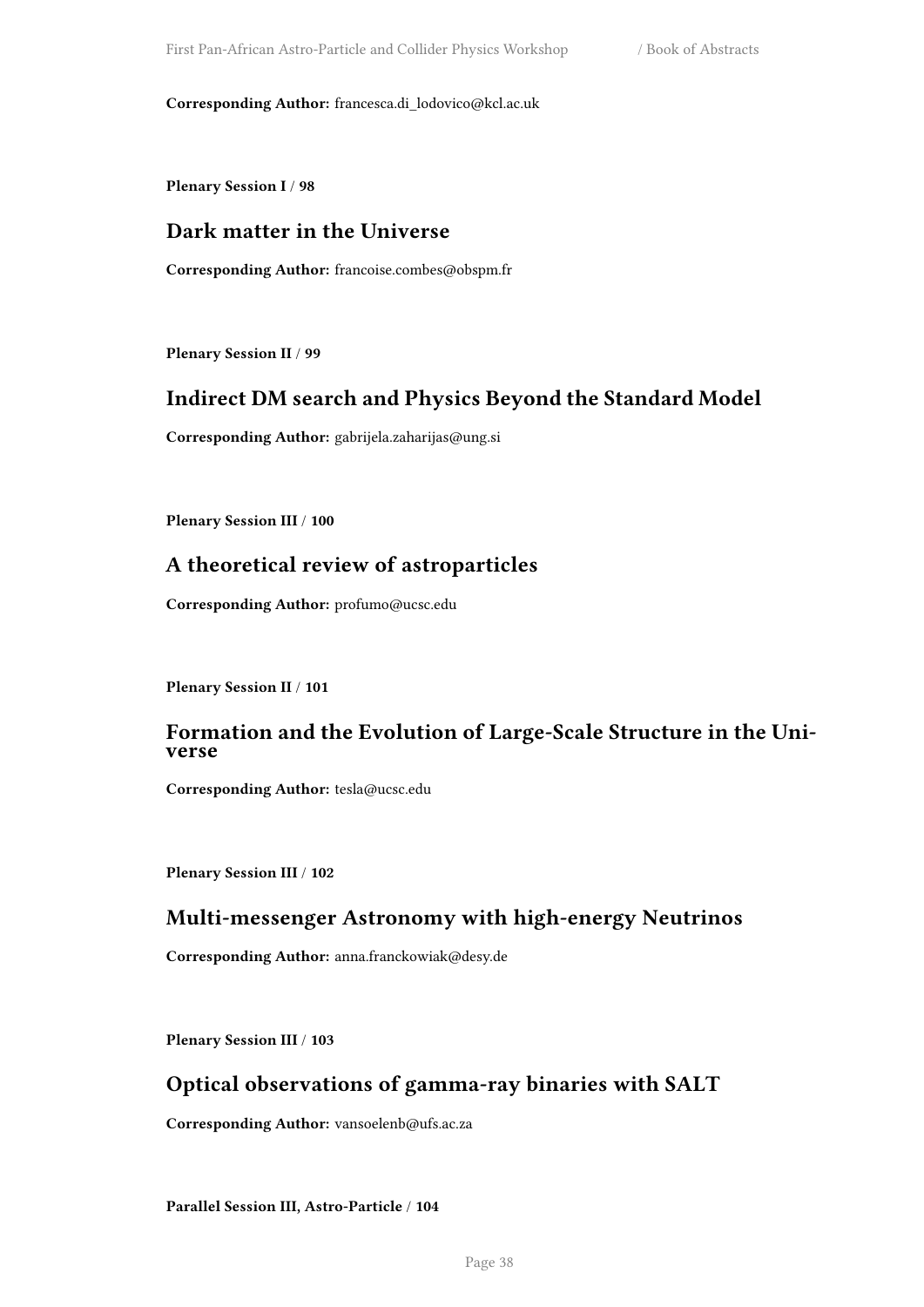# **Coffee Break**

<span id="page-46-0"></span>**Plenary Session II** / **105**

# **Searching for Dark Matter Scattering, on Earth and in the Stars**

**Corresponding Author:** n.bell@unimelb.edu.au

<span id="page-46-1"></span>**Plenary Session III** / **106**

# **Search for Dark Matter with the ATLAS detector at the LHC**

**Corresponding Author:** rachid.mazini@cern.ch

<span id="page-46-2"></span>**Parallel Session IV, Collider** / **107**

# Light charged Higgs boson in  $H^{\pm}h$  associated production at the **LHC**

Author: Mohamed Krab<sup>1</sup>

**Co-authors:** Abdesslam Arhrib ; Rachid Benbrik ; Bouzid Manaut ; Stefano Moretti ; Yan Wang ; Qi-Shu Yan

1 *Sultan Moulay Slimane University*

**Corresponding Author:** med.krab@gmail.com

In this work, we investigate the production of charged Higgs boson via  $pp \rightarrow H^{\pm} h$  at the LHC in the Two-Higgs Doublet Model (2HDM) Type-I. By focusing on the case where *H* is identified as the observed Higgs boson of mass 125 GeV, we study the aforementioned Higgs boson production channel and explore their bosonic decays, namely  $H^{\pm} \to W^{\pm}h$  and  $H^{\pm} \to W^{\pm}A$ , which can reach a sizeable Branching Ratio (BR) and often dominate over the fermionic decays in the theoretically and experimentally viable parameter space. In this regard, we demonstrate that the production process  $pp \rightarrow H^{\pm}h$  followed by  $H^{\pm} \rightarrow W^{\pm}h$  and/or  $H^{\pm} \rightarrow W^{\pm}A$  could well be the most promising discovery channel for light  $H^{\pm}$  at the LHC.

<span id="page-46-3"></span>**Plenary Session I** / **108**

### **Introduction**

<span id="page-46-4"></span>**Corresponding Authors:** yahya.tayalati@cern.ch, bruce.mellado.garcia@cern.ch